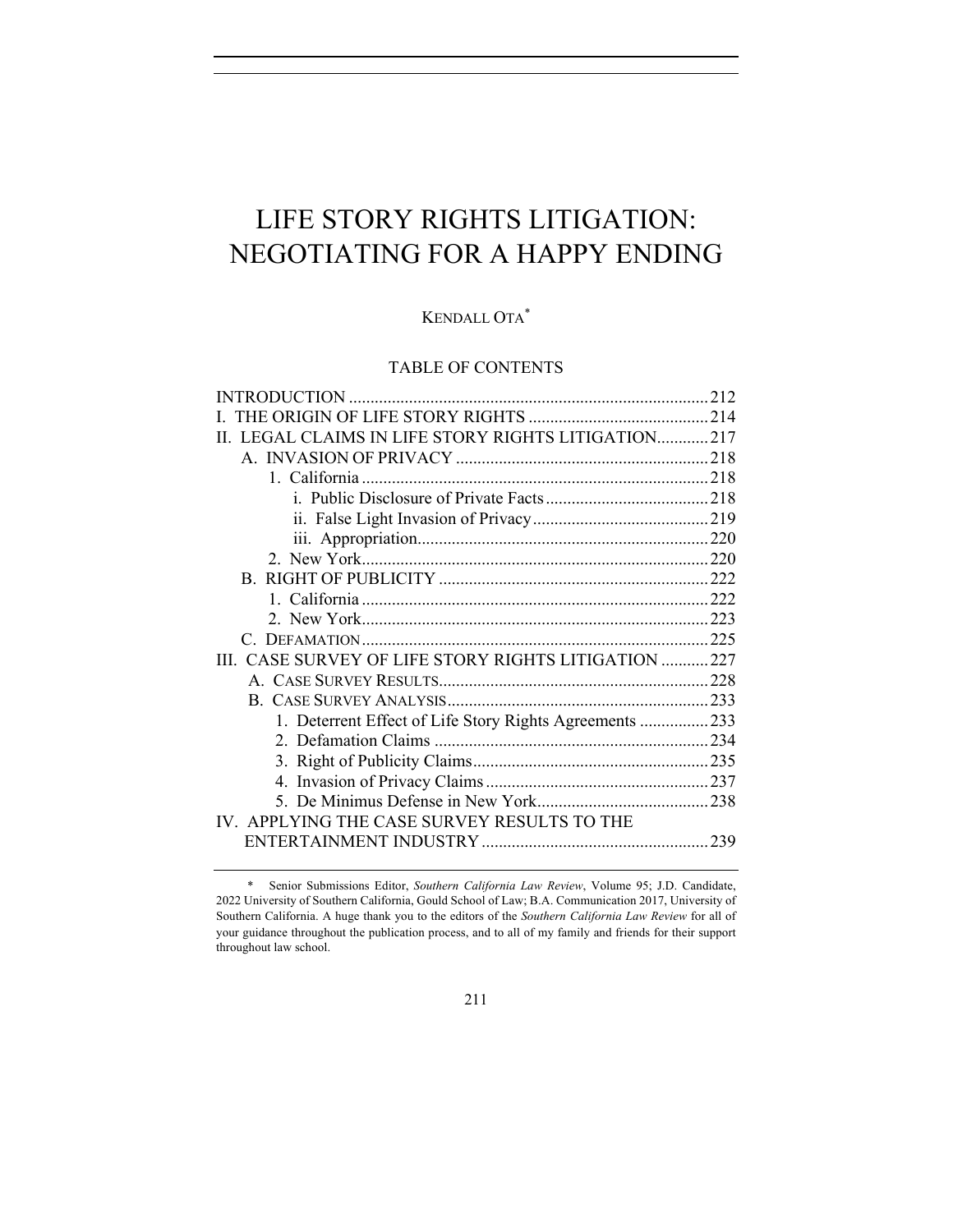| 2.12 | SOUTHERN CALIFORNIA LAW REVIEW | <b>IVol.</b> 95:211 |
|------|--------------------------------|---------------------|
|      |                                |                     |
|      |                                |                     |

#### INTRODUCTION

Filmmakers, television writers, and authors alike have made millions of dollars in the entertainment industry by telling stories that have already been lived by real people. Not only do these creative works force enormous public exposure upon the real people portrayed, but they often portray these reallife inspirations in inaccurate, or even harmful ways. Furthermore, without an agreement to sell their life story rights, many of these real-life inspirations receive no compensation from the use of their life story in these highly successful creative works.

This is what happened to Samantha Barbash when a studio released the film *Hustlers* based on her life story. Barbash, an adult entertainer, pleaded guilty of a widely-publicized scheme to drug and steal from men who visited the gentlemen's clubs where she worked.<sup>1</sup> Finding this a compelling story, a production company attempted to purchase the right to Barbash's life story, but she turned down the offer.<sup>2</sup> However, even without obtaining the rights to Barbash's life story, the producers continued to release the film *Hustlers* starring Jennifer Lopez in 2019 and grossed over \$100 million in the United States.<sup>3</sup> Barbash filed a lawsuit in January 2020 against the producers of the film, claiming that they blatantly disregarded her lack of consent, exploited her likeness and character, and defamed her.<sup>4</sup> By November 2020, the lawsuit was dismissed because the film did not actually use her "name, portrait, picture, or voice" and she was unable to prove that the studio acted with actual malice or reckless disregard for the truth of the statements.<sup>5</sup>

Samantha Barbash is not alone in the challenging endeavor of demanding compensation for an unauthorized use of a life story in a creative work.<sup>6</sup> In the past fifty years, plaintiffs have attempted to bring claims

<sup>1.</sup> Barbash v. STX Fin., LLC, No. 20cv123, 2020 U.S. Dist. LEXIS 210331, at \*3 (S.D.N.Y. Nov. 10, 2020).

<sup>2</sup>*. Id.* at \*2–3.

<sup>3.</sup> Scott Mendelson, *Box Office: 'Hustlers,' Starring Jennifer Lopez And Constance Wu, Just Topped \$100 Million Worldwide*, FORBES (Oct. 3, 2019), https://www.forbes.com/sites/scottmendelson/2 019/10/03/box-office-hustlers-starring-jennifer-lopez-and-constance-wu-just-topped-100-million-world wide/?sh=346380065866 [https://perma.cc/RFY9-WPS7].

<sup>4</sup>*. Barbash*, 2020 U.S. Dist. LEXIS 210331, at \*3–4.

<sup>5</sup>*. Id.* at \*15–16.

<sup>6.</sup> *See* Complaint and Demand for Jury Trial at 3, Fairstein v. Netflix, Inc., No. 1:20-cv-08042 (S.D.N.Y. Sept. 29, 2020) (noting that Linda Fairstein, a New York City prosecutor, recently sued Netflix and the producer Ava DuVernay for her portrayal in the four-part docuseries *When They See Us*, claiming that the Netflix series portrayed her in a false and defamatory manner, characterizing her as a "racist, unethical villain who is determined to jail innocent children of color at any cost"); Greene v. Paramount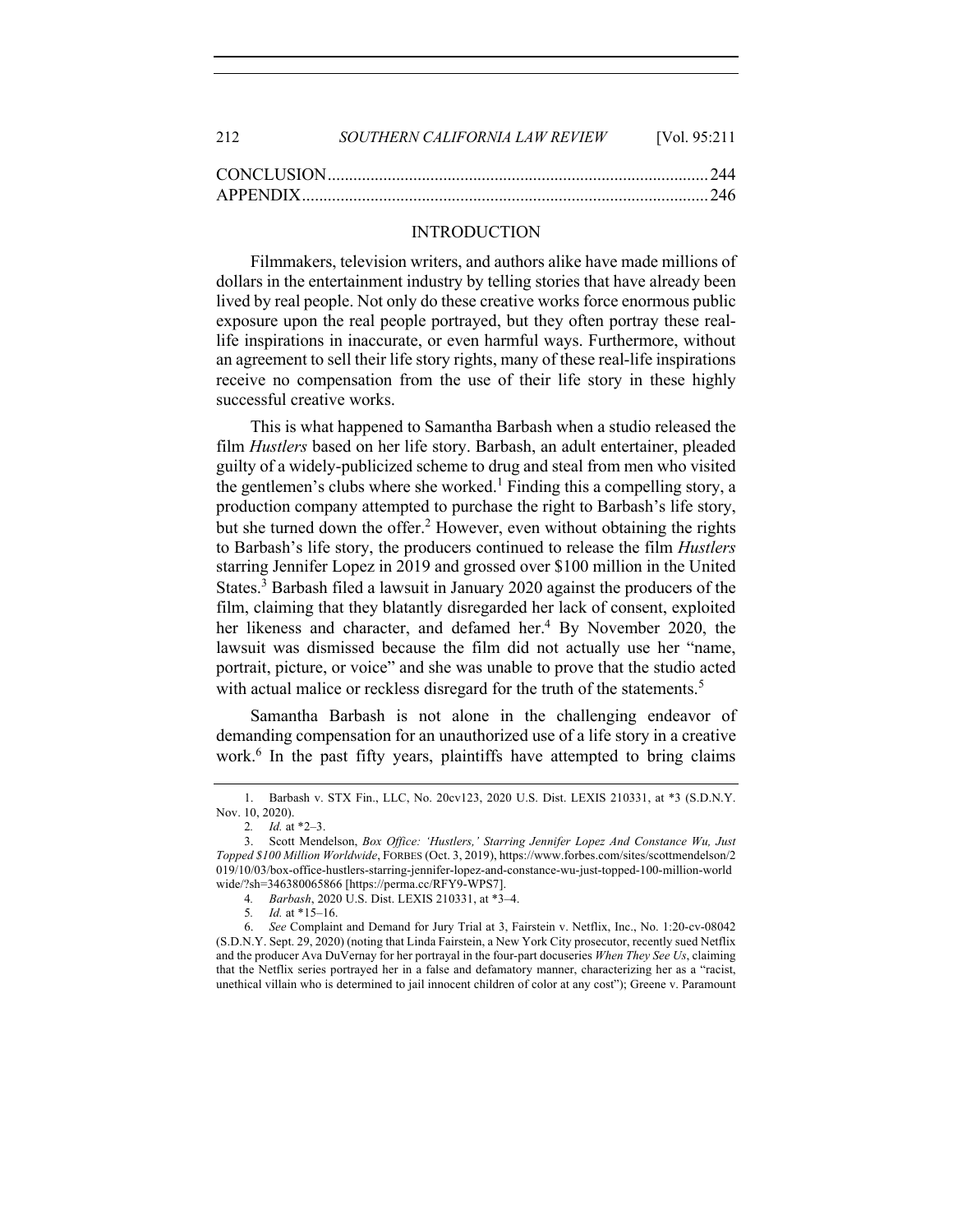against defendants based on invasion of privacy, right of publicity, and defamation, but have rarely been successful. In fact, plaintiffs almost never win against defendants who used their life story in a creative work without consent.<sup>7</sup> Why, then, do entertainment practitioners continue to purchase life story rights if the threat of losing in court is highly unlikely? Despite the low likelihood that a plaintiff will win, there continues to be an industry-wide practice in which producers and authors feel required to obtain life story rights.

The goal of this Note is to examine the likelihood of success for plaintiffs in life story rights litigation through an extensive case survey in order to better understand why entertainment practitioners continue to obtain life story rights in practice. While previous publications have discussed the different legal claims that a subject of a creative work can bring against a defendant who used the plaintiff's likeness or story without consent, none of the publications have attempted to analyze the likelihood of success of these claims in an extensive case survey. Part II discusses the origin of life story rights in the entertainment industry and explains why people do not have ownership over the facts of their lives. Part III examines the legal claims that a plaintiff will often bring in a life story rights litigation, such as invasion of privacy, right of publicity, and defamation claims. Part IV surveys and analyzes state and federal court cases in the past fifty years in which plaintiffs attempted to demand compensation from the use of their life story in a book, movie, or television series. After determining that there is a low likelihood of success for plaintiffs in these cases, this Note clarifies why plaintiffs are unlikely to win in life story rights cases. The Conclusion will analyze the discrepancy between the low likelihood of plaintiff success and the continuing entertainment industry practice of obtaining life story rights. The continuing practice can be explained by the fact that a life story rights agreement not only significantly reduces the likelihood that a plaintiff will bring a lawsuit, but it also greatly enhances the authenticity of the creative work.

Pictures Corp., 813 F. App'x 728, 732 (2d Cir. 2020) (unpublished) (noting that Paramount Pictures recently defeated a defamation lawsuit filed back in 2015; the former general counsel of Stratton Oakmont sued Paramont for his portrayal in the film *Wolf of Wall Street*, and the film showed him partying with prostitutes and serving illegal drugs); Mossack Fonseca & Co., S.A. v. Netflix, Inc., No. 3:19cv1618, 2019 U.S. Dist. LEXIS 180743, at \*1–2 (D. Conn. Oct. 17, 2019) (Lawyers Mossack and Fonseca recently sued Neftlix for their portrayal in the docudrama series *Laundromat*, a series based on the Panama Papers scandal, claiming that the series portrayed them as "ruthless, uncaring . . . lawyers [who are] involved in money laundering, tax evasion, and . . . other criminal activities").

<sup>7</sup>*.* See discussion of the case survey results *infra* Section IV.A in which only one life story rights litigation case out of forty-nine found in favor of the plaintiff.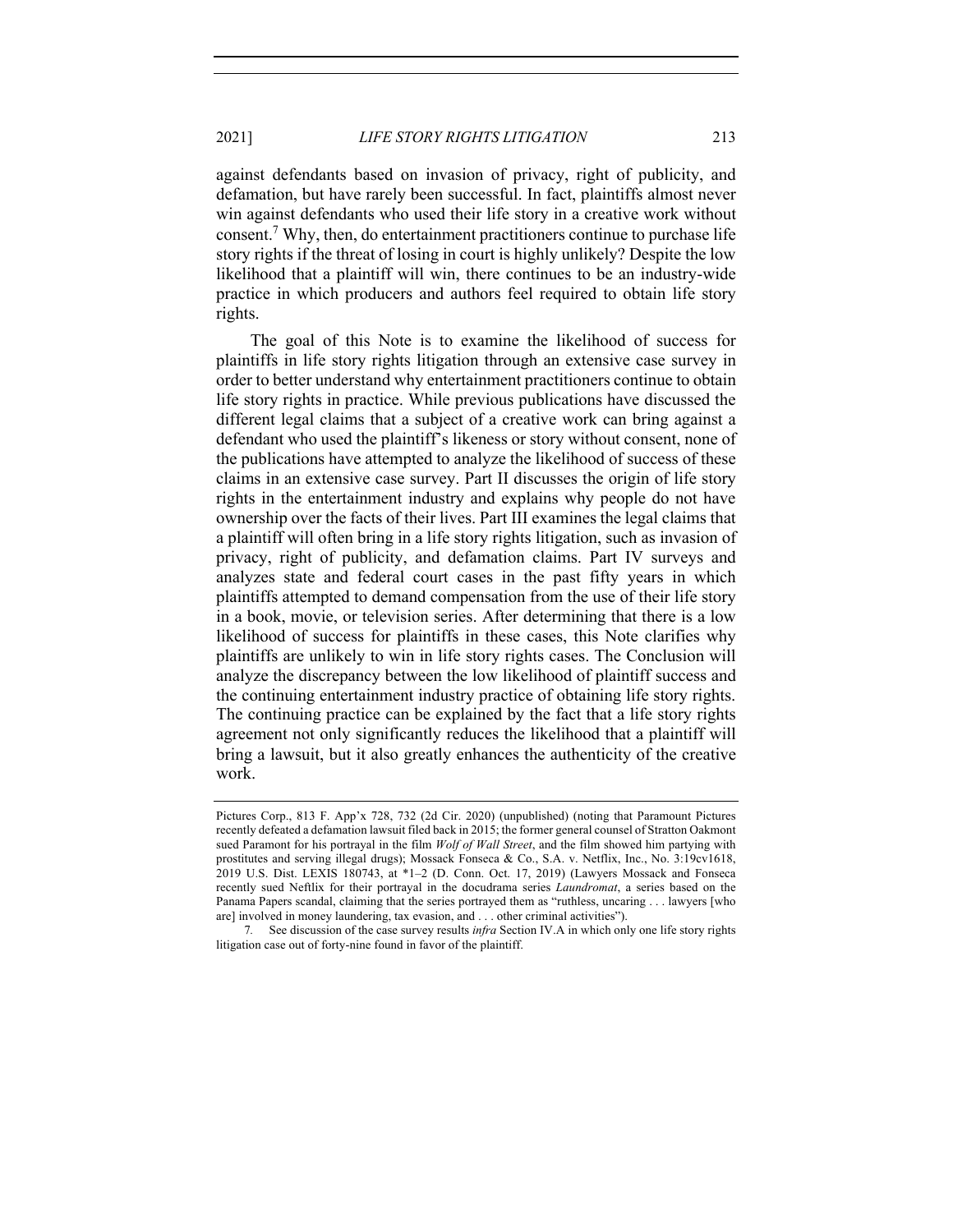#### I. THE ORIGIN OF LIFE STORY RIGHTS

The entertainment industry has created films based on real people and actual events since the turn of the twentieth century, and this genre of films continues to be popular today.<sup>8</sup> People are compelled by stories that embellish the retelling of historic events, pry into the private lives of public figures, or a dramatize the lives of private figures with compelling or unusual stories.<sup>9</sup> Today, a life story may be portrayed in the form of a nonfiction biography, documentary film, or television series that clearly identifies the individual and claims to accurately recount a true event. On the other hand, a life story may be modified and fictionalized so much that it bears little resemblance to the actual person or event that inspired the creative work. Creative works may also land somewhere in between fact and fiction, claiming to be "based on a true story." For instance, a "docudrama" documents actual occurrences through a seemingly objective presentation but dramatizes the event through creative and embellished reenactment.<sup>10</sup>

A life story is defined by many different standards. In a typical life story rights agreement, a life story is often defined as whatever a filmmaker or writer determines to be worth sharing and portraying in a creative work. The contents of a life story can range anywhere from the entire life of a person to a single, interesting event within the person's life.<sup>11</sup> While the term "life" story rights" indicates that one has rights to his or her own life, the term is misleading. An individual does not have ownership over the facts of his or her life story. Although literary works and motion pictures are considered works of authorship protected by copyright, "life stories" which have not been recorded in a fixed form, such as a novel or film, are not protected.<sup>12</sup> An individual's life experiences are real events and situations that occur in everyday life, and therefore an individual's life story is merely a fact of the world. Because facts are not eligible for copyright protection, individuals cannot have copyright ownership over the facts of their own life.<sup>13</sup>

<sup>8.</sup> Michelle E. Lentzner, *My Life, My Story, Right—Fashioning Life Story Rights in the Motion Picture Industry*, 12 HASTINGS COMMC'N & ENT. L.J. 627, 630 (1990).

<sup>9.</sup> Diane Krausz, *Whose Life Is it Anyway?, Clearance of Life Story Rights in Film*, ENT., ARTS & SPORTS L. BLOG (Sept. 8, 2010, 3:32 PM), http://nysbar.com/blogs/EASL/2010/09/whose\_life\_is\_it\_ anyway\_cleara.html [https://perma.cc/GRK2-9HXJ].

<sup>10.</sup> Lentzner, *supra* note 8, at 630.

<sup>11.</sup> Scott Meyers, *Movie Story Types: Biopic*, GO INTO THE STORY (Dec. 22, 2019), https://gointo thestory.blcklst.com/movie-story-types-biopic-ae005bb5e983 [https://perma.cc/KY27-4CNS].

<sup>12.</sup> Chris O'Falt, *'Hustlers': When Does a Film Based on True Events Need Its Subject's Life Rights?*, INDIWIRE (Sept. 25, 2019), https://www.indiewire.com/2019/09/hustlers-life-rights-hollywoodlegal-based-on-true-events-1202176296 [https://perma.cc/TJ37-L8ZY] ("The concept of life rights is really something of a misnomer, because no one owns the facts that make up the narrative of their life." (quoting attorney John L. Geiger)).

<sup>13.</sup> Feist Publ'ns v. Rural Tel. Serv., 499 U.S. 340, 357 (1991) (holding that facts are not copyrightable, and although compilations of facts may be, they are not copyrightable per se).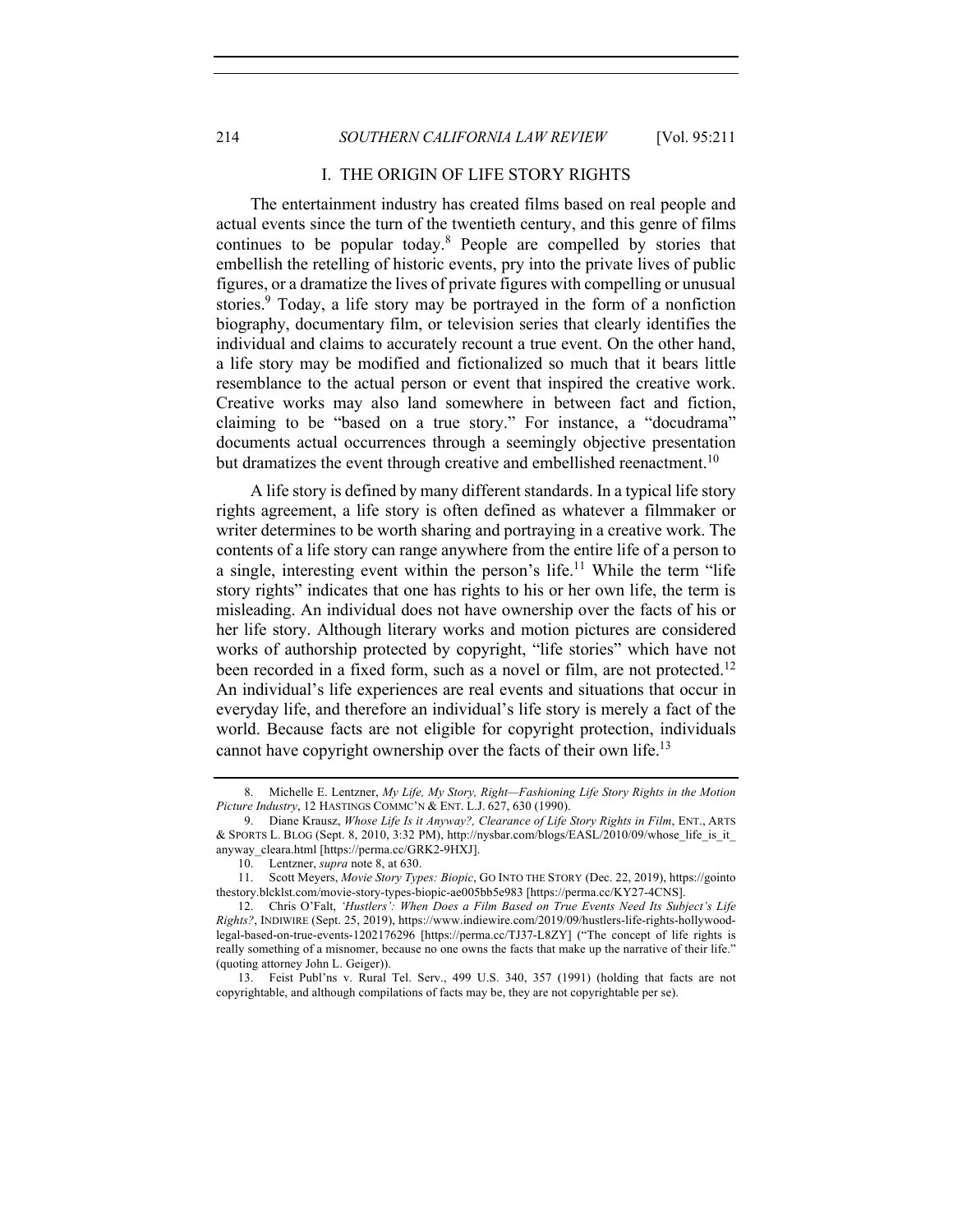2021] *LIFE STORY RIGHTS LITIGATION* 215

For example, in *Hoeling v. Universal Studios*, an author wrote a book about the Hindenburg disaster, and shortly after, Universal Studios also created a movie based on the Hindenburg disaster.<sup>14</sup> The court found that the author did not have any ownership over the events portrayed in the book because it was a factual event that happened in the world.<sup>15</sup> Therefore, Universal could freely create a film based on the Hindenburg disaster without infringing upon the author's copyright to his novel, as long as Universal did not copy the particular creative way in which he arranged the facts.<sup>16</sup> The court emphasized that "the protection afforded the copyright holder has never extended to history" because "knowledge is best served when history is the common property of all, and each generation remains free to draw upon the discoveries and insights of the past."17 The scope of copyright protection in historical events is narrow and only extends as far as the original expression of facts.

Therefore, under *Hoehling*, if an individual has written a novel about his or her own life story in a tangible form such as an autobiography, that autobiography has copyright protection, and the owner may be permitted to protest a producer's unconsented use of that biography.<sup>18</sup> However, only the written expression of the facts and events within the biography are copyright protected, not the underlying facts and events of the individual's life. Thus, an individual does not have copyright ownership over the facts of his or her life.

Because life stories are essentially free for the taking, subjects of creative works who want to be compensated for the use of their life story, or are unhappy with the portrayal of their life, are forced to turn to other legal theories. The most common causes of action in a life story rights lawsuit are based on (1) invasion of privacy, (2) the right of publicity, (3) defamation, or  $(4)$  breach of contract.<sup>19</sup> One of the earliest lawsuits for the unauthorized use of one's life story in a creative work dates back to the early 1900s, in which a plaintiff successfully claimed a violation of the right of publicity. In *Binns v. Vitagraph*, a filmmaker used the plaintiff's name and picture in a film that dramatized the story of how the plaintiff bravely saved passengers from a shipwreck.<sup>20</sup> The court found that the filmmaker violated the New York Civil Rights Statute section 50 and 51 by using the name and picture

<sup>14.</sup> Hoehling v. Universal City Studios, Inc., 618 F.2d 972, 975–76 (2d Cir. 1980).

<sup>15</sup>*. Id.* at 978.

<sup>16</sup>*. See id.* at 979.

<sup>17</sup>*. Id.* at 974.

<sup>18.</sup> Lentzner, *supra* note 8, at 643.

<sup>19</sup>*. See id.* at 650.

<sup>20.</sup> Binns v. Vitagraph Co. of Am., 132 N.Y.S. 237, 238–39 (App. Div. 1911).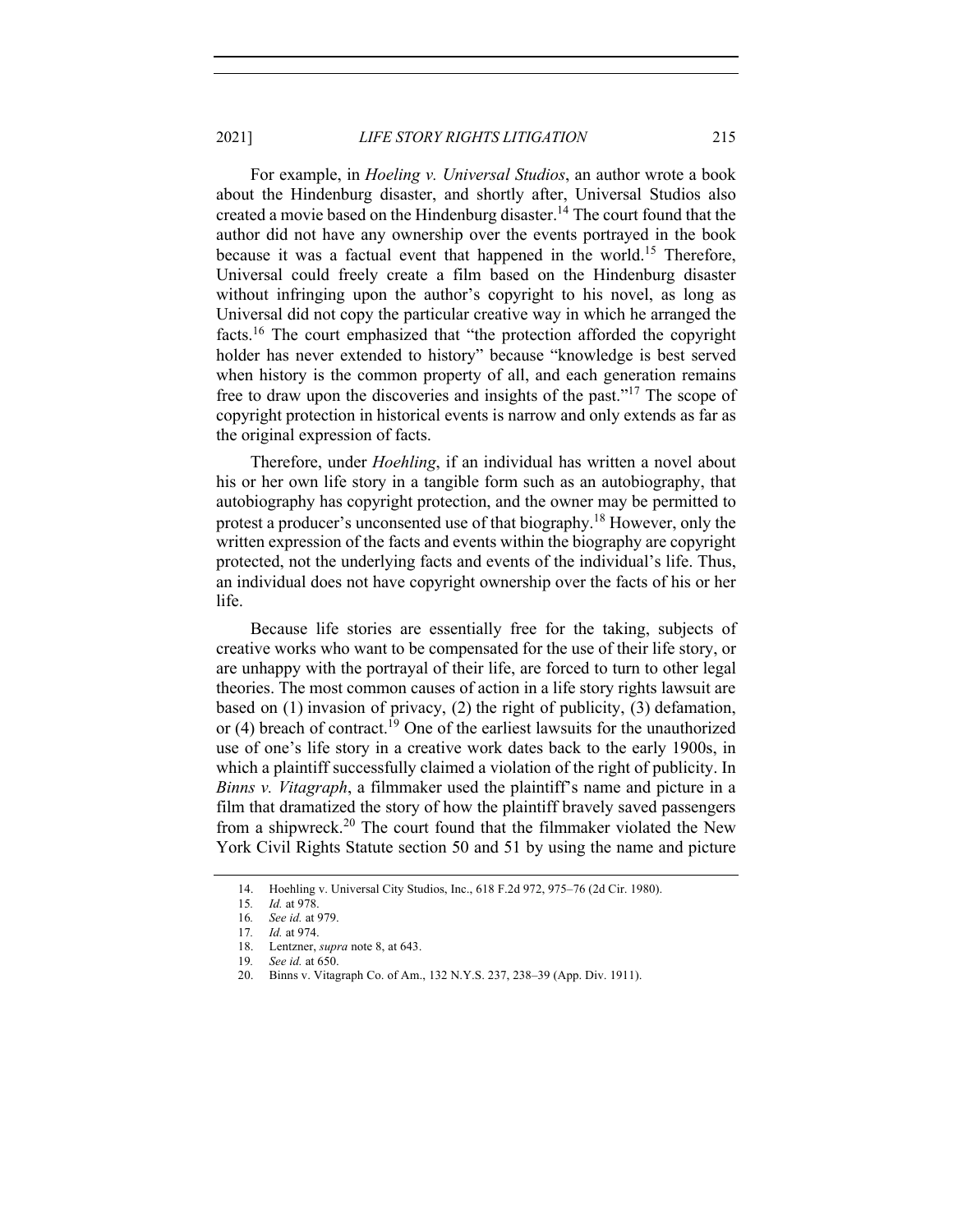of the plaintiff "to amuse those who paid to be entertained," contrary to the prohibition of the statute.<sup>21</sup> The court upheld the statute in order to "protect" important personal rights of privacy" and awarded liberal exemplary damages "both as a punishment to defendant and in order to deter others from violating the law and invading such rights."<sup>22</sup>

The success of this lawsuit inspired a number of similar lawsuits to follow under invasion of privacy, right of publicity, and defamation claims. The risk of facing an expensive lawsuit and possibly an injunction of a creative work led to an industry-wide practice for producers, authors, screenwriters, and other creative content producers to obtain life story rights.<sup>23</sup> Life story rights agreements became a tool for entertainment practitioners to create a work based on a subject's life story without the risk of a lawsuit based on invasion of privacy, right of publicity, and defamation.

Life story rights agreements were drafted more like promises not to sue for invasion of privacy, slander, or libel, rather than a true grant of life story rights to the purchaser.<sup>24</sup> Often, the main purpose of a life story rights agreement was the release of liability of the purchaser.<sup>25</sup> For example, in *Marder v. Lopez*, the dancer that inspired the popular film *Flashdance* signed a "General Release" purporting to discharge Paramount Pictures Corporation, its subsidiaries, and its executives from claims arising out of the creation of the film.<sup>26</sup> The release granted Paramount Pictures Corporation the right to use Marder's life story to create Flashdance and gave Marder \$2,300 in consideration.<sup>27</sup> The release protected Paramount Pictures Corporation from "each and every claim, demand, debt, liability, cost and expense of any kind or character ... arising out of or ... connected with . . . the motion picture FLASHDANCE."<sup>28</sup> The focus of this release was to protect the studio from any future lawsuits from using Marder's life story.

Life story rights agreements can be a strong deterrent from lawsuits, and courts are likely to uphold private contracts between parties. For example, when Marder asserted a claim against Paramount for a declaration of her rights as a co-author of *Flashdance*, copyright infringement, right of publicity, and unfair competition, the court held that Marder was barred from

<sup>21</sup>*. Id.*

<sup>22</sup>*. Id.* at 240.

<sup>23.</sup> O'Falt, *supra* note 12 ("It's cheaper for you in terms of business just to head off any potential lawsuit, rather than go through the legal representation for the onus of the material." (quoting UCLA Film and Television Professor Howard Suber)).

<sup>24.</sup> 6 MELVILLE B. NIMMER & DAVID NIMMER, NIMMER ON COPYRIGHT § 23.07 (2020).

<sup>25.</sup> 3 ARTHUR KLEBANOFF, ENTERTAINMENT INDUSTRY CONTRACTS FORM 63-1 (2020).

<sup>26.</sup> Marder v. Lopez, 450 F.3d 445, 447 (9th Cir. 2006).

<sup>27</sup>*. Id.* at 449.

<sup>28</sup>*. Id.* at 454.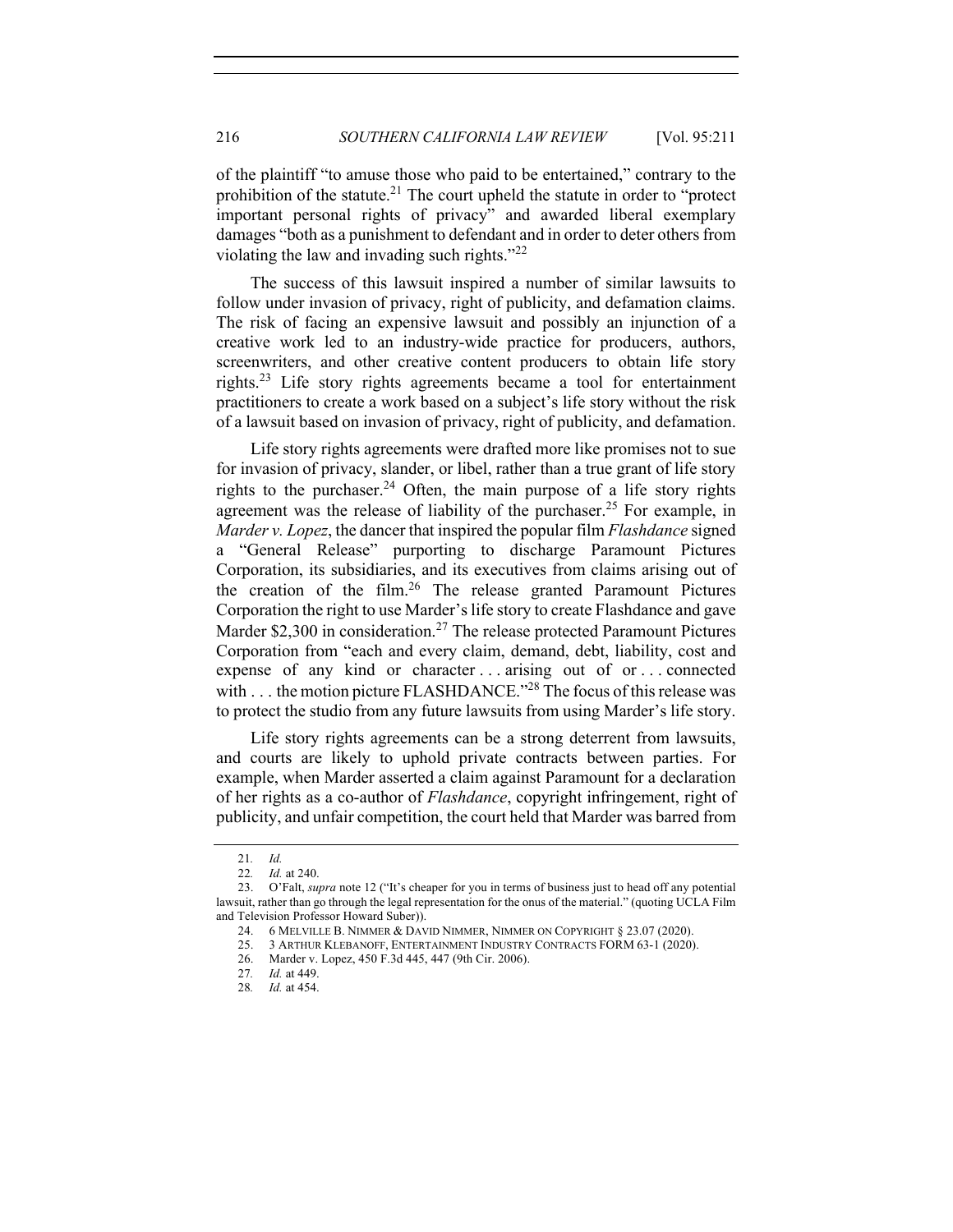2021] *LIFE STORY RIGHTS LITIGATION* 217

bringing any claims against Paramount because she signed a release of liability prior to the creation of the film. Even though she was only paid \$2,300, which "in hindsight . . . appear[ed] to be unfair to Marder" compared to the \$150 million in revenue the film earned,  $2<sup>9</sup>$  there was nothing in the release that entitled Marder a share in the revenues from the film "FLASHDANCE." Here, the court was unwilling to interfere with a private contract, regardless of whether the terms were unfair in retrospect.

Thus, although true stories are theoretically public domain and "free for the taking,"<sup>30</sup> life story rights agreements originated as a means to avoid the risk of being sued under other legal theories such as invasion of privacy, right of publicity, and defamation. This fear of being sued has transformed into a well-known and industry-wide practice for filmmakers, producers, and writers when purchasing life story rights. $31$ 

# II. LEGAL CLAIMS IN LIFE STORY RIGHTS LITIGATION

This Part provides an overview of the legal claims that can relate to "life story" rights litigation and the challenges that plaintiffs face in bringing these claims to court. Plaintiffs who claim to have their life story stolen will often bring the following claims: (1) invasion of privacy, (2) right of publicity, and (3) defamation. While the right of privacy protects individuals from publicity,  $32$  the right of publicity protects a person's right to control the publicity of his or her name or likeness.<sup>33</sup> Defamation protects a person's reputation from injury.<sup>34</sup> Often, plaintiffs will bring a combination of these claims against the defendant in order to increase their chances of success under different theories.<sup>35</sup> Because California and New York are often considered the "entertainment capitals of the United States,"<sup>36</sup> this Note addresses three common claims brought in life story rights litigation in these two states.

<sup>29</sup>*. Id.* at 450.

<sup>30.</sup> Susan Hallander, *A Call for the End of the False Light Invasion of Privacy Action as It Relates to Docudramas*, 15 SETON HALL J. SPORTS & ENT. L. 275, 280 (2005).

<sup>31.</sup> *See id.*

<sup>32</sup>*. See infra* Section III.A

<sup>33</sup>*. See infra* Section III.B. 34*. See infra* Section III.C.

<sup>35</sup>*. But see* CAL. CIV. CODE § 3425.3 (West 2016).

No person shall have more than one cause of action for damages for libel or slander or invasion of privacy or any other tort founded upon any single publication or exhibition or utterance, such as any one issue of a newspaper or book or magazine or any one presentation to an audience or any one broadcast over radio or television or any one exhibition of a motion picture.

*Id.*

<sup>36.</sup> Paul Czarnota, *The Right of Publicity in New York and California: A Critical Analysis*, 19 VILL. SPORTS & ENT. L.J. 481, 481 (2012) (discussing the "strikingly different approaches to the right of publicity" in California and New York).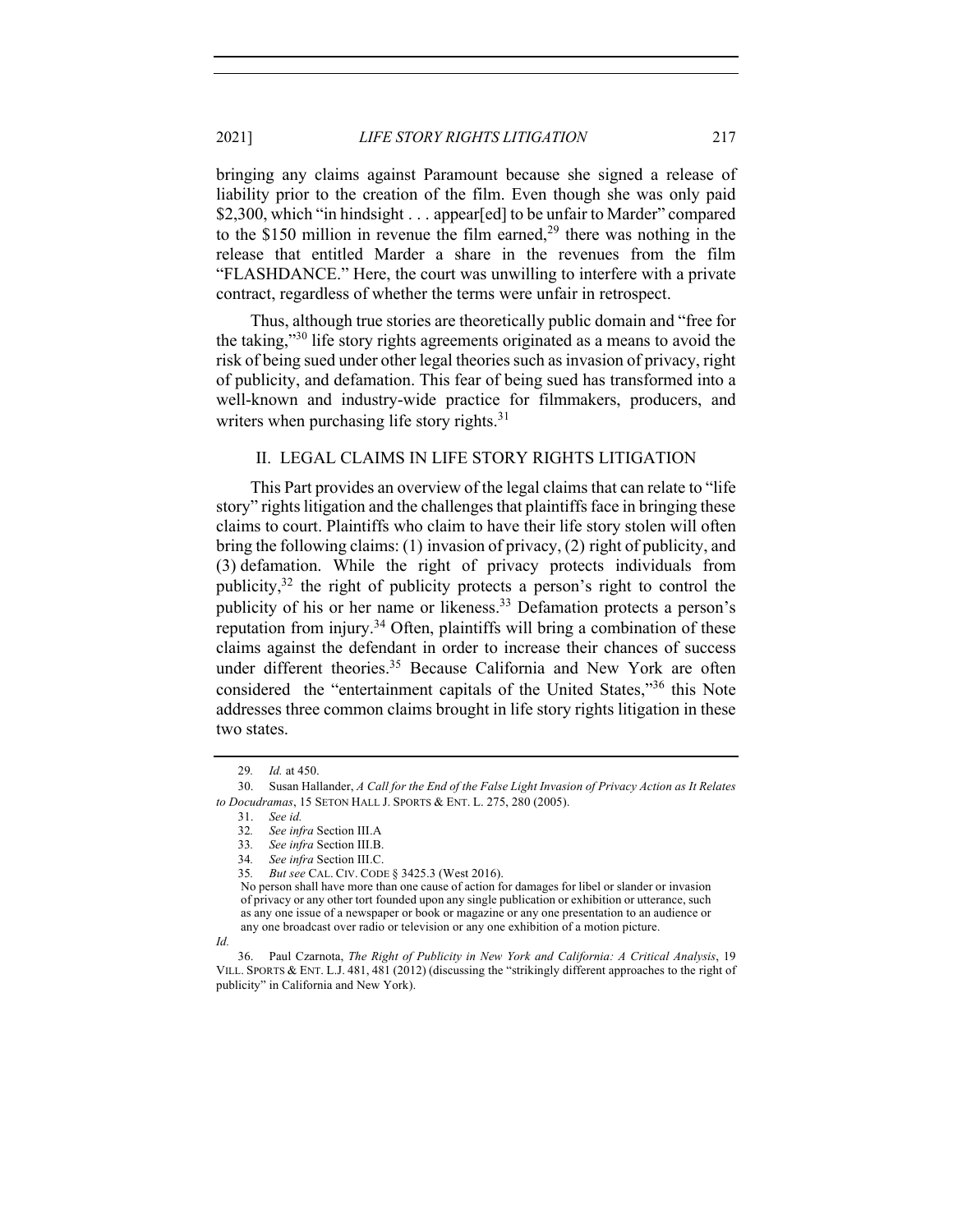#### A. INVASION OF PRIVACY

In 1890, Samuel Warren and William Brandeis first introduced the concept of a legally recognized "right to privacy" in a law review article.<sup>37</sup> The right of privacy is the "right to be let alone"<sup>38</sup> and is intended to protect an individual's mental or emotional wellbeing.<sup>39</sup> Because it is a personal right that shields an individual from publicity, private figures are more likely to bring an invasion of privacy claim than public figures.  $40$ 

# 1. California

In California, Prosser categorized the tort of privacy invasion into four types: (1) intrusion upon the plaintiff's seclusion or solitude, (2) public disclosure of embarrassing private facts, (3) publicity which places the plaintiff in a false light in the public eye, and(4) appropriation of a plaintiff's name or likeness.<sup>41</sup> The last three types of invasion of privacy are common causes of action in life story rights litigation. Although the right of privacy developed through common law, there is also a statutory right in California. Therefore, plaintiffs may bring causes of action for invasion of privacy under both the common law approach and the statutory approach to privacy.<sup>42</sup>

i. Public Disclosure of Private Facts

Life story rights litigation often involves a claim of the second invasion of privacy tort: the public disclosure of embarrassing private facts. The elements include: (1) public disclosure; (2) of a private fact; (3) which "would be offensive and objectionable to the reasonable person"; and (4) which is "not of legitimate public concern."<sup>43</sup> A plaintiff in a life story rights case may claim that a creative work based on the plaintiff's life revealed embarrassing and private information, and therefore the plaintiff is entitled to damages.<sup>44</sup> However, plaintiffs must overcome the challenge that the offensive facts disclosed to the public were private facts.<sup>45</sup> There is generally no liability if the defendant merely gives further publicity to

<sup>37.</sup> Samuel D. Warren & Louis D. Brandeis, *The Right to Privacy*, 4 HARV. L. REV. 193, 195 (1890).

<sup>38.</sup> Melvin v. Reid, 112 Cal. App. 285, 289 (1931).

<sup>39.</sup> William L. Prosser, *Privacy*, 48 CALIF. L. REV. 383, 389 (1960); Fairfield v. Am. Photocopy Equip. Co., 138 Cal. App. 2d 82, 86 (1955).

<sup>40.</sup> Warren & Brandeis, *supra* note 37, at 214–15.

<sup>41.</sup> Prosser, *supra* note 39.

<sup>42.</sup> 4 NEIL M. LEVY, MICHAEL M. GOLDEN, & LEONARD SACKS, CALIFORNIA TORTS § 46.01 (2020).

<sup>43.</sup> M.G. v. Time Warner, Inc., 107 Cal. Rptr. 2d 504, 511 (Ct. App. 2001).

<sup>44</sup>*. Id.*

<sup>45.</sup> Forsher v. Bugliosi, 608 P.2d 716, 724–25 (Cal. 1980).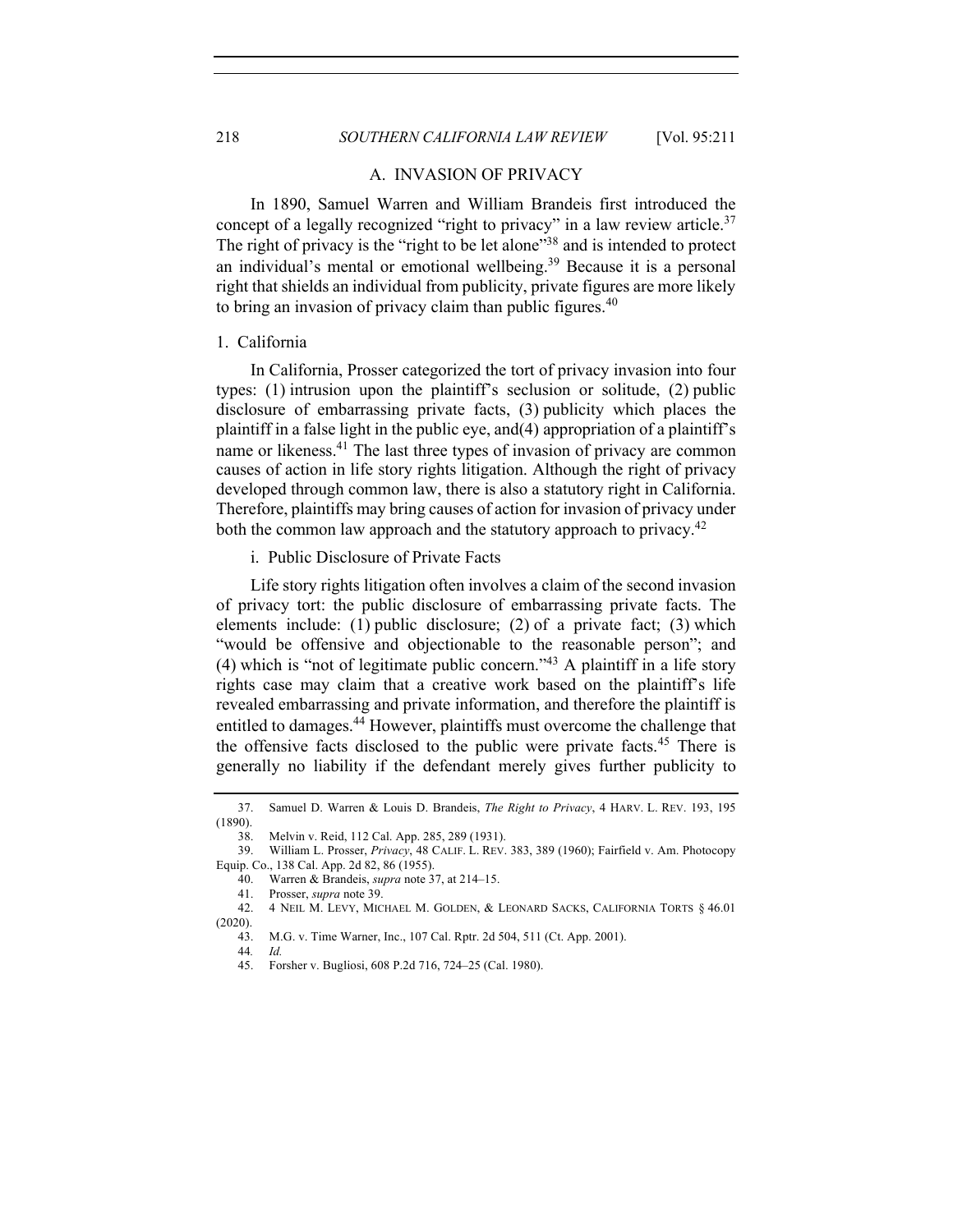information about the plaintiff that is already public.<sup>46</sup> Therefore, a celebrity or well-known plaintiff may find it difficult to prove that facts in a film or television series were not already publicly known facts. Even if a plaintiff can prove that the publicly disclosed facts were private, the plaintiff must also prove that the facts disclosed would be offensive to a reasonable person.<sup>47</sup>

Finally, the plaintiff must also show that the information disclosed serves no legitimate public need, or that it is not newsworthy.<sup>48</sup> The test of newsworthiness is whether or not the matter is of legitimate public interest, and the test focuses on factors such as the "the social value" of the published facts, the "depth of intrusion" into private affairs, and whether the person consented "voluntarily" to a position of public notoriety.<sup>49</sup> For example, in *Shulman v. Group W Productions*, a television documentary that contained videos and recordings of an accident victim's rescue from a serious car crash was newsworthy as a matter of law and, therefore, could not be the basis for an invasion of privacy claim.<sup>50</sup> The court reasoned that automobile accidents and the medical treatment of accident victims are of legitimate concern to the public because the filming of such accidents and treatments is a critical service that any member of the public may someday need.<sup>51</sup>

ii. False Light Invasion of Privacy

Under the third type of invasion of privacy, false light invasion of privacy, a plaintiff may claim that a defendant's creative work based on the plaintiff's life story placed the plaintiff in a false light. False light claims differ from the disclosure of private facts because the interest protected is that of reputation, which is similar to the protected rights of defamation.<sup>52</sup> The elements of a false light claim include: (1) a public disclosure; (2) which places the plaintiff in a false light; and (3) which is objectionable to a reasonable person. While it is not required that the statement actually be false, it must suggest a false implication or impression about the plaintiff.

If a plaintiff is considered a public figure, the plaintiff must show that the information was disclosed with actual malice, or with knowledge that it would create a false impression or reckless disregard for whether or not it

<sup>46.</sup> Sipple v. Chronicle Publ'g, Co., 201 Cal. Rptr. 665, 668 (Ct. App. 1984).

<sup>47.</sup> Briscoe v. Reader's Digest Ass'n, 483 P.2d 34, 42–43 (Cal. 1971) (holding in part that the facts must be so offensive as to shock the community's notions of decency).

<sup>48.</sup> Shulman v. Grp. W Prods., 955 P.2d 469, 478 (Cal. 1998).

<sup>49.</sup> M.G. v. Time Warner, Inc., 107 Cal. Rptr. 2d 504, 511 (Ct. App. 2001).

<sup>50</sup>*.* Shulman v. Grp. W Prods., 955 P.2d at 488.

<sup>51</sup>*. Id.*

<sup>52.</sup> Prosser, *supra* note 39, at 400; *see infra* Section III.C.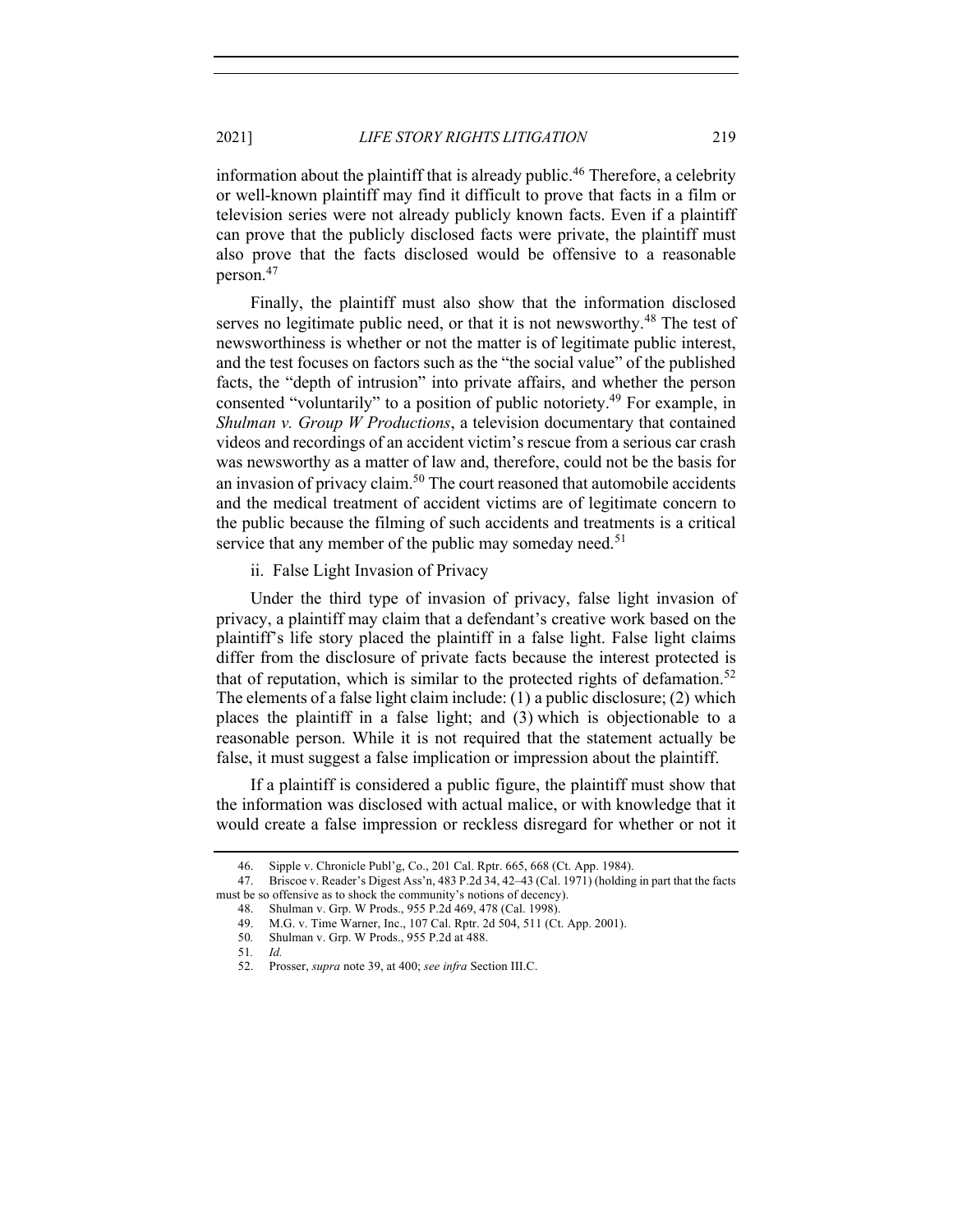would create a false impression.<sup>53</sup> A public figure is one who achieves "such pervasive fame or notoriety that he becomes a public figure for all purposes and in all contexts," or an individual who "voluntarily injects himself or is drawn into a particular public controversy and becomes a public figure for a limited range of issues."54 If a publication is an expressive work of fiction, or a combination of fact and fiction, the actual malice test requires that a public figure show that the defendant intended to create a false or misleading impression, or acted in reckless disregard of whether the words or portrayal would be interpreted by the average reader or viewer as a false statements of fact.55 If the plaintiff is not a public figure, then she or he is considered a private figure and only needs to show the defendant acted with some fault.<sup>56</sup>

In addition, the public disclosure must be offensive to the reasonable person.<sup>57</sup> For example, in *O'Hilderbrandt v. Columbia Broadcasting Systems, Inc.*, a television documentary that recounted a plaintiff's professional and social relationship to the victim of an unsolved murder and displayed the plaintiff's picture alongside the two famous convicted murderers was not so offensive as to "shock the community's sense of decency."58 Even though the plaintiff claimed the documentary deceitfully associated the plaintiff with a murderer, it was not sufficiently offensive to be considered a false light invasion of privacy.

iii. Appropriation

Finally, the fourth invasion of privacy tort, appropriation, protects a person's right to control the publicity and commercial opportunities that are induced by his or her well-known name or likeness.<sup>59</sup> Appropriation has been equated with the "right of publicity," so this Note will discuss this cause of action in the "right of publicity" Section II.B.<sup>60</sup>

# 2. New York

While California has both a common law and statutory right of privacy, New York recognizes only a statutory right of privacy.<sup>61</sup> In addition, New York recognizes only one of the four privacy rights in Prosser's analysis:

<sup>53.</sup> Wolston v. Reader's Digest Ass'n, 443 U.S. 157, 160 (1979).

<sup>54.</sup> Gertz v. Welch, 418 U.S. 323, 351 (1974).

<sup>55.</sup> De Havilland v. FX Networks, 230 Cal. Rptr. 3d 625, 646 (Ct. App. 2018).

<sup>56</sup>*. Gertz*, 418 U.S. at 344.

<sup>57.</sup> *See* O'Hilderbrandt v. Columbia Broad. Sys., 114 Cal. Rptr. 826, 833 (Ct. App. 1974).

<sup>58</sup>*. Id.*

<sup>59.</sup> Lugosi v. Universal Pictures, 603 P.2d 425, 431 (Cal. 1979).

<sup>60</sup>*. See infra* Section III.B.

<sup>61.</sup> The 1903 Act was enacted in response to the Court of Appeals' decision in *Roberson v. Rochester Folding Box Co.*, which rejected the existence of a common-law right of privacy. Prosser, *supra* note 39, at 385. The 1903 Act became today's New York Civil Rights Law sections 50 and 51. *Id*.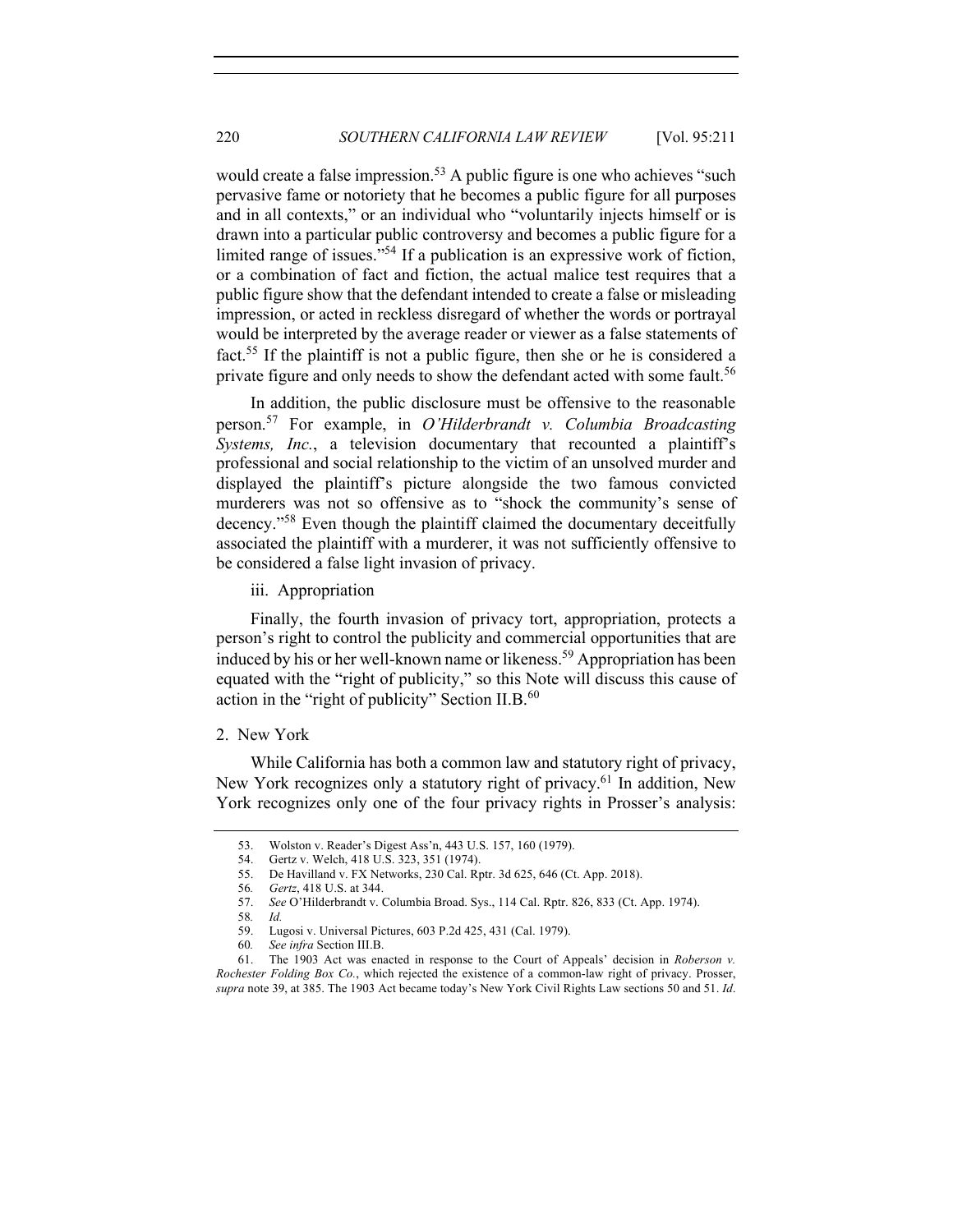2021] *LIFE STORY RIGHTS LITIGATION* 221

"appropriation."62 While the California right of privacy broadly protects the "right to be left alone," New York's Civil Rights Law only prevents public injury to an individual's private persona through the use of that individual's name, picture, portrait, or voice, which is much narrower than the California right of privacy.63 New York Civil Rights Law, section 50, sets forth the elements of a criminal action, but as a practical matter, there has been no criminal enforcement of this section.<sup>64</sup> Section 51 is the only basis for noncriminal invasion of privacy claims and specifies the civil remedies available to a plaintiff when his or her name, portrait, picture, or voice has been used without consent for advertising or trade purposes. These remedies include: (1) injunction; (2) compensatory damages; and (3) the possibility of exemplary damages where defendant has "knowingly used" the name, portrait, or picture.<sup>65</sup>

The right of privacy is generally of value to those who have an undisclosed private identity rather than celebrities.<sup>66</sup> Warren and Brandeis emphasized that those "whose affairs the community has no legitimate concern" will have a stricter protection of their privacy, while those who have "renounced the right to live their lives screened from public observation  $\ldots$  [and who are the] subject of legitimate interest to their fellow citizens" are given a broad definition of the right to privacy.<sup>67</sup> Therefore, a plaintiff that brings a right of privacy claim must show that their life is not of public interest and that they are not a public figure, or else they may waive their right of privacy. For example, in *Koussevitzky v. Allen, Towne & Heath, Inc.*, a music conductor was deemed an important public figure because of his prominent achievements as a musician that constantly placed him before the public eye.68 Because his life was "well within the orbit of public interest and scrutiny," the biography about his life and career was deemed outside the scope of the New York Civil Rights Law section 51 protection for the right of privacy.<sup>69</sup>

68*. Koussevitzky*, 68 N.Y.S.2d at 783.

<sup>62.</sup> N.Y. CIV. RIGHTS LAW §§ 50–51 (McKinney 2003).

<sup>63.</sup> *Id.*; *see also* Wojtowicz v. Delacorte Press, 395 N.Y.S.2d 205, 206 (App. Div. 1977) (holding in part that because the family's names, portraits, or pictures were not used in the complained about books or movie, there was no cause of action under of New York Civil Rights Law sections 50 and 51).

<sup>64.</sup> 1 ERIC E. BENSEN, NEW YORK INTELLECTUAL PROPERTY LAW § 4 (2020).

<sup>65.</sup> CIV. RIGHTS § 51.

<sup>66.</sup> Warren & Brandeis, *supra* note 37.

<sup>67</sup>*. Id.* at 214–15; Koussevitzky v. Allen, Towne & Heath, Inc., 68 N.Y.S.2d 779, 783 (1947) ("The right of privacy statute does not apply to an unauthorized biography of a public figure unless the biography is fictional or novelized in character.").

<sup>69</sup>*. Id.*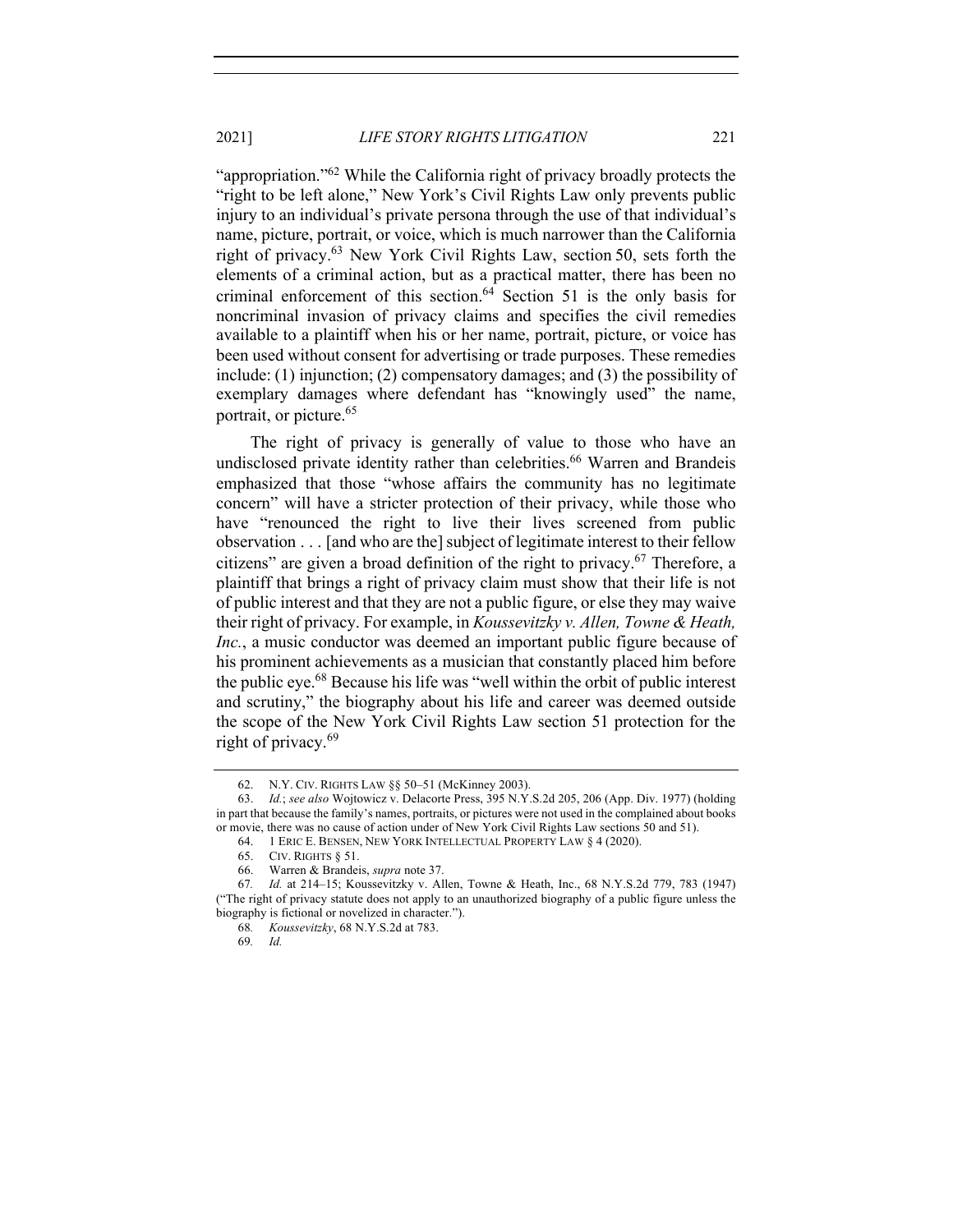### B. RIGHT OF PUBLICITY

Currently, twenty-four states have right of publicity statutes that protect various appropriations of a person's name, image, and likeness.<sup>70</sup> However, the existing right of publicity statutes do not protect life stories or fictional character portrayals.<sup>71</sup> The right of publicity protects a person's right to control the publicity and commercial opportunities that are occasioned by virtue of his or her well-known name or likeness.72 While the cause of action protects a person's privacy to some extent, its primary function is to protect a person's economic interest in the use of his or her name or likeness.

### 1. California

California recognizes both a common law right of publicity and a statutory right of publicity.<sup>73</sup> The statutory cause of action and the common law action are alternative causes of action, so plaintiffs may bring a claim under both the statutory and common law approach for right of publicity.<sup>74</sup> Under the common law approach, the elements of a cause of action for an invasion of privacy by appropriation are: (1) the defendant's use of the plaintiff's name, likeness, or identity without the plaintiff's consent; (2) commercial or other advantage to the defendant; (3) resulting in injury to the plaintiff.<sup>75</sup> However, if consent is allegedly provided through a contract between the parties for the right to use an individual's character or likeness, traditional principles of contract interpretation apply.<sup>76</sup>

Similarly, California Civil Code section 3344 provides that anyone who knowingly uses another person's name, voice, signature, photograph, or likeness for purposes of advertising, selling, or soliciting, without first obtaining consent of that person, is liable for damages.<sup>77</sup> Under the common law, the interest, if not exercised during the lifetime of the personality, does not survive death.<sup>78</sup> However, California Civil Code section 3344.1 provides

<sup>70.</sup> Jonathan Faber, *A Brief History of the Right of Publicity*, RIGHT OF PUBLICITY (July 31, 2015), https://rightofpublicity.com/brief-history-of-rop [https://perma.cc/N77W-NXPY].

<sup>71.</sup> Stephanie J. Beach, *Fact & Fiction: Amending Right of Publicity Statutes to Include Life Story and Fictional Character Rights*, 42 SETON HALL LEGIS. J. 131, 135 (2017).

<sup>72.</sup> Lugosi v. Universal Pictures, 603 P.2d 425, 431 (Cal. 1979).

<sup>73</sup>*. See* CAL. CIV. CODE §§ 3344(g), 3344.1(m) (West 2010) (stating that statutory remedies are cumulative and in addition to any other remedies provided by law).

<sup>74.</sup> Eastwood v. Sup. Ct., 198 Cal. Rptr. 342, 352 (Ct. App. 1983) (holding that the plaintiff could state an actionable claim under common law as well as CIV. § 3344).

<sup>75</sup>*. Id.* at 347.

<sup>76.</sup> Local TV, LLC v. Sup. Ct., 206 Cal. Rptr. 3d 884, 886 (Ct. App. 2016) (holding that broad consent for the television station to use the plaintiff's name, likeness, and work product provided in a contract defeated the plaintiff's appropriation claim, even for uses made after the plaintiff's employment with station ended).

<sup>77.</sup> CIV. § 3344.

<sup>78.</sup> Lugosi v. Universal Pictures, 603 P.2d 425, 431 (Cal. 1979).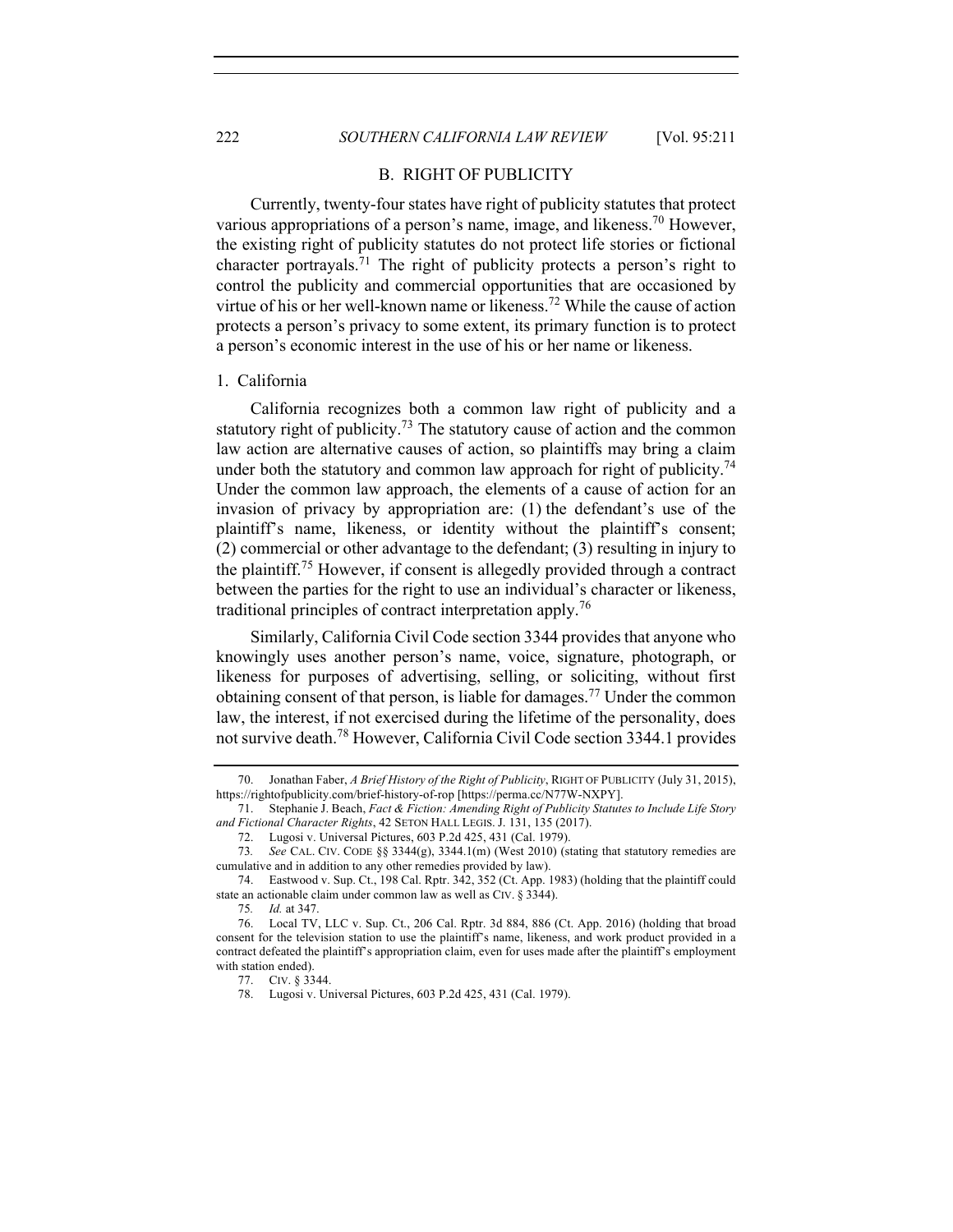that the rights in a person's name or likeness are property rights that can be transferred before or after the death of the person.<sup>79</sup>

Both the common law and statutory right of publicity provide special protection to creative works in the entertainment industry. Film, television, and literary works are mediums protected by the constitutional guarantees of free expression. Therefore, protections granted by the First Amendment may preclude recovery for appropriation in cases regarding film, television, or books. If a creative work is clearly newsworthy, or within the public interest, the court may favor freedom of speech under the First Amendment over a plaintiff's right to his or her own name or likeness.<sup>80</sup> In California, individuals may bring an Anti-Strategic Lawsuit Against Public Participation (anti-SLAPP) motion to dismiss the plaintiff's complaint under California Civil Procedure Code section 425.16, which was "enacted to allow early dismissal of meritless First Amendment cases aimed at chilling expression through costly, time-consuming litigation."<sup>81</sup> For an anti-SLAPP defense to succeed, a defendant must show that the creative work was published "in furtherance of [the defendant's] right of petition or free speech under the United States . . . or the California Constitution in connection with a public issue."82

In addition, private plaintiffs may be precluded from claiming a right of publicity because they have not built up an economic value in their identity and therefore do not have any economic harm from the portrayal of their life story. In *Sarver v. Chartier*, an Army Sergeant, who was a private person and did not seek public attraction to himself, did not "make the investment required to produce a performance of interest to the public" or invest time and money to build up economic value in a marketable performance or identity. $83$  Thus, he could not claim a violation of the right of publicity because he did not experience any economic harm to his reputation from the portrayal of his life story in a film.

### 2. New York

In New York, the right of publicity is encompassed under the Civil Rights Law as an aspect of the right of privacy, and there is no common law

<sup>79.</sup> CIV. § 3344.

<sup>80.</sup> Guglielmi v. Spelling-Goldberg Prods., 603 P.2d 454, 464 (Cal. 1979) (holding that the name and likeness of Rudolf Valentino in a television film presented as a fictionalized version of his life did not constitute an impermissible infringement on the plaintiff's alleged right of publicity because the film was protected by the constitutional guarantees of free expression).

<sup>81.</sup> Sarver v. Chartier, 813 F.3d 891, 896 (9th Cir. 2016); CAL. CIV. PROC. § 425.16 (West 2016).

<sup>82.</sup> M.G. v. Time Warner, Inc., 107 Cal. Rptr. 2d 504, 508 (Ct. App. 2001).

<sup>83</sup>*. Sarver*, 813 F.3d at 903–04 (quoting Zacchini v. Scripps-Howard Broad. Co., 433 U.S. 562, 573, 576 (1977)).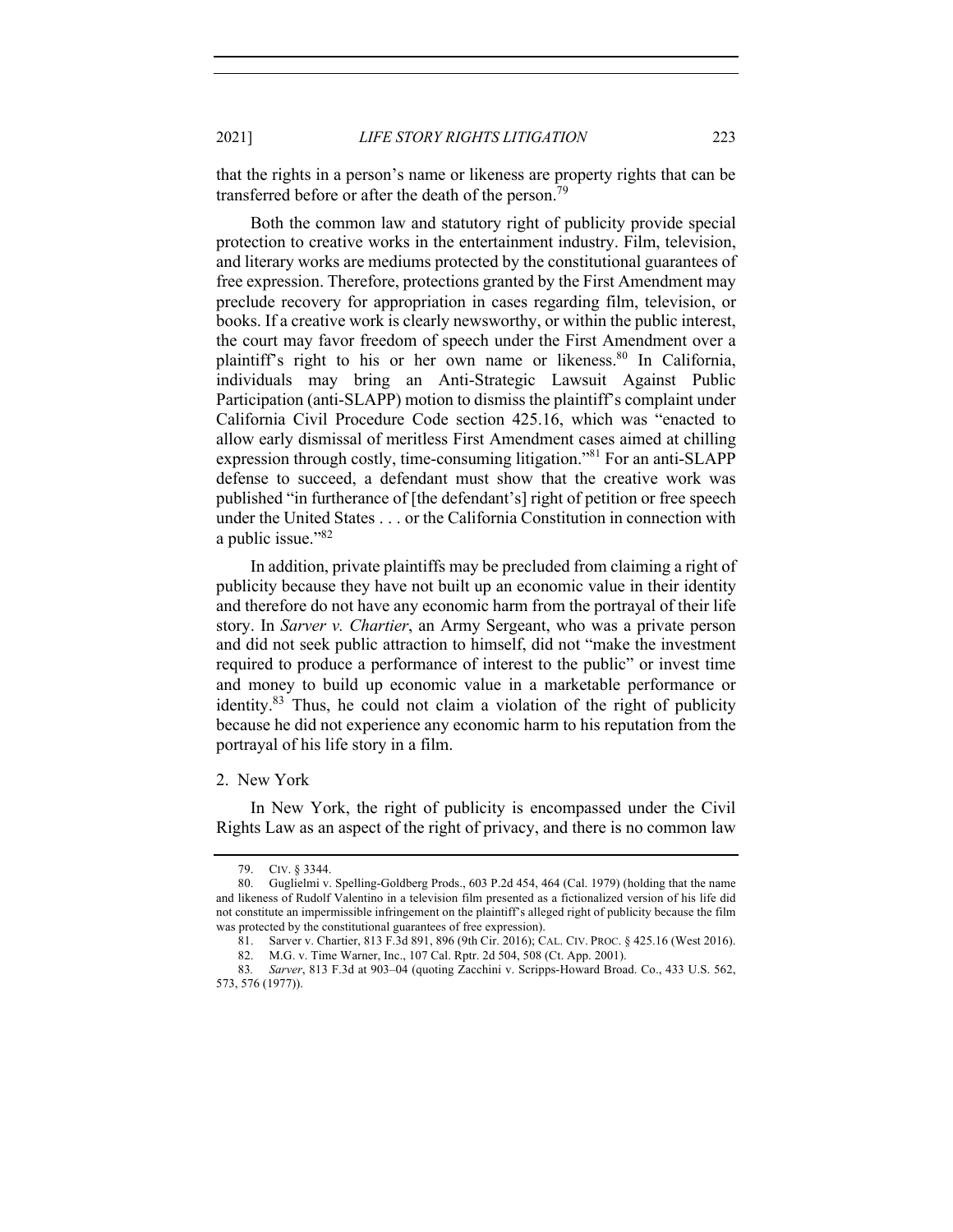equivalent.<sup>84</sup> Although the original purpose of the Civil Rights Law section 50 was to protect an individual's "thoughts and feelings," the statute may also apply "in cases where the plaintiff generally seeks publicity, or uses [his or her] name, portrait, or picture, for commercial purposes but has not given written consent for a particular use."<sup>85</sup> The right of publicity is generally of value to those who have a well-developed public persona, such as celebrities, who seek recovery for economic injury.<sup>86</sup>

To state a claim under section 51 of the Civil Rights Law, a party must allege: (1) the use within the state of New York; (2) the use involved his or her name, portrait, picture, or voice; (3) for "advertising purposes or for the purposes of trade"; and (4) without written permission.<sup>87</sup> Unlike the California statutory right of publicity, the statutory right of privacy in New York does not survive death.<sup>88</sup> In addition, the plaintiff must be clearly represented and identifiable in the defendant's work and include the use of his or her name, portrait, picture, or voice.<sup>89</sup>

Like in California, the statute does not provide protection to an individual's right of publicity if the creative work was a report of newsworthy events or matters of public interest.<sup>90</sup> However, a fictionalized account of an individual's life, such as a fictionalized biography, can be an actionable invasion of the individual's right to publicity under section 50 and under some circumstances, may not be protected by the newsworthiness exception. $91$  For instance, a work that "may be so infected with fiction, dramatization or embellishment . . . cannot be said to fulfill the purpose of the newsworthiness exception."<sup>92</sup>

Therefore, a plaintiff claiming that a character in a fictional creative work is based on the plaintiff's persona and likeness must show that the plaintiff is easily recognizable as the plaintiff, rather than showing just a few similarities that could have been coincidental. For example, a senior civil affairs officer of the Allied Military Government that worked in Sicily

<sup>84.</sup> Stephano v. News Grp. Publ'ns, 64 N.Y.2d 174, 183 (1984); 1 ERIC E. BENSEN, NEW YORK INTELLECTUAL PROPERTY LAW § 3 (2019).

<sup>85</sup>*. Stephano*, 64 N.Y.2d at 184.

<sup>86.</sup> *See* Robinson v. Paramount Pictures Corp., 491 N.Y.S.2d 694, 695 (App. Div. 1985).

<sup>87.</sup> N.Y. CIV. RIGHTS LAW § 51 (McKinney 2003); *see also* Messenger v. Gruner + Jahr Printing & Publ'g, 727 N.E.2d 549, 552 (N.Y. 2000) ("The statute is to be narrowly construed and strictly limited to nonconsensual commercial appropriations of the name, portrait or picture of a living person.").

<sup>88.</sup> Frosch v. Grosset & Dunlap, Inc., 427 N.Y.S.2d 828, 829 (App. Div. 1980) (holding that the protection of the right of free expression is so important that the court should not allow any right of publicity to stop the publication of a literary work about a deceased person).

<sup>89.</sup> Toscani v. Hersey, 65 N.Y.S.2d 814, 817–18 (App. Div. 1946).

<sup>90.</sup> *Messenger*, 727 N.E.2d at 553.

<sup>91.</sup> Porco v. Lifetime Entm't Servs., LLC, 47 N.Y.S.3d 769, 771–72 (App. Div. 2017)

<sup>92</sup>*. Id.* at 771.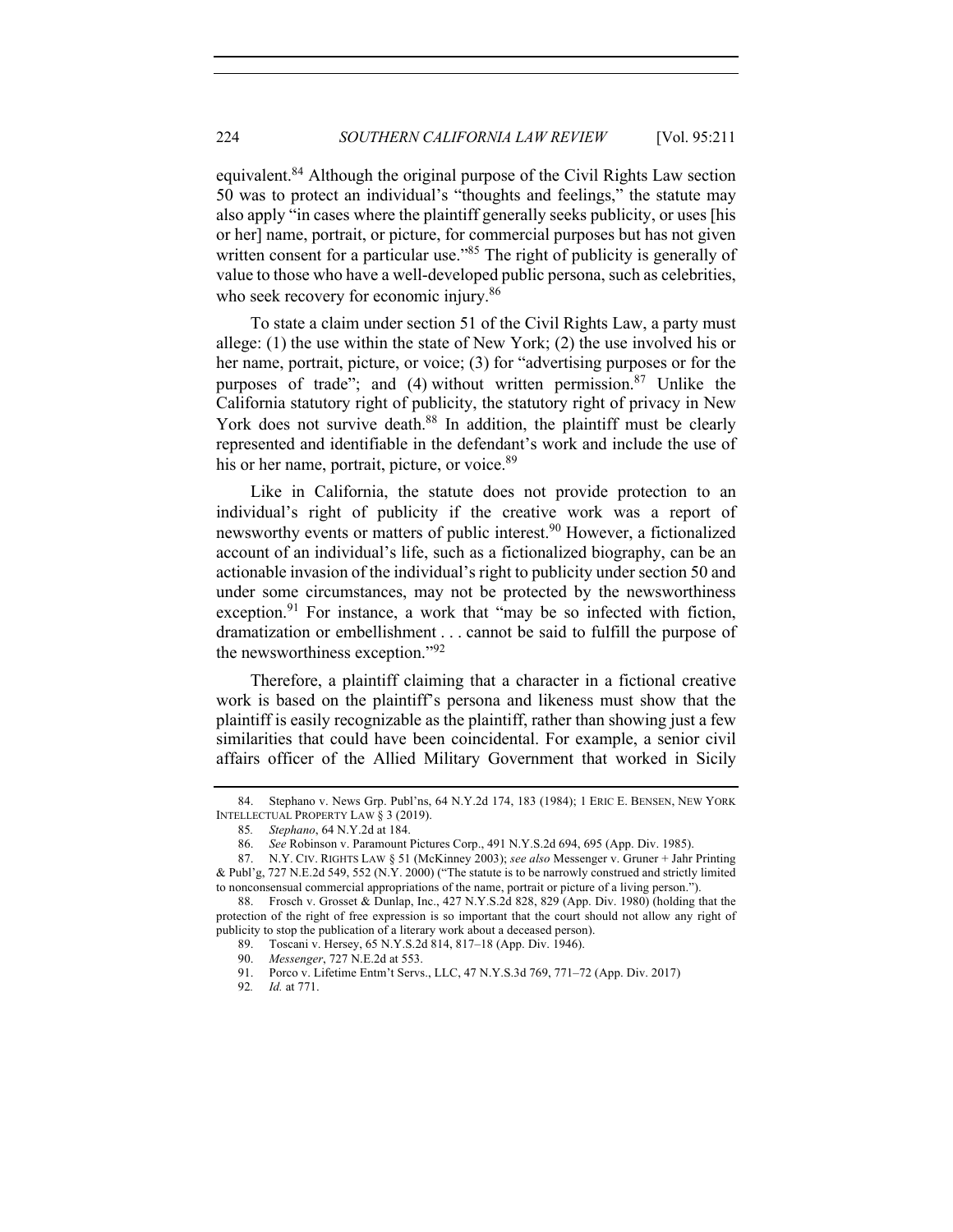claimed that a writer based his novel and play on the officer's life story and his time in Sicily.<sup>93</sup> The court concluded that the mere fact that the events and acts surrounding the character were similar to events surrounding the officer's life did not give the officer a cause of action under section 51. The character of the novel and play was not easily recognizable as the real-life plaintiff, so the plaintiff could not claim that the novel was based on his life story.

#### C. DEFAMATION

Defamation law "protects the interest of a person in his or her reputation, that is, in his or her 'good name.' "94 Defamation involves an injury to one's reputation caused by a false statement of fact and includes both libel (defamation in written or fixed form) and slander (spoken defamation).<sup>95</sup> Truthful statements that harm another's reputation will not create liability for defamation.<sup>96</sup> Thus, one cannot defame another by telling the truth, no matter how harmful it is—only harmful lies will create liability.

California recognizes both common law defamation and statutory defamation. While a false light invasion of privacy claim under California law may seem similar to defamation claim, the elements of the two torts are distinct in that the statements supporting a false light claim need not be defamatory.<sup>97</sup> Additionally, while defamatory statements must lower a person's reputation, false light statements need only be offensive to a reasonable person.<sup>98</sup> However, in some cases, a false light invasion of privacy claim may be considered the same as a defamation claim.<sup>99</sup>

In order for a plaintiff to bring a defamation claim in both California and New York, the plaintiff must prove: (1) there was communication of the defamatory statement to a third party; (2) the defamatory statement referred to the plaintiff specifically; and (3) the publisher of the defamatory statement had intent, malice, or fault.<sup>100</sup> A plaintiff in a defamation action is required to prove actual malice if he or she is a public figure or public official, but need only find "fault" on behalf of the defendant if the plaintiff is a private

<sup>93</sup>*. Toscani*, 65 N.Y.S.2d at 816.

<sup>94.</sup> 4 WILL GLENNON, CALIFORNIA TORTS § 45.01.

<sup>95</sup>*. Id.* 

<sup>96</sup>*. Id.*

<sup>97.</sup> CALIFORNIA TORTS, *supra* note 94, § 46.04.

<sup>98.</sup> *See* O'Hilderbrandt v. Columbia Broad. Sys., Inc.,114 Cal. Rptr. 826, 833 (Ct. App. 1974).

<sup>99.</sup> Alszeh v. Home Box Off., 80 Cal. Rptr. 2d 16, 20 (Ct. App. 1998) (holding that invasion of privacy claims are supported by the same facts as a claim for defamation, so they cannot be brought as separate claims if one of the claims fails as a matter of law).

<sup>100.</sup> *See* Gertz v. Robert Welch, Inc., 418 U.S. 323, 327–32 (1974).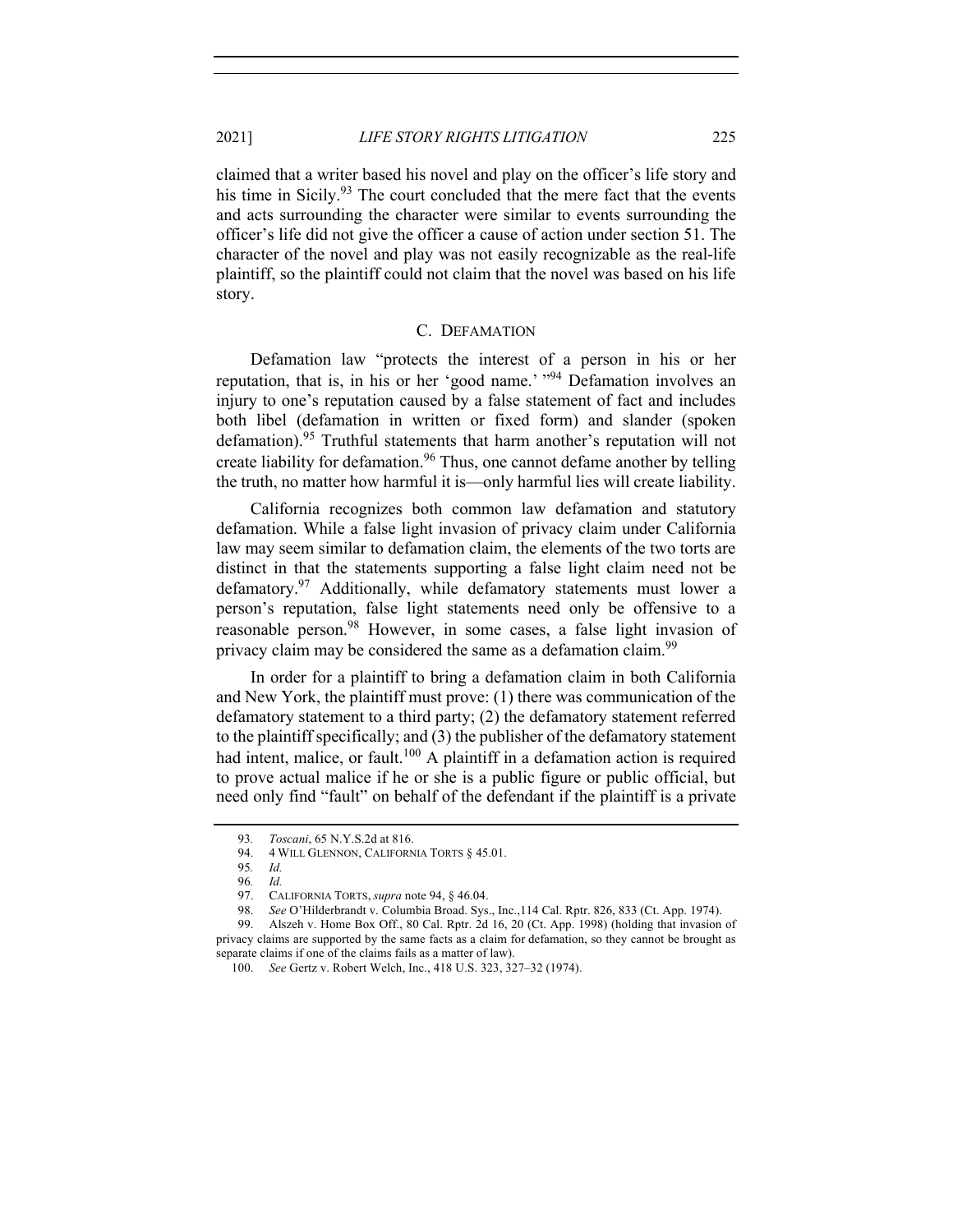figure.<sup>101</sup> Actual malice can be found if a public figure brings clear evidence that the defendant knew that the public statement was false or had reckless disregard for the truth or falsity of the material published.<sup>102</sup> A public figure in a defamation case may be awarded punitive damages when there is "actual malice," which is extremely difficult to prove.<sup>103</sup> Under the Supreme Court's decision in *New York Times Co. v. Sullivan*, factual errors and defamatory content were insufficient to warrant punitive damages without a finding of actual malice.<sup>104</sup> In a concurring opinion, Justice Goldberg also reasoned that "the Constitution accords citizens and press an unconditional freedom to criticize official conduct," which will often outweigh any finding of defamation without proof of actual malice. $105$ 

In addition, a plaintiff may need to show special damages if the defamatory statement is not libelous on its face.<sup>106</sup> A defamatory statement is libelous on its face if it does not need additional explanatory information to prove that it is defamatory.<sup>107</sup> On the other hand, if a plaintiff requires further information to explain that the work is defamatory, then the plaintiff will need to show special damages in order to state a claim.<sup>108</sup> Special damages are damages that a plaintiff has suffered in respect to his or her "property, business, trade, profession, or occupation, including the amounts of money the plaintiff has expended as a result of the alleged libel."109

In both California and New York, plaintiffs may face challenges to bringing a defamation claim because they may not be able to prove the creative work is "of and concerning" them. <sup>110</sup> For example, in *Carter-Clark v. Random House, Inc.*, a site advisor for the of the New York Public Library Center for Reading and Writing failed to demonstrate that the description of a fictional character in a novel was so closely akin to her that a reader would have no difficulty recognizing her, and her claim for libel against author was

<sup>101</sup>*. Id.*

<sup>102.</sup> Bindrim v. Mitchell, 155 Cal. Rptr. 29, 35 (Ct. App. 1979) (holding that the plaintiff, who was a public figure, proved that the author acted with actual malice when he wrote a novel about the plaintiff and knowingly included false statements about the plaintiff).

<sup>103.</sup> *Id.*

<sup>104.</sup> N.Y. Times Co. v. Sullivan, 376 U.S. 254, 279–83 (1964).

<sup>105</sup>*. Id.* at 305 (Goldberg, J., concurring).

<sup>106.</sup> Lyons v. New Am. Libr., Inc., 432 N.Y.S.2d 536, 537 (App. Div. 1980) ("In an action for libel, it is well settled that in the absence of any allegations of special damages, the complaint will not be found to state a cause of action unless the words are libelous per se.").

<sup>107.</sup> CAL. CIV. CODE § 45(a) (West 2020) ("A libel which is defamatory of the plaintiff without the necessity of explanatory matter, such as an inducement, innuendo or other extrinsic fact, is said to be a libel on its face.")

<sup>108</sup>*. See Lyons*, 432 N.Y.S.2d at 538.

<sup>109</sup>*.* CIV. § 48(a).

<sup>110.</sup> Carter-Clark v. Random House, Inc., 793 N.Y.S.2d 394, 395 (App. Div. 2005) (citation omitted).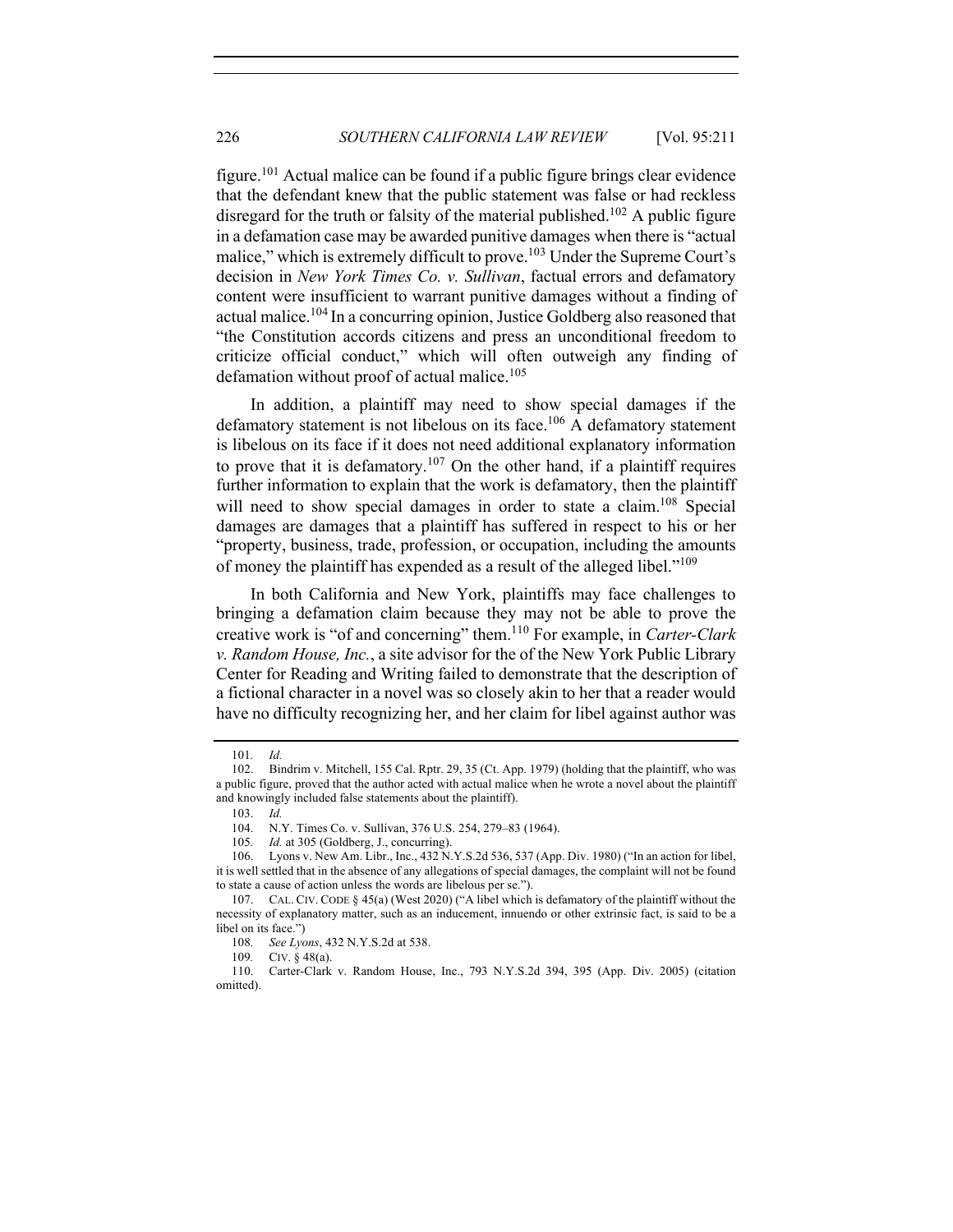2021] *LIFE STORY RIGHTS LITIGATION* 227

dismissed.<sup>111</sup>

Another challenge to suing for defamation is to show that the plaintiff was actually injured by the creative work. The defamatory work must actually harm the reputation of the plaintiff, as opposed to being merely insulting or offensive. For example, in *Sarver v. Chartier*, even though the plaintiff claimed that the defamatory statements "interfered with his employment prospects because it portrayed him as a bad father, bereft of compassion, fascinated with war and death, and disobedient," the plaintiff's claim for defamation was dismissed because a reasonable viewer of the film could conclude that the overall depiction of the character was a heroic figure.<sup>112</sup> A few unflattering depictions of the character did not support the conclusion that the film's overall depiction of the character defamed the plaintiff.113 Thus, a plaintiff must face several obstacles before successfully winning a defamation claim, both in California and New York.

# III. CASE SURVEY OF LIFE STORY RIGHTS LITIGATION

This case survey examines forty-nine federal and state cases in California and New York involving life story rights litigation over the past fifty years. Each case involves a claim based on the invasion of privacy, right of publicity, or defamation against a defendant who created a film, television series, or book containing the "life story" of the plaintiff. While life story rights cases can encompass several different types of legal claims, the most common theories that plaintiffs use to demand compensation for an unauthorized use of their life story in a creative work are invasion of privacy, right of publicity, and defamation.

Further, this Note focused not only on cases regarding works based entirely on the plaintiff's "life story," but also on cases in which the creative work involved a short period or specific event within the plaintiff's life. In some cases, the plaintiff was not the main character of the creative work, but merely a supporting character who was briefly referenced. This Note also included "life story" cases in which the creative works merely referenced the plaintiff's "likeness" because the plaintiff believed that the creator appropriated a valuable and important part of her or his life, despite how trivial it might have seemed to the creator or the audience.

Additionally, I observed several factors and their effects on the outcome of the case, including whether the plaintiff was a private or public figure, whether the creative work was considered fiction, nonfiction, or based on a

<sup>111</sup>*. Id.* at 395–96.

<sup>112.</sup> Sarver v. Chartier, 813 F.3d 891, 906 (9th Cir. 2016).

<sup>113</sup>*. Id.*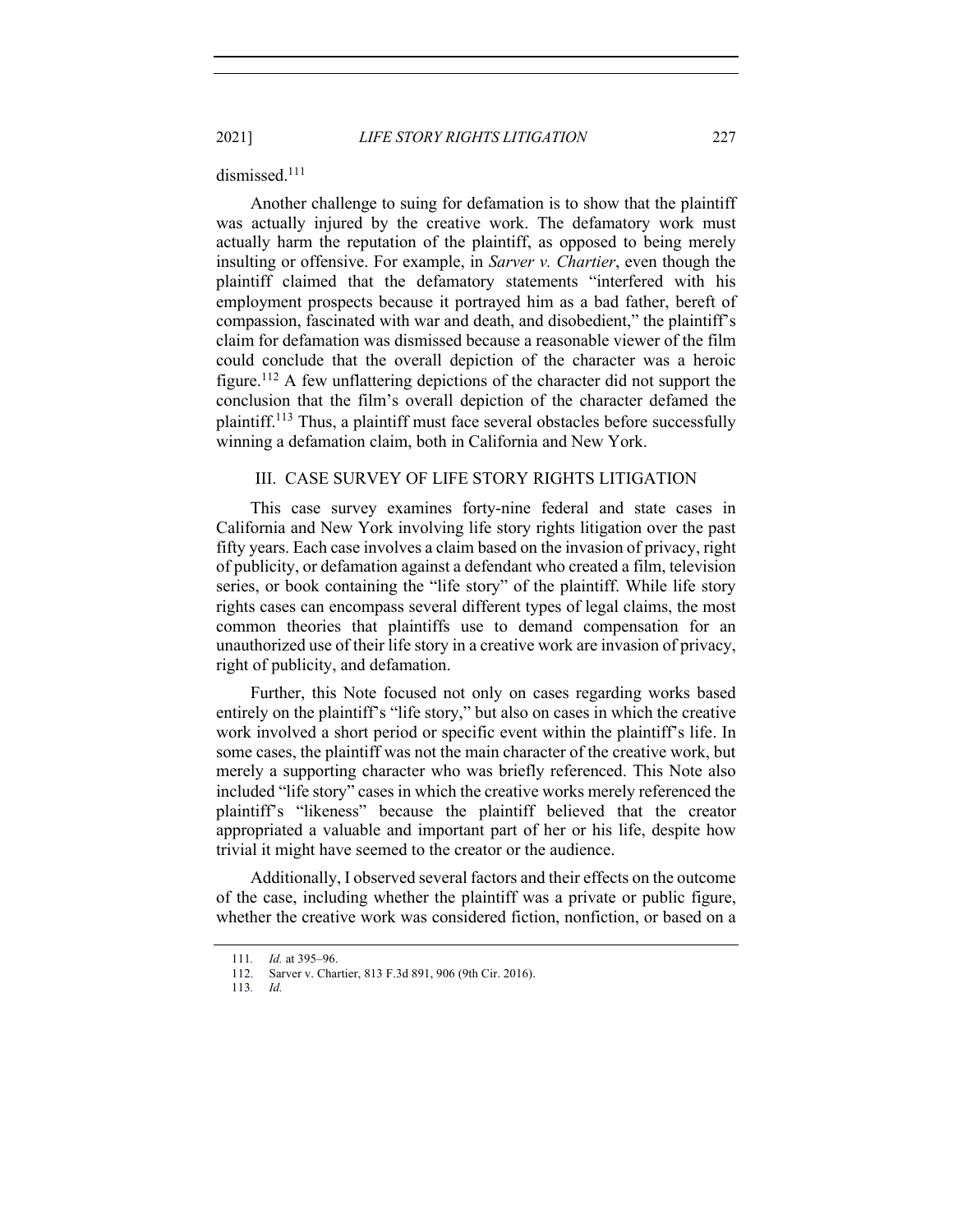true story, and whether there was a life story rights agreement.<sup>114</sup> The results from the case survey overwhelmingly reveal that litigation regarding life story rights will almost always result in a dismissal of the plaintiff's claim or summary judgment for the defendant, regardless of whether the plaintiff is claiming a violation of invasion of privacy, right of publicity, or defamation. However, while this survey focuses on published opinions in life story rights litigation, a majority of cases likely settled before the court found in favor of either the plaintiff or the defendant.<sup>115</sup>

# A. CASE SURVEY RESULTS

Table 1 provides a summary of the forty-nine cases in the survey, detailing the number of cases that were dismissed, granted summary judgment for the defendant, not fully adjudicated, or ruled in favor of the plaintiff.

TABLE 1. Outcomes of Life Story Rights Cases

| <b>Total Cases</b> | Dismissed or<br>Summary Judgment<br>for Defendant | Not Fully<br>Adjudicated | <b>Plaintiff Wins</b> |
|--------------------|---------------------------------------------------|--------------------------|-----------------------|
| 49                 | 39                                                | q                        |                       |

Thirty-nine of the cases were fully adjudicated, with the plaintiff winning only once. Clearly, the likelihood of success for the plaintiff is very low. In *Bindrim v. Mitchell*, a licensed clinical psychologist, famous for his "Nude Marathon" form of therapy, successfully sued an author for defaming him in a fictional book based on the psychologist.<sup>116</sup> The psychologist brought evidence that a reasonable person would recognize the fictional character in the novel as the psychologist in real life and that the author acted

<sup>114.</sup> For a detailed breakdown of the forty-nine cases surveyed, see the Appendix at the end of this Note. The cases included in the survey were found using Lexis's search and Shepardize tools. The results were filtered by searching "right of publicity," "invasion of privacy," and "defamation" along with terms such as "life story," "film," "book," "television," and other terms referencing creative works. I do not contend that this is a complete search of all life story litigation cases in the past fifty years.

<sup>115.</sup> One limitation in the search criteria was that many cases likely settled early in the litigation process and did not reach the point in which an opinion was written. The cases in the survey represent cases in which an opinion was published. The number of complaints filed between 1970 and 2020 is likely much higher than the number of cases with published opinions, but my search was limited by the search criteria for published opinions on Lexis.

<sup>116.</sup> Bindrim v. Mitchell, 155 Cal. Rptr. 29, 33 (Ct. App. 1979).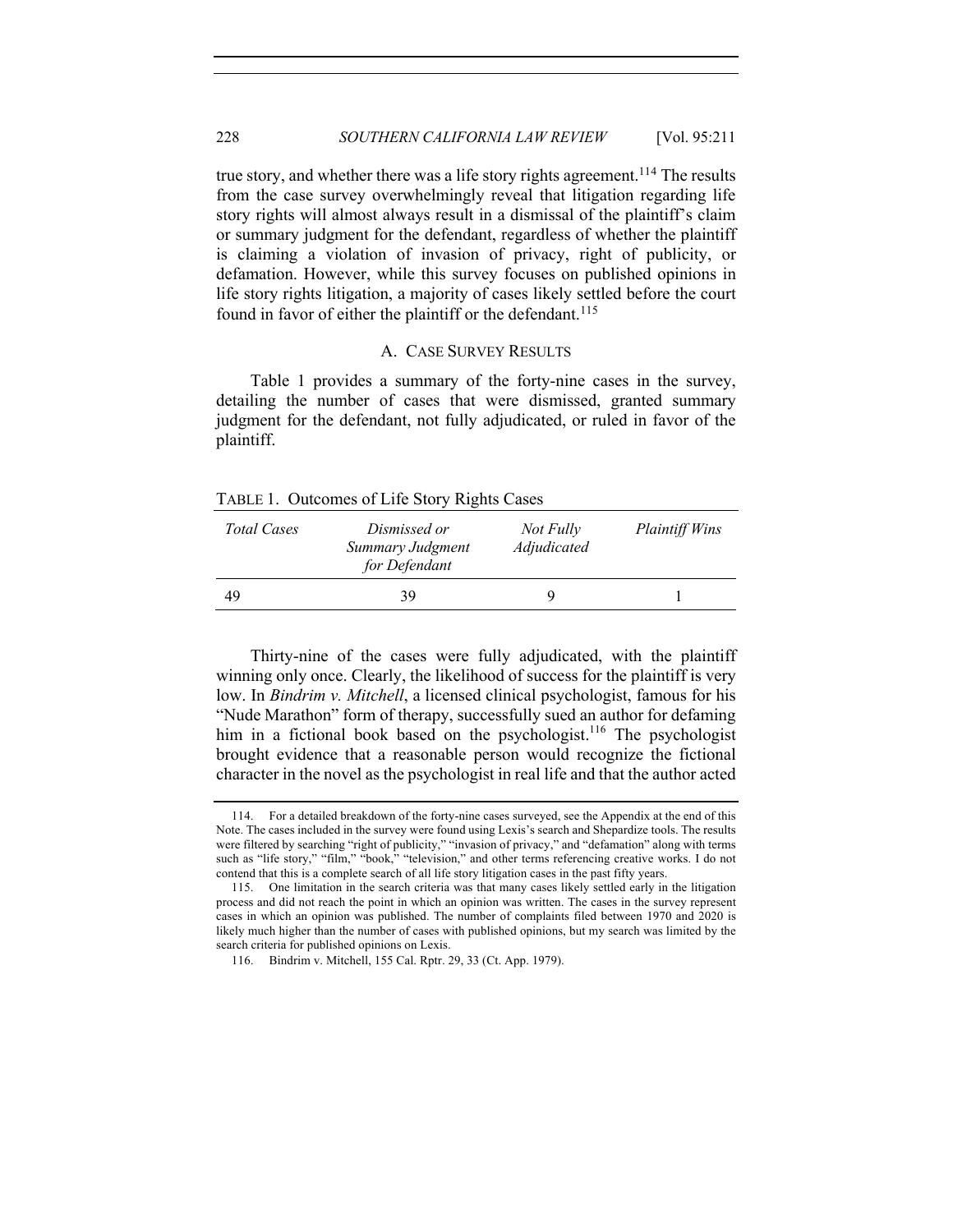with actual malice, or reckless disregard for the truth.<sup>117</sup> While this case exemplifies a successful defamation claim, it also demonstrates that there are very narrow circumstances under which a plaintiff might win a life story rights litigation case. Of the remaining cases, the courts found summary judgment for the defendant thirteen times and dismissed the plaintiff's complaint twenty-six times, for a total of thirty-nine losses for the plaintiff. The courts were more likely to dismiss the plaintiff's claim for failure to state a claim, but often would go even further and grant summary judgment in favor of the defendant as a matter of law. The other nine cases were remanded back to the lower court and either ended in a settlement or was not published in a final opinion.

Table 2 provides the number of times in which the plaintiff claimed a violation of the invasion of privacy, right of publicity, or defamation. In many cases, plaintiffs brought more than one of these claims against the defendant:

| Claims Brought<br>by Plaintiff | Number of<br><b>Times Brought</b> | Dismissed or<br>Summary<br>Judgment for<br>Defendant | Plaintiff<br>Wins | # of Cases<br>Not Fully<br>Adjudicated |
|--------------------------------|-----------------------------------|------------------------------------------------------|-------------------|----------------------------------------|
| Right of<br>Publicity          | 20                                | 19                                                   | $\theta$          |                                        |
| Invasion of<br>Privacy         | 25                                | 18                                                   | $\theta$          |                                        |
| Defamation                     | 30                                | 25                                                   |                   | 4                                      |

TABLE 2. Claims Brought in Life Story Rights Cases\*

Notes: \* In many cases, plaintiffs raised more than one claim. The "Number of Times Brought" column indicates the total number of times each claim was raised by the plaintiff in the cases surveyed.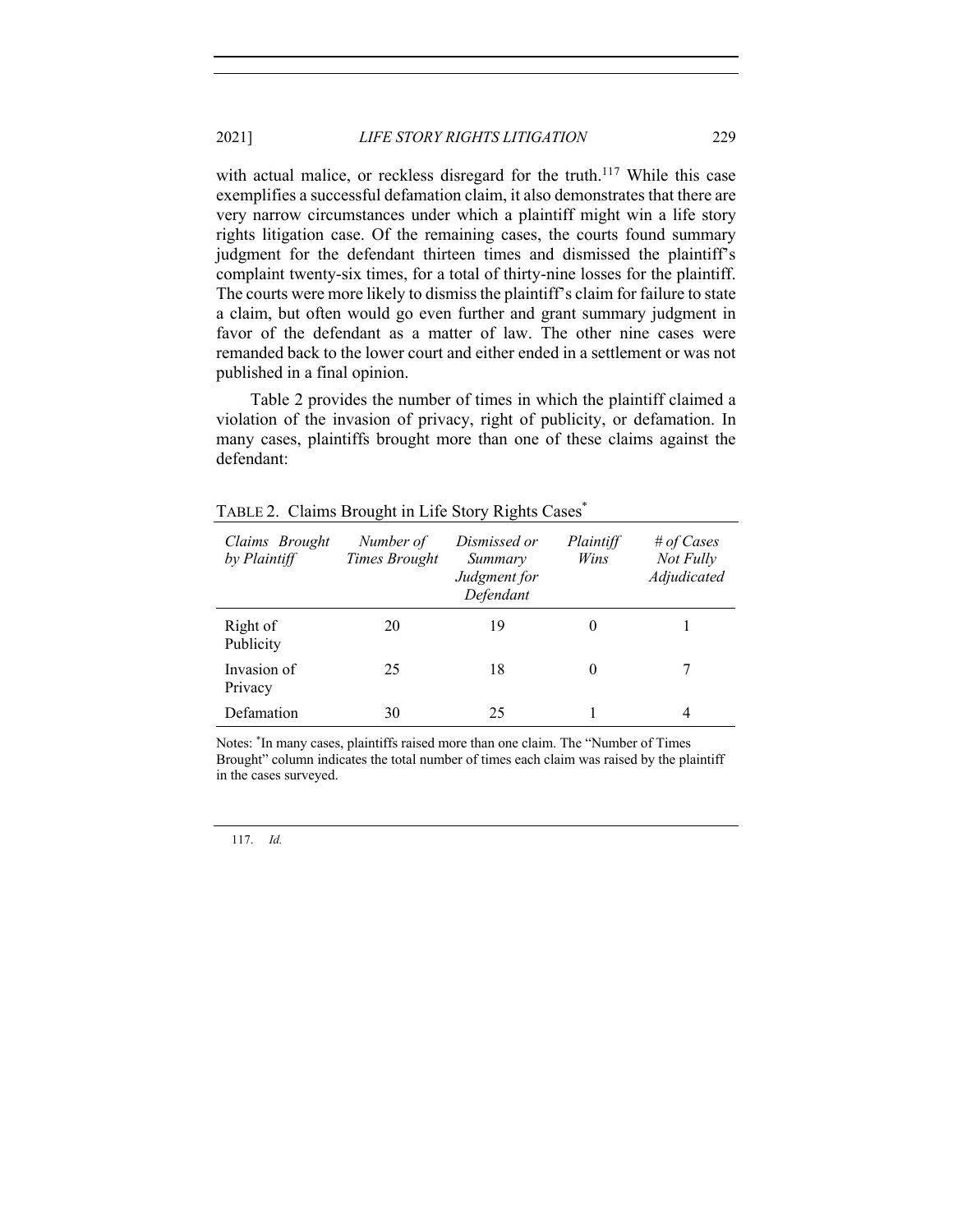The plaintiff almost always lost under a right of publicity claim  $(95\%)$ <sup>118</sup> with only one case that was not fully adjudicated.<sup>119</sup> Plaintiffs who claimed an invasion of privacy were very likely to lose (72%), but there were several cases that were remanded to the lower court seemingly in favor of the plaintiffs, allowing the plaintiffs to bring more facts to support their claim.120 However, these cases were not fully adjudicated, and they most likely settled. Plaintiffs brought claims for defamation thirty times and had a higher chance of losing (83%), but the defamation claim was also the only successful claim in the case survey.

The court used several reasons for finding in favor of the defendant or dismissing the plaintiff's claim. Table 3 shows a summary of the reasons for dismissing the claim or granting summary judgment for the defendant and the number of times the court raised each reason.

| Reason for Failure of Plaintiff's Claim                                                      | Number of Times Raised |
|----------------------------------------------------------------------------------------------|------------------------|
| First Amendment                                                                              | 14                     |
| Newsworthy                                                                                   | 11                     |
| No Clear Identification of Plaintiff                                                         | 12                     |
| <b>Statements Not Defamatory</b>                                                             | 8                      |
| No Actual Malice                                                                             | 7                      |
| Merely Incidental to Plaintiff                                                               | 3                      |
| No Special Damages                                                                           | $\mathfrak{D}$         |
| Barred by Release of Liability Agreement                                                     | 2                      |
| Other (Statute of Limitations, Preempted<br>by Copyright, No Gross Negligence, and<br>So On) | 4                      |

TABLE 3. Reasons for Plaintiff's Failure\*

Notes: \* In some of the fully-adjudicated cases used to produce this data, the court decided against the plaintiff on multiple grounds. The "Number of Times Raised" column thus accounts for the total number of times each reason for failure was cited by a court.

<sup>118.</sup> These percentages were calculated by dividing the number of times the plaintiff lost by the number of times the claim was brought multiplied by one hundred. I rounded the percentages to the nearest whole number.

<sup>119</sup>*. See supra* Table 2. These statistics are based on a small sample size. Therefore, they are meant to serve only as rough estimates.

<sup>120.</sup> M.G. v. Time Warner, Inc., 107 Cal. Rptr. 2d 504, 514–15 (Ct. App. 2001) (holding that the invasion of privacy for public disclosure of private facts is sufficient to overcome defendants' SLAPP motion and remanded back to the lower court).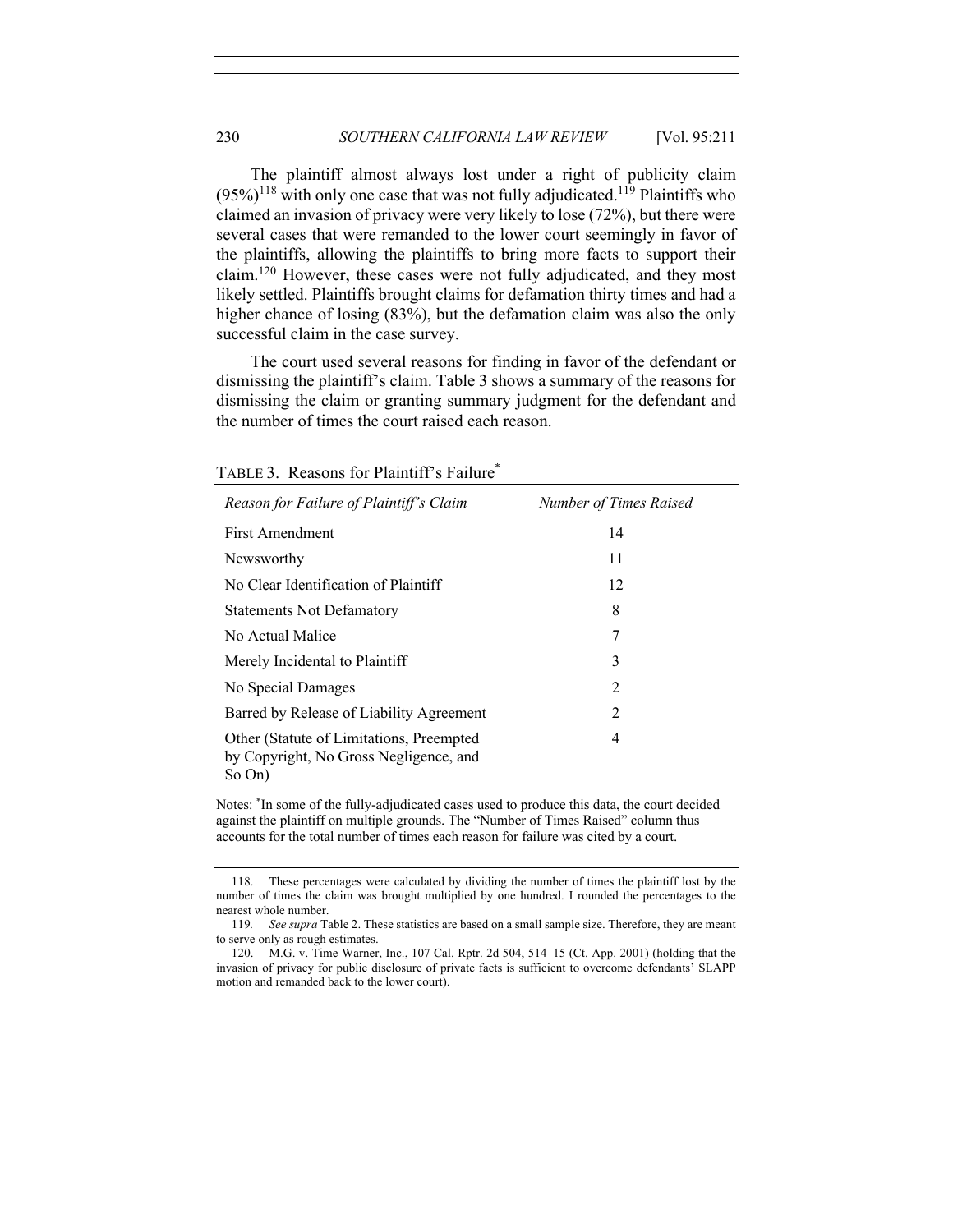2021] *LIFE STORY RIGHTS LITIGATION* 231

Overall, courts were most likely to favor freedom of speech and First Amendment defenses over plaintiffs' right of publicity or privacy. For right of publicity claims, courts employed a First Amendment defense fourteen times, claiming that the right to free speech and dissemination of information outweighed an individual's right to publicity. In California, courts often granted the defendant's anti-SLAPP motion in connection with the First Amendment defense and dismissed the case. The courts acknowledged the newsworthy defense against right of publicity claims and invasion of privacy claims eleven times because the content of the creative work was deemed to be within the public interest.

Plaintiffs lost defamation claims for a variety of reasons. Most significantly, plaintiffs lost twelve times because they could not prove that the character in a work of fiction referred directly to the plaintiff. In other defamation claims, the plaintiffs lost seven times because they were public figures that could not prove the defendant acted with actual malice. Courts also stated eight times that the defendant's statements within the creative work were not defamatory because they were not offensive or did not harm the plaintiff. In three defamation cases, the court reasoned that the creative work only minimally referred to the plaintiff and was not enough to state a claim of defamation. Plaintiffs lost twice because they could not prove special damages.

Furthermore, courts were highly unlikely to rule against the defendant if the plaintiff signed a life story rights agreement or a waiver. Table 4 shows the number of cases in which a plaintiff already had a life story rights agreement.

| Number of Cases with Life      | Dismissed for Summary Judgment | Not Fully   |
|--------------------------------|--------------------------------|-------------|
| <b>Story Rights Agreements</b> | for Defendant                  | Adjudicated |
|                                |                                |             |

TABLE 4. Cases with Life Story Rights Agreements

Of the three cases in which a plaintiff had already signed a life story rights agreement, two of the cases were dismissed or granted in favor of the defendant. In these two cases, the courts upheld the existing agreement and claimed that the plaintiff was barred from bringing claims against the defendant. In the third case, the case was remanded to determine whether a waiver signed by the plaintiff was enforceable under the circumstances in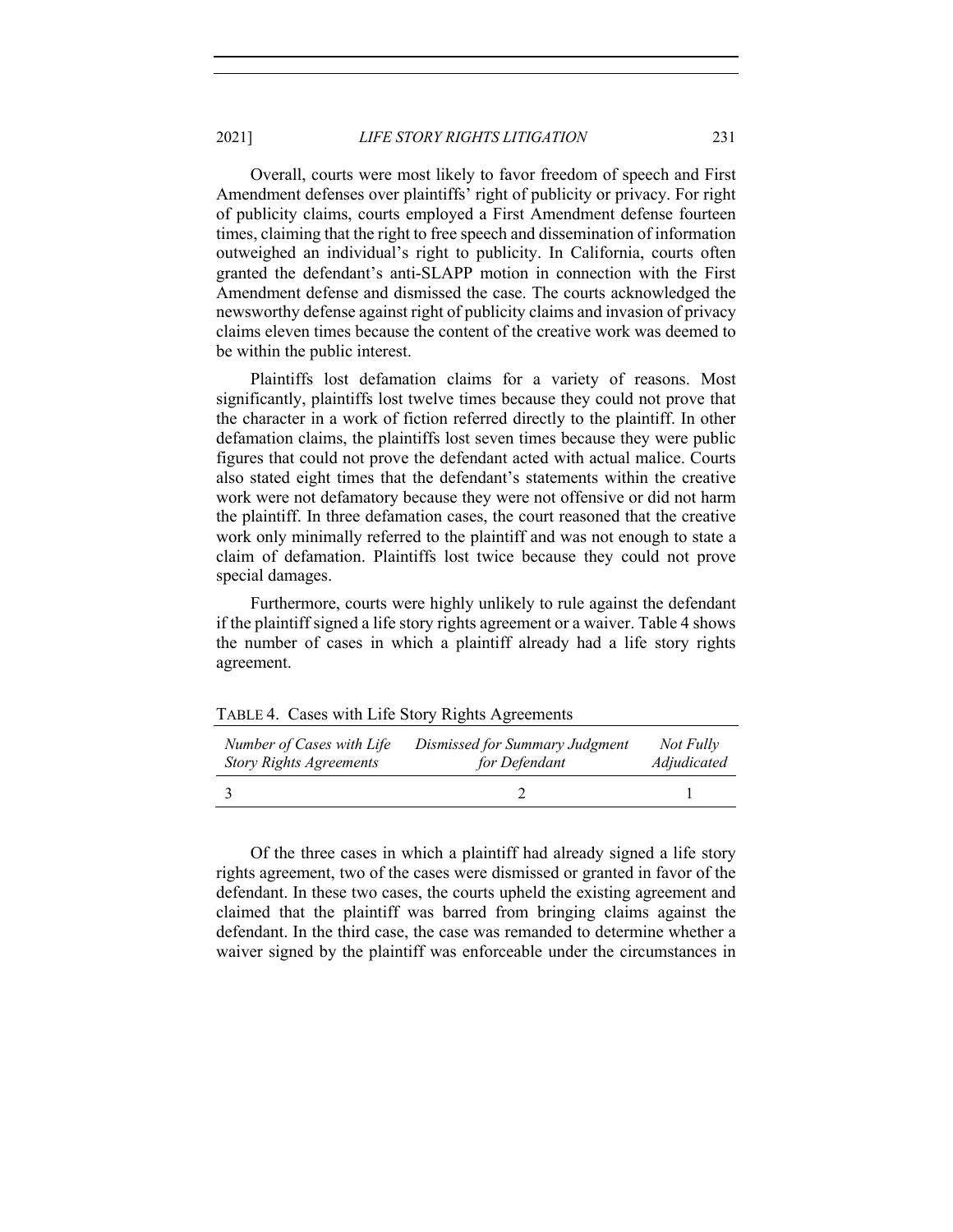which the waiver was signed.<sup>121</sup>

Whether a plaintiff was a public figure or a private individual did not significantly change the plaintiff's likelihood of success. Table 5 shows the number of plaintiffs that were public figures or private individuals and their rate of success.

| Private Figure<br>or Public Figure | <b>Number</b><br>οf<br>Cases | Cases Dismissed<br>or for Defendant | Cases Not Fully<br>Adjudicated | Plaintiff<br>Wins |
|------------------------------------|------------------------------|-------------------------------------|--------------------------------|-------------------|
| Private Figure                     | 19                           | 14                                  |                                |                   |
| Public Figure                      | 30                           | 25                                  |                                |                   |

TABLE 5. Cases Filed by Private and Public Figures

Only one public figure was successful in bringing a defamation claim. While more public figures brought life story claims than private figures, public figures were more likely to lose  $(83%)$  <sup>122</sup> than plaintiffs that were private figures (73%). Overall, however, the plaintiff's identity, whether a celebrity or not, did not severely impact the success rate of the plaintiff's case.

There was also not a drastic difference in the likelihood of success for claims regarding different styles of creative works. Table 6 shows a summary of the cases that involved a fiction work, nonfiction work, or a creative work based on a true story and the number of times the plaintiff lost.

| Fiction, Nonfiction,<br>or Docudrama | <i>Number</i><br>of Cases | Cases<br>Dismissed or<br>for Defendant | Cases Not Fully<br>Adjudicated | Plaintiff<br>Wins |
|--------------------------------------|---------------------------|----------------------------------------|--------------------------------|-------------------|
| Fiction                              | 13                        | 10                                     |                                |                   |
| Nonfiction                           | 22                        | 17                                     |                                |                   |
| Docudrama / Based<br>on a True Story | 14                        | 12                                     |                                |                   |

TABLE 6. Genres of Works in Life Story Rights Cases

121. Kelly v. William Morrow & Co., 231 Cal. Rptr. 497, 503 (Ct. App. 1986).

<sup>122.</sup> These percentages were calculated by dividing the number of times the plaintiff lost by the number of times cases involved private or public figures, multiplied by one hundred. I rounded the percentages to the nearest whole number.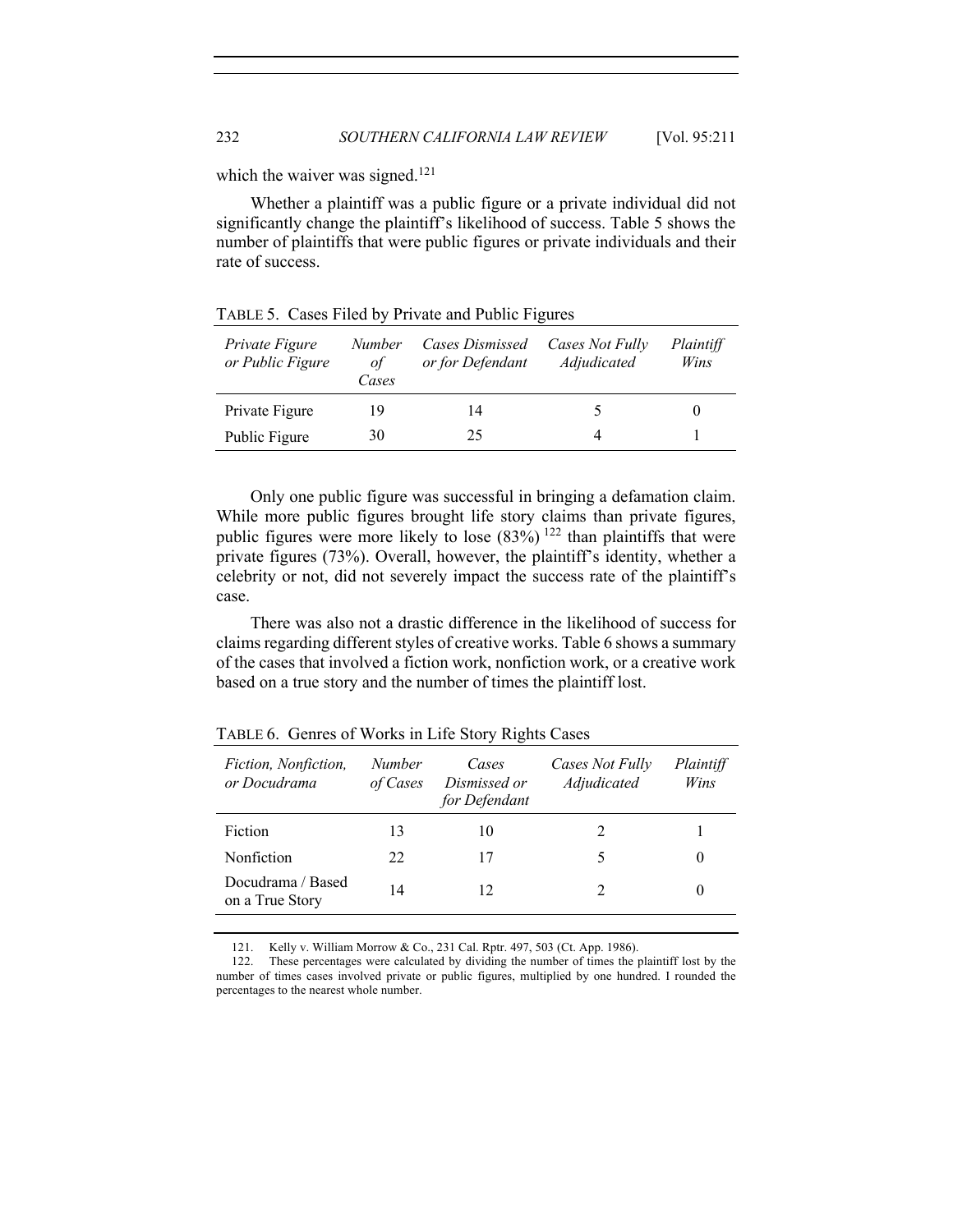While cases involving works based on a true story were more likely to get dismissed  $(85.7\%)$  <sup>123</sup> than works of nonfiction (77%) and fiction works (76.9%), it was only by a slight margin. Overall, the likelihood of the plaintiff winning was relatively low among all three types of creative works.

### B. CASE SURVEY ANALYSIS

The results of the case survey demonstrate the incredible difficulty that a plaintiff has in winning against a producer or writer who used the plaintiff's life story in a creative work without the plaintiff's consent. There are only a narrow set of circumstances under which a plaintiff might win against a defendant, and even then, the chances are slim. The case survey reveals five important implications for the entertainment industry: (1) life story rights agreements can significantly deter subjects of creative works from bringing a lawsuit; (2) a plaintiff that can show clear evidence that a reasonable person would recognize the plaintiff in a fictional work can increase the likelihood of winning a defamation claim; (3) even if a producer is unable to procure life story rights, the First Amendment will almost always protect the producer from liability in right of publicity cases; (4) private plaintiffs may have a slightly higher chance of winning an invasion of privacy claim than public figures; and (5) a producer may not need to get life story rights in New York if the subject has a de minimus role in the expressive work. This Section addresses these five outcomes and suggests ways in which entertainment practitioners can utilize the information in practice.

# 1. Deterrent Effect of Life Story Rights Agreements

The case survey revealed that obtaining a life story rights agreement can deter subjects of creative works from filing lawsuits. Out of the fortynine lawsuits in the case survey, only three of the cases involved plaintiffs who signed life story rights agreements that waived the defendant's liability. The large number of lawsuits filed by plaintiffs without life story rights agreements suggests that life story rights agreements may be an effective deterrent from meritless, yet costly lawsuits. It is likely that subjects who sign life story rights agreements feel bound by the agreement and are unwilling to challenge the validity of the agreement with a costly lawsuit. Even if the plaintiff brought a lawsuit after signing a life story rights agreement, it was highly likely to end in a dismissal of the case or summary judgment for the defendant.<sup>124</sup>

<sup>123.</sup> These percentages were calculated by dividing the number of the plaintiff times lost by the number of cases involving works of fiction, nonfiction, or based on a true story, multiplied by one hundred.

<sup>124</sup>*. See supra* Table 4; *see also* Marder v. Lopez, 450 F.3d 445, 449–50, 453 (9th Cir. 2006)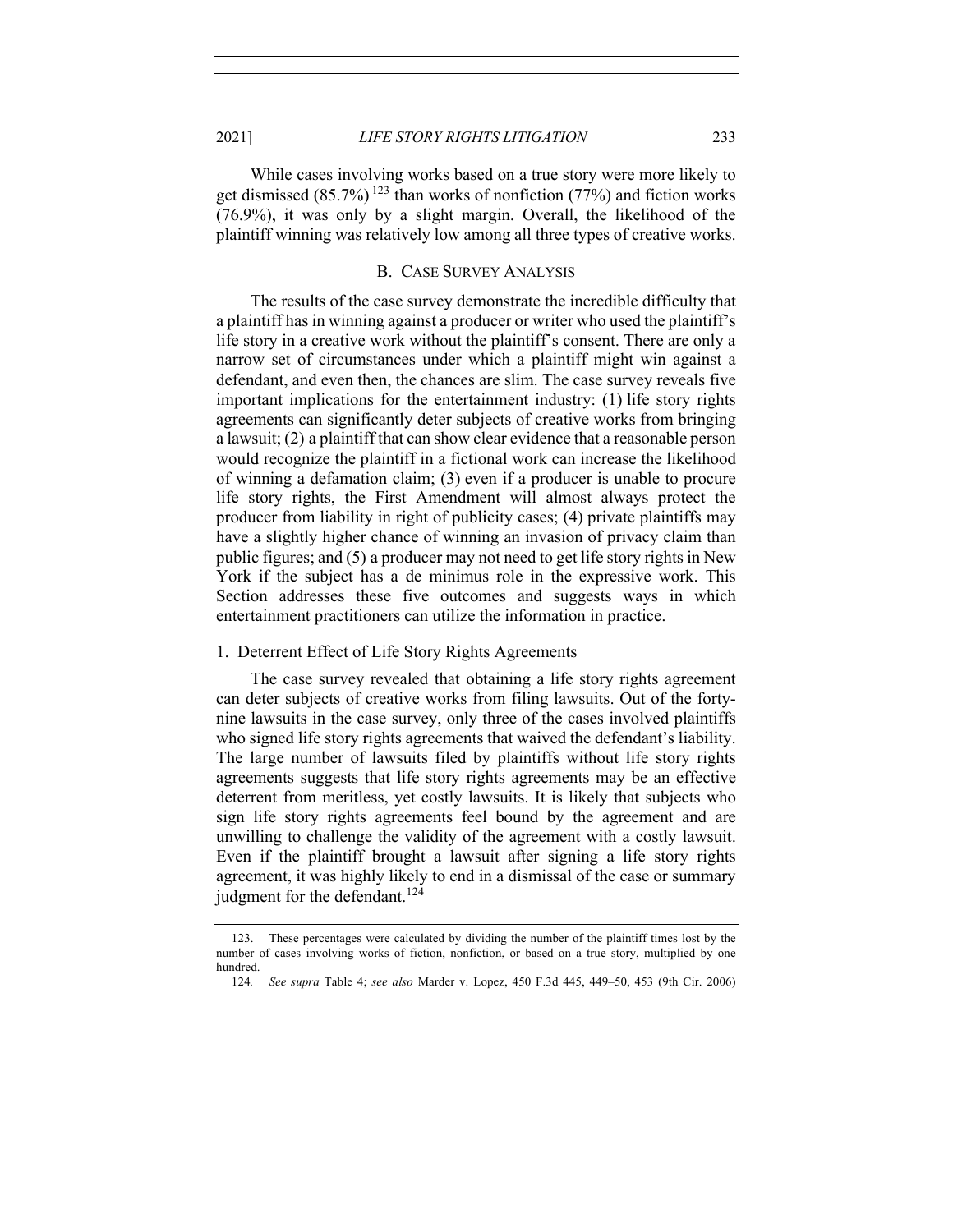234 *SOUTHERN CALIFORNIA LAW REVIEW* [Vol. 95:211

The deterrent effect may explain why even though plaintiffs are rarely successful in life story rights lawsuits, lawyers and entertainment practitioners continue to advise creators to obtain life story rights. Thus, if entertainment practitioners have the means and the ability to secure life story rights from the subject of their creative works, it will likely be a successful deterrent from future costly lawsuits. It may be a less expensive decision to pay for a subject's life story rights upfront rather than defend lawsuits down the road.

#### 2. Defamation Claims

Although rare, the successful defamation claim found in my case survey can demonstrate the narrow circumstances for which a subject can actively protect his or her life story successfully. In *Bindrim v. Mitchell*, a licensed clinical psychologist, sued an author for publishing a fictional book based on the psychologist's "Nude Marathon" form of therapy. <sup>125</sup> The psychologist claimed that the book defamed him by creating an inaccurate portrayal of what actually happened during the therapy sessions and harming his professional reputation.126 The court affirmed the judgment for the psychologist and found that there was clear and convincing evidence to support the defamation claim and the jury's finding of actual malice against the author. $127$ 

Often, the biggest obstacle for plaintiffs in defamation cases regarding fictional works is not being able to prove that the made-up character in the creative work is actually based on the plaintiff in real life.<sup>128</sup> Here, the author argued that because the book was a fictional novel, it barred any claim that the characters in the book were factual representations an actual person.<sup>129</sup> However, the psychologist prevailed because he provided clear and convincing third party evidence that the character in the book was "of and concerning" the psychologist in real life. $130$  The court applied a test of whether a reasonable person reading the book would understand that the fictional character was, in actual fact, the plaintiff acting as described.<sup>131</sup> The psychologist provided evidence that three witnesses recognized the fictional

<sup>(</sup>recognizing that even though the price and terms of the agreement were unfair, the agreement barred the plaintiff's claims against the producer).

<sup>125.</sup> Bindrim v. Mitchell, 155 Cal. Rptr. 29, 33 (Ct. App. 1979).

<sup>126</sup>*. Id.* at 35.

<sup>127</sup>*. Id.* 

<sup>128</sup>*. See supra* Table 3.

<sup>129</sup>*. Bindrim*, 155 Cal. Rptr. at 39.

<sup>130.</sup> *Id.* at 37.

<sup>131.</sup> *Id.* at 38.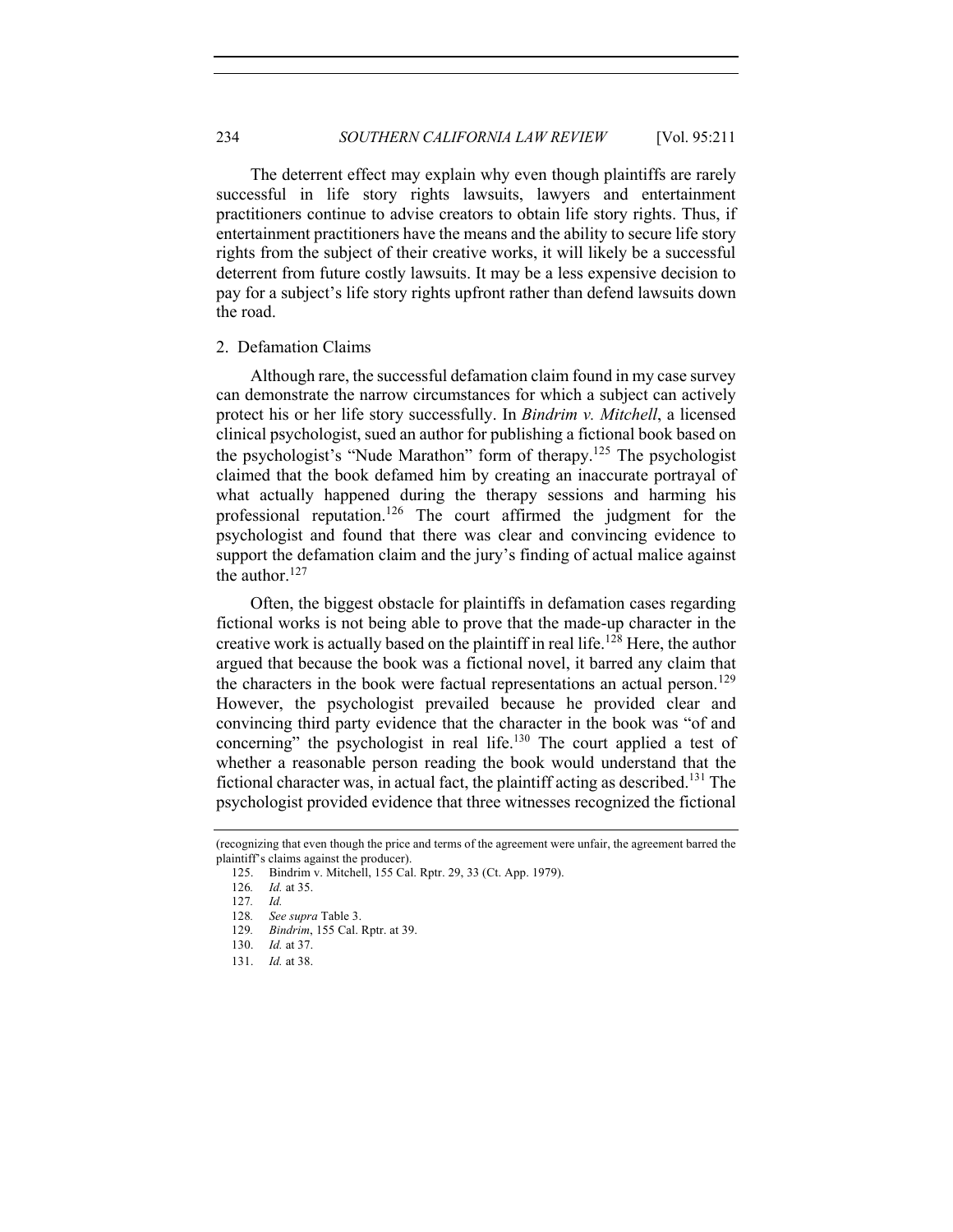character in the book as the psychologist in real life.<sup>132</sup> In addition, the psychologist provided recordings from his own session and demonstrated substantial similarities between the character's conduct in the book and the psychologist's actual conduct in the sessions.<sup>133</sup> The evidence was key to proving that the character in the novel and the psychologist were one and the same.<sup>134</sup>

In addition, the psychologist, a public figure, proved that the author acted with actual malice, and the court held that the award of punitive damages was proper.<sup>135</sup> Since the author had attended the "Nude Marathon" sessions and knew exactly what had transpired, the psychologist could prove that the author acted with "reckless disregard for the truth."<sup>136</sup> This one successful defamation case reveals that plaintiffs may increase their likelihood of success in life story rights litigation for fictional works if they have strong circumstantial evidence that the character represents the plaintiff and the defendant acted with actual malice.<sup>137</sup>

Therefore, producers, authors, or screenwriters who cannot obtain releases from unwilling or unavailable individuals are advised to craft characters and situations that are inspired by actual people and events, but where no individual is identifiable in the resulting work.<sup>138</sup> Another approach is to create a "composite" character, which represents a combination of various members of a particular life story, but cannot be identified as a specific individual.<sup>139</sup> This will help avoid the narrow circumstance in which the plaintiff is able to prove that the character in a fiction work is based on their life story and persona, and that the creative work defamed the plaintiff.

### 3. Right of Publicity Claims

The First Amendment will almost always bar a plaintiff's claim of right of publicity in life story rights litigation. Regardless of whether the plaintiff was a public figure or a private individual, or whether the creative work was

139*. Id.*

<sup>132.</sup> *Id.*

<sup>133.</sup> *Id.* at 37.

<sup>134.</sup> *See id.*

<sup>135.</sup> *Id.* at 36.

<sup>136</sup>*. Id.* at 35.

<sup>137</sup>*. See also* Geisler v. Petrocelli, 616 F.2d 636, 640 (2d Cir. 1980) (holding that the plaintiff, a private individual, could be identified in a fictional novel and was described in a defamatory manner, and that she should be allowed to present additional evidence to support her claims); Marcinkus v. NAL Publ'g, Inc., 522 N.Y.S.2d 1009, 1013 (Sup. Ct. 1987) (holding that even though this book was a novel and a work of fiction, its readers had no basis for believing that the story was real and there was no connection between the archbishop in the book and the archbishop himself; the motion to dismiss the complaint was denied, but the case was never fully adjudicated).

<sup>138.</sup> Krausz, *supra* note 9.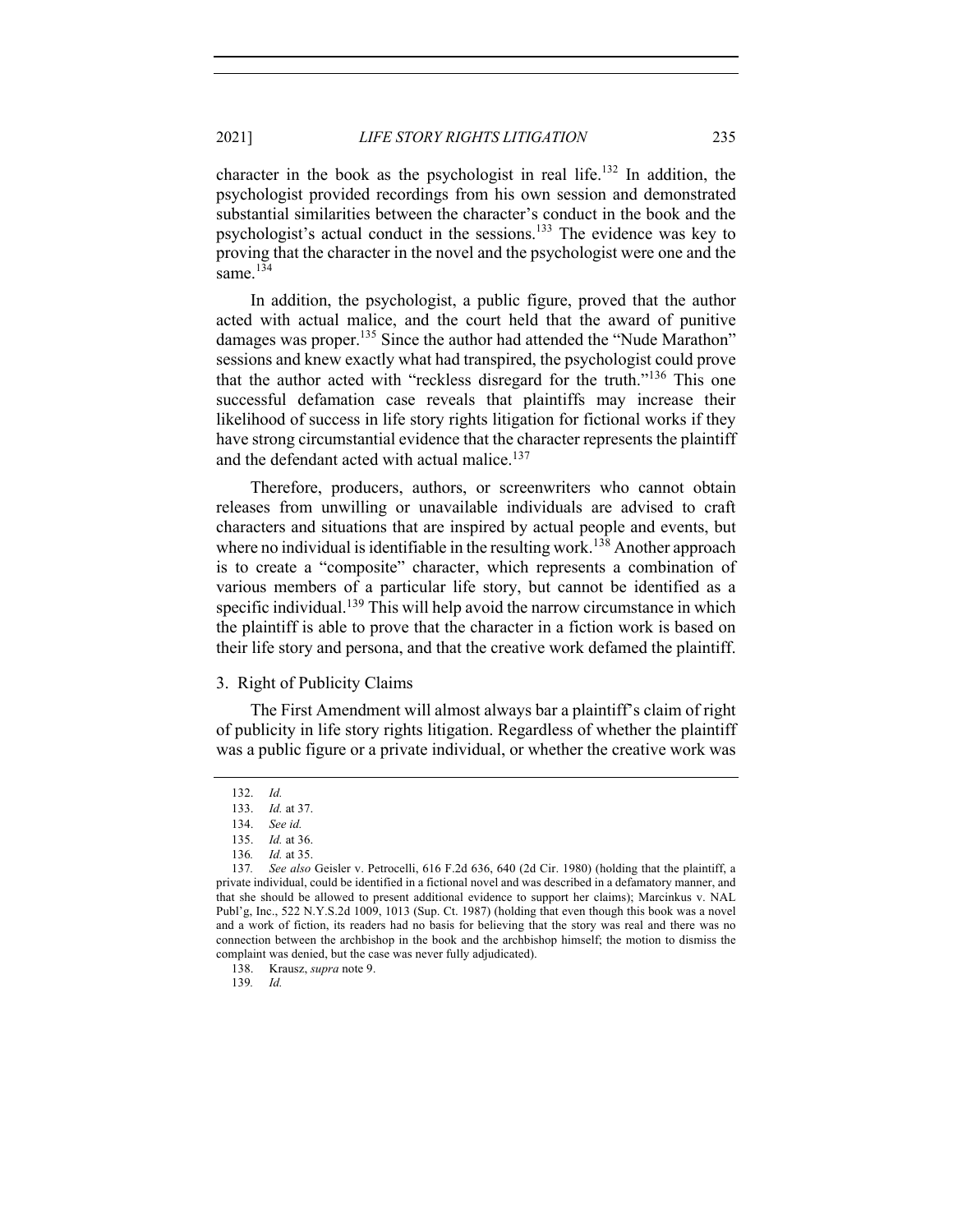fiction or nonfiction, the court overwhelmingly supported the defendant's right to free speech and dissemination of information over the plaintiff's rights to his or her life story. There is also a very low threshold for determining whether the subject matter of a creative work is of public concern. A matter of public interest requires more than just "mere curiosity," but must be "something of concern to a substantial number of people."<sup>140</sup> For instance, in *Dora v. Frontline Video Inc.*, a well-known surfer could not bring a right of publicity claim against the producers for using his likeness in a documentary without consent because the documentary focused on surfing culture in California and his role within it, which was deemed a subject of public interest.<sup>141</sup> Thus, there is a low standard for defendants to show that the subject of their creative work is a matter of public concern, which is the first step towards dismissing a right of publicity claim.

Not only must the subject matter of the creative work be of public interest, but also the plaintiff's character or persona must be of public interest as well. For example, in *Sarver v. Chartier*, the court found that the Iraq War and the use of improvised explosive devices (IEDs) by insurgents was a matter of significant public interest.<sup>142</sup> Not only was the Iraq War of public interest, but the court concluded that the film's portrayal of the plaintiff's persona was an issue of public concern because of his role concerning IEDs during the war. Therefore, the film *The Hurt Locker* was protected by the First Amendment and the court dismissed the complaint under California's anti-SLAPP statute. The court reasoned that the First Amendment "safeguards the storytellers and artists who take the raw materials of life including the stories of real individuals, ordinary or extraordinary—and transform them into art, be it articles, books, movies, or plays."<sup>143</sup> Therefore, if the right of publicity restricts the freedom of speech based upon its content, the court will favor freedom of speech over the right of publicity.

On the other hand, a defendant may be barred from bringing an anti-SLAPP motion if he cannot prove that an inclusion of the plaintiff's persona in the creative work is of public interest. In *Dyer v. Childress*, a plaintiff sued for defamation and invasion of privacy from his portrayal in the movie *Reality Bit*es, which focused on the issues facing Generation X at the start of the 1990s.<sup>144</sup> While the theme and purpose of the movie was of significant interest to the public, the plaintiff, a financial consultant living in Wisconsin

<sup>140.</sup> Sarver v. Chartier, 813 F.3d 891, 901–02 (9th Cir. 2016) (quoting Weinberg v. Feisel, 2 Cal. Rptr. 3d 385, 392 (Ct. App. 2003)).

<sup>141.</sup> Dora v. Frontline Video, Inc., 18 Cal. Rptr. 2d 790, 793–94 (Ct. App. 1993).

<sup>142</sup>*. Sarver*, 813 F.3d at 902.

<sup>143</sup>*. Id.* at 905.

<sup>144.</sup> Dyer v. Childress, 55 Cal. Rptr. 3d 544, 545 (Ct. App. 2007).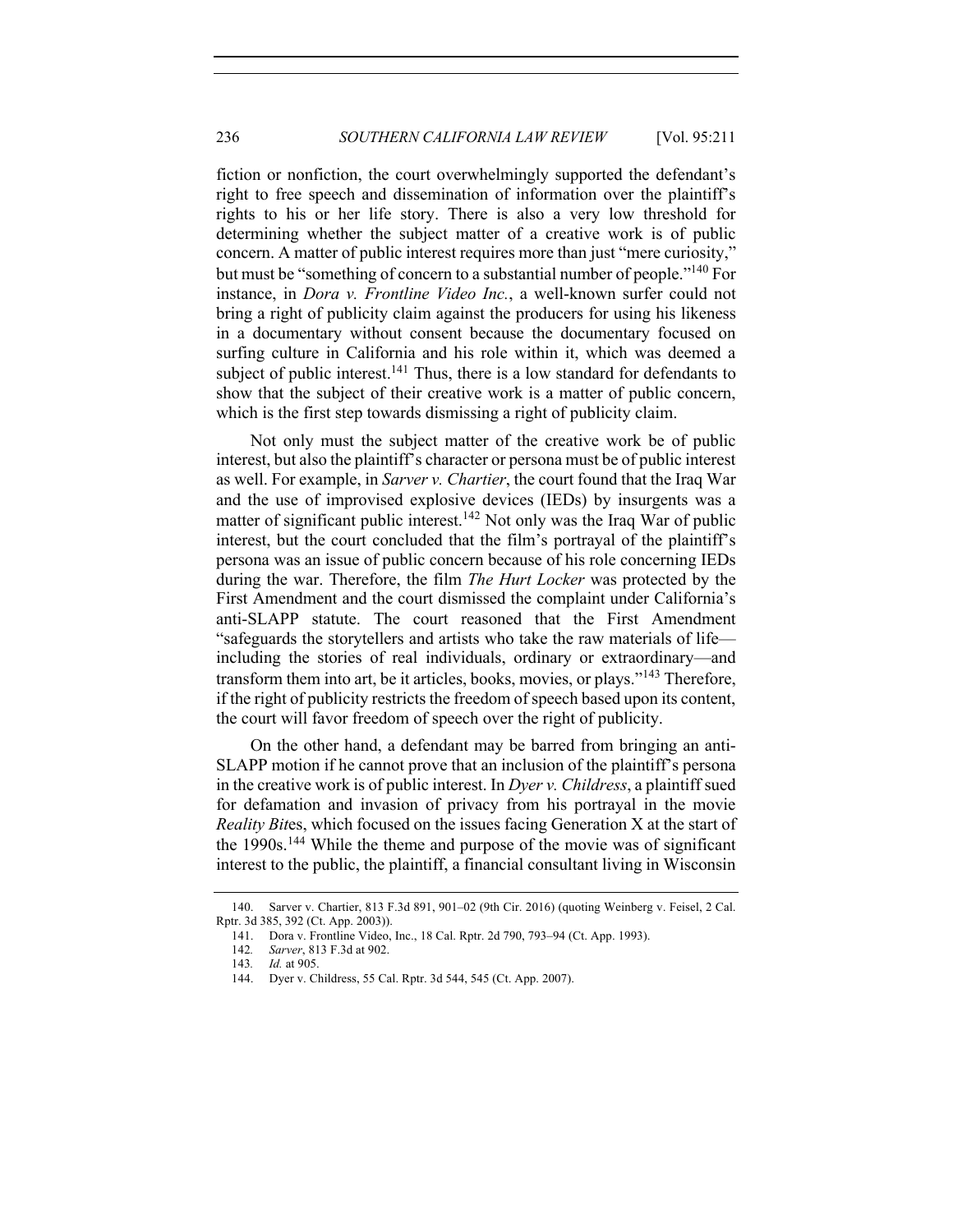2021] *LIFE STORY RIGHTS LITIGATION* 237

who happened to have gone to school with the screenwriter, was not connected to these issues in any way.<sup>145</sup> Therefore, the screenwriter could not dismiss the claim using an anti-SLAPP motion because the screenwriter could not show that the plaintiff's inclusion in the film was "in furtherance of [his] constitutional right of free speech in connection with a public issue or an issue of public interest."<sup>146</sup> However, this case was not fully adjudicated, and the parties likely settled.

Thus, a plaintiff bringing a right of publicity claim against a defendant who used the plaintiff's likeness in her or his creative work will almost always be barred by the First Amendment. The only instance in which a defendant may not be able to immediately dismiss the claim with an anti-SLAPP motion in California is if the defendant cannot prove the plaintiff's inclusion in the creative work was in the public interest. Therefore, producers or authors may want to ensure that the subject matter of the creative work meets the low threshold for "public interest" and that the characters in the creative work are also of public concern.

#### 4. Invasion of Privacy Claims

Private individuals who bring an invasion of privacy claim may be slightly more successful than public figures who claim invasion of privacy, especially in nonfiction works. For instance, in *M.G. v. Time Warner, Inc.*, a television program used a photograph of a Little League team to illustrate a story about adult coaches who sexually assaulted youths playing on team sports.<sup>147</sup> The private plaintiffs who were exposed in the photograph had a viable invasion of privacy claim for both the disclosure of private facts and false light because the information that was revealed about the plaintiffs was private, not public information.<sup>148</sup> Although there was a highly publicized trial regarding the sexual assault of the Little League team, the plaintiffs' identities as coaches or players on that team were not revealed in any of the coverage of the case until the television program revealed the team photograph.149 Also, the defendants could not claim that their identities were "newsworthy" because the intimate revelations had "only slight relevance to a topic of legitimate public concern," and it was not necessary to reveal the plaintiffs' identities for the purpose of the documentary.<sup>150</sup> However, even though the plaintiffs had a viable claim for invasion of privacy, the case was

<sup>145</sup>*. Id.* at 551.

<sup>146</sup>*. Id.*

<sup>147.</sup> M.G. v. Time Warner, Inc., 107 Cal. Rptr. 2d 504, 504 (Ct. App. 2001).

<sup>148.</sup> I*d.* at 510–11.

<sup>149</sup>*. Id.* at 511.

<sup>150</sup>*. Id.* at 513.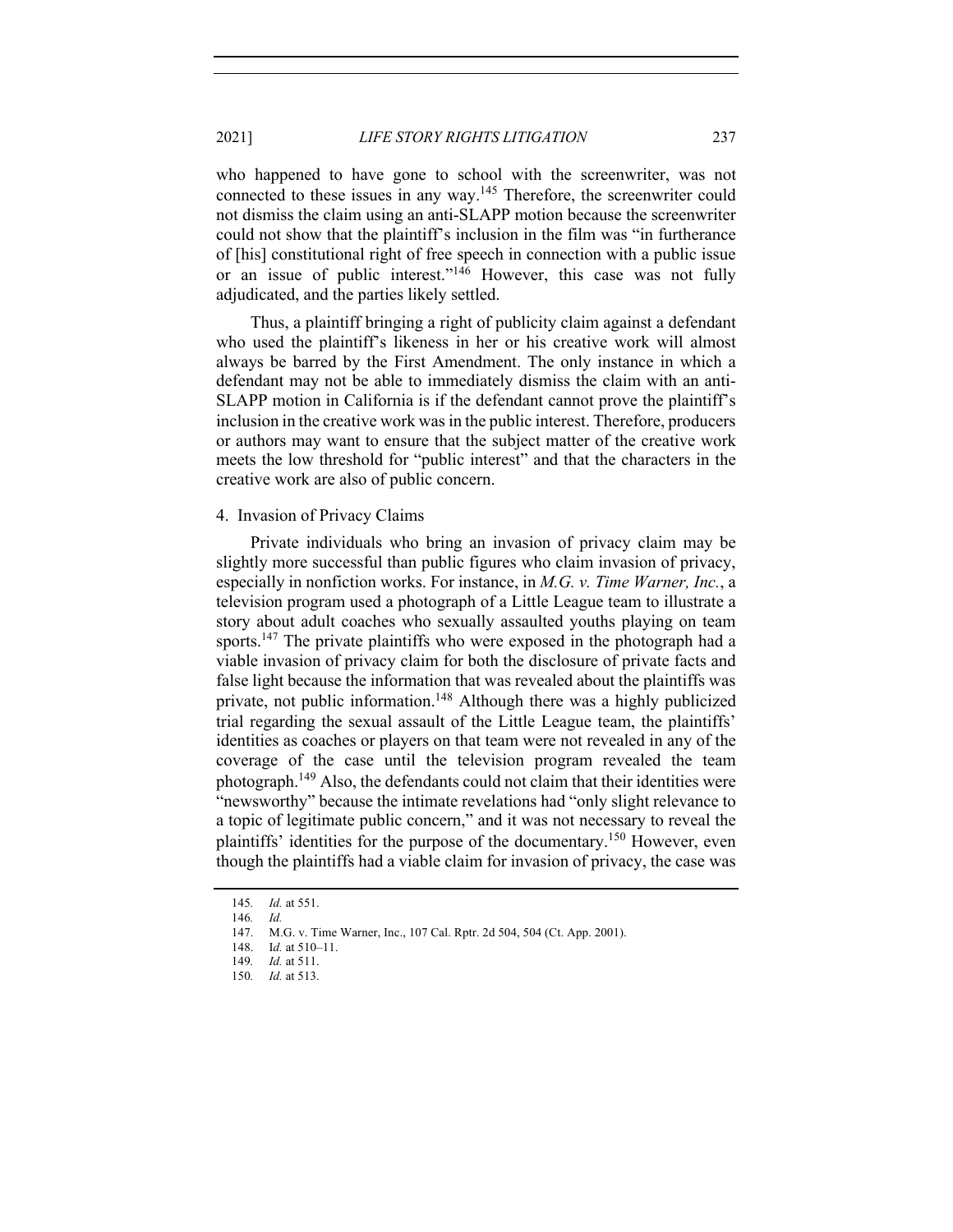never fully adjudicated, and likely settled.

On the other hand, public figures may have a more difficult time arguing that the defendant's film or book revealed a private fact about them that was not already known. Even if they are able to show that private facts were revealed about a public figure, public figures will likely lose due to a newsworthy defense. For instance, in *Maheu v. CBS Inc.*, the plaintiff was considered a public figure because he was well-known for being Howard Hughes aide and helping Hughes maintain a prominent status in the public eye.151 As a public figure, he was barred from bringing an invasion of privacy claim against the author of a best-selling biography about Howard Hughes because his involvement in the book was newsworthy and of public interest.152 Given the social value of the facts published in the book and the fact that he voluntarily assumed and retained his status as a public figure, newsworthiness was clearly established and outweighed his right to privacy.<sup>153</sup> Thus, the right to privacy does not outweigh sharing newsworthy information with the public, especially for public figures.

Therefore, entertainment practitioners should be aware that private plaintiffs may have a slightly higher chance of winning an invasion of privacy claim than public figures. However, the case survey also reveals that private figures are less likely to bring a lawsuit than public figures.<sup>154</sup> While private figures brought eighteen cases, public figures brought twenty-eight cases. Even with a slightly higher chance of winning, private individuals may not have the means to bring a lawsuit, or determine that it is not worth the money to bring a time-consuming and costly lawsuit only to likely lose in court. On the other hand, public figures were more likely to bring a lawsuit because they likely had the resources to bring a lawsuit and wanted to defend their valuable name and reputation. Thus, entertainment practitioners should be wary of private figures that bring invasion of privacy claims, although they are less frequent than lawsuits by public figures.

#### 5. De Minimus Defense in New York

Furthermore, in New York, it may not be necessary to obtain life story rights if a subject of a creative work is not central to the theme or main purpose of the work. The New York Civil Rights Law sections 50 and 51 do not apply if the plaintiff's portrayal in the work was merely incidental or de minimus. Whether a particular use of a plaintiff's name and likeness in a creative work is merely incidental is determined by assessing the relationship

<sup>151.</sup> Maheu v. CBS, Inc., 247 Cal. Rptr. 304, 311–12 (Ct. App. 1988).

<sup>152</sup>*. Id.*

<sup>153</sup>*. Id.* at 312.

<sup>154.</sup> *See supra* Table 5.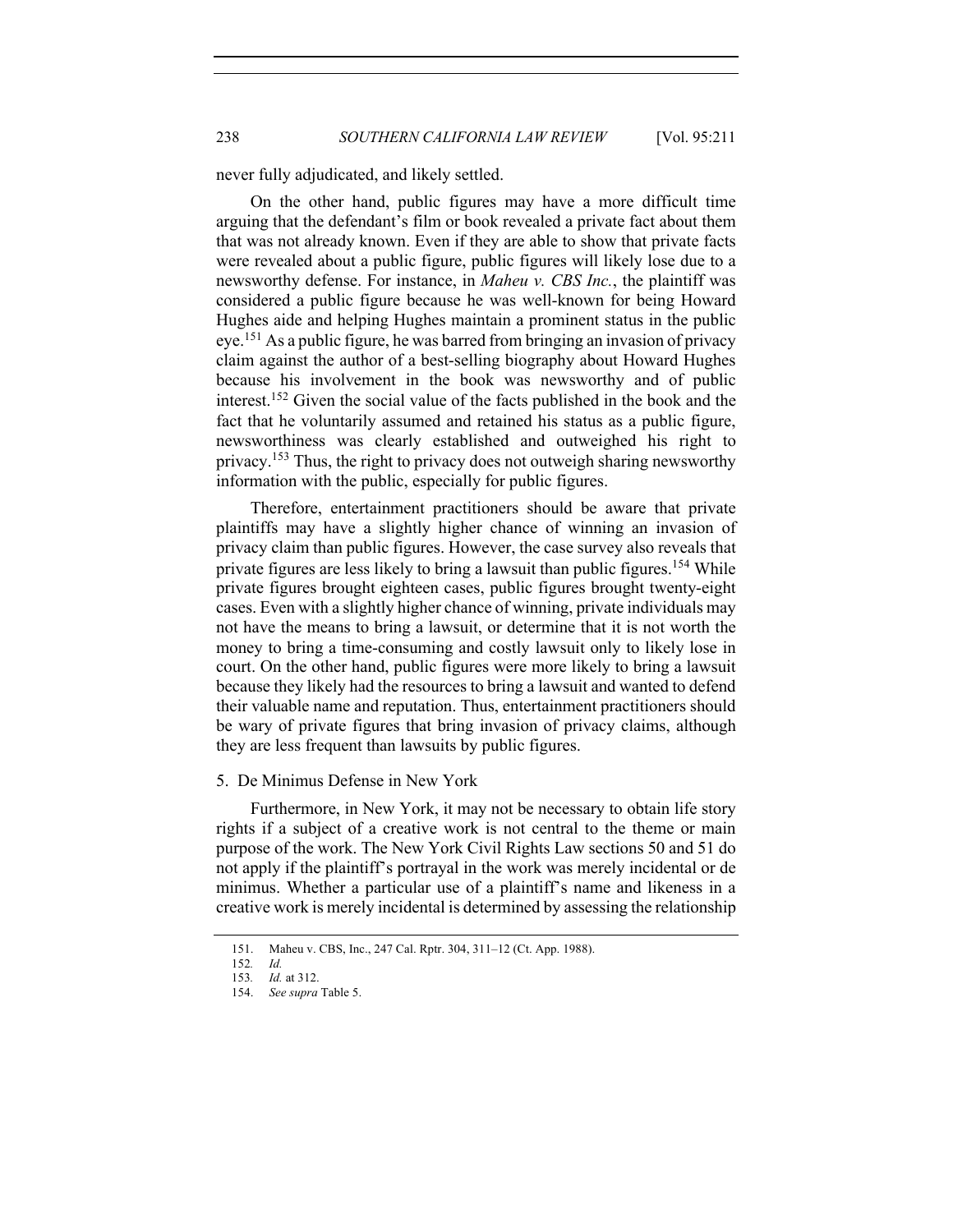2021] *LIFE STORY RIGHTS LITIGATION* 239

of the particular individual "to the main purpose and subject of the [work in issue]."<sup>155</sup> If the reason for including the plaintiff is not central or necessary to portray the main theme of the creative work, then the portrayal of the plaintiff is likely de minimus use and not actionable. For instance, in *Man v. Warner Bros.*, a professional musician was depicted for forty-five seconds in a documentary about the Woodstock Music Festival but could not recover damages because his appearance in the film was merely incidental to the purpose of the documentary.156 Furthermore, in *Delan v. CBS Inc*., the court found that a mental hospital patient's four-second appearance in a documentary was fleeting and only a minor role to the central theme of the documentary, which focused on deinstitutionalization of mental hospital patients.157 Finally, in *Ladany v. William Morrow & Co.*, a victim of a terrorist attack could not bring a claim under the New York Civil Rights Law because the book's references to the victim were fleeting and isolated.<sup>158</sup> Even though the book mentioned the victim's name on thirteen different pages and discussed his background and actions in some detail, they did not constitute a substantial amount in the 458-page book and were not central to the main purpose of the book.<sup>159</sup>

A "life story" can range from a broad scope of an individual's entire life story to a single event within a person's life that makes them interesting. However, in New York, courts are likely to find that a person whose "life story" only involves a small event that is used minimally in a creative work cannot bring a claim under the Civil Rights Law. Therefore, an entertainment practitioner in New York may not need to secure life story rights for every single subject in their creative work because they are likely to be protected by the de minimus rule.

# IV. APPLYING THE CASE SURVEY RESULTS TO THE ENTERTAINMENT INDUSTRY

The survey results reveal that plaintiffs will only win life story rights cases under a limited set of circumstances. So, the original purpose for obtaining life story rights, which was to avoid a costly lawsuit and an injunction against a creative work, is not a major concern today.<sup>160</sup>

<sup>155.</sup> Delan v. CBS, Inc., 458 N.Y.S.2d 608, 614 (App. Div. 1983).

<sup>156.</sup> Man v. Warner Bros., 317 F. Supp. 50, 53 (S.D.N.Y. 1970).

<sup>157</sup>*. Delan*, 458 N.Y.S.2d at 614.

<sup>158.</sup> Ladany v. William Morrow & Co., 465 F. Supp. 870, 881 (S.D.N.Y. 1978).

<sup>159</sup>*. Id.* at 882.

<sup>160.</sup> Telephone Interview with Kavita Amar, Senior Vice President of Bus. & Legal Affs., New Line Cinema (Nov. 20, 2020) [hereinafter Telephone Interview with Kavita Amar] ("If someone wants to enjoin the film, it is a really hard level to meet, and even with defamation claims you would just give damages and not enjoin the film. It is such a high standard for a court enjoin a film based on someone's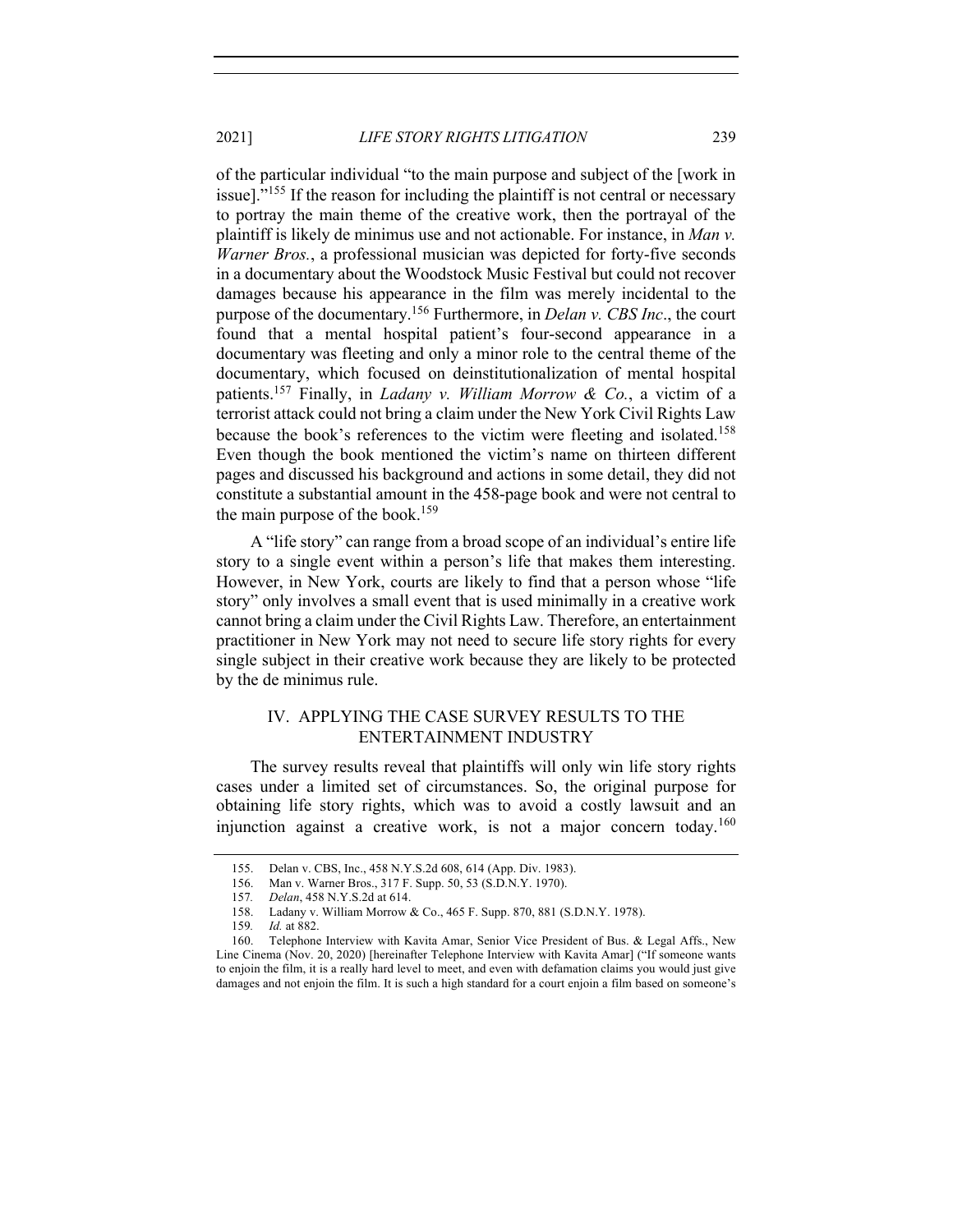Theoretically, the low likelihood of success for plaintiffs and the high chance that the case will be dismissed should allow producers and writers to forgo the costly and time-consuming practice of obtaining life story rights from the subjects of their creative works. However, obtaining life story rights still remains an industry-wide standard and main priority for creating works based on real people and real stories. Why have entertainment practitioners failed to recognize that the lawsuits are meritless and adjusted their practice? If life story rights are expensive, why do studios continue to spend the money without the threat of having their film or novel being enjoined?

This continuing practice to obtain life story rights can be explained by the deterrent effect of the agreement, as well as the unique benefits that arise from owning the exclusive rights to a subject's life story. These benefits, developed over the course of negotiating and contracting with the subjects of the creative work, have made it worthwhile for creators to continue the costly practice of purchasing life story rights, despite not having a major chance of losing in a lawsuit. "Life story rights" are now used by entertainment attorneys and executives to refer to a person's real experiences from which a "deal" may be fashioned to produce a creative work,<sup>161</sup> rather than a promise not to sue.<sup>162</sup> While it is still important to consider that obtaining a life story rights agreement drastically reduces the number of meritless lawsuits filed against the creator,  $163$  producers and filmmakers can consider a variety of other factors when negotiating to purchase life story rights.

One of the benefits of owning the rights to a life story includes exclusive and substantive information that enhances the project. Often, a story's appeal based on a real person or event is centered on a factually accurate portrayal, and the audience wants to hear a truthful retelling with an insider perspective of how an event unfolded.164 Thus, it would be in the best interest of the creator to obtain exclusive access to private information directly from the subject in order to provide an intimate and truthful approach to the creative work.<sup>165</sup> To prevent the subject of a creative work from sharing information

portrayal of them in it.").

<sup>161.</sup> Lentzner, *supra* note 8, at 636.

<sup>162.</sup> 6 MELVILLE NIMMER, NIMMER ON COPYRIGHT § 23.07 (2020).

<sup>163</sup>*. See supra* Part III.

<sup>164</sup>*. See generally* MARK LITWAK, DEALMAKING IN THE FILM & TV INDUSTRY (3d ed. 2009) (discussing negotiations and contract strategies in the film and television industry).

<sup>165.</sup> 3 ENTERTAINMENT INDUSTRY CONTRACTS FORM 63-1 (2020). A purchaser may include a "Disclosure and Consultation" clause in which the subject must disclose

all information in Owner's possession or under Owner's control including, without limitation, copies of any newspaper or magazine clippings, photographs, transcripts, notes, recordings, or other physical materials relating to Owner's story and all Owner's thoughts, observations, recollections, reactions and experiences surrounding, arising out of, and concerning all those events, circumstances, and activities, relating to Owner's story.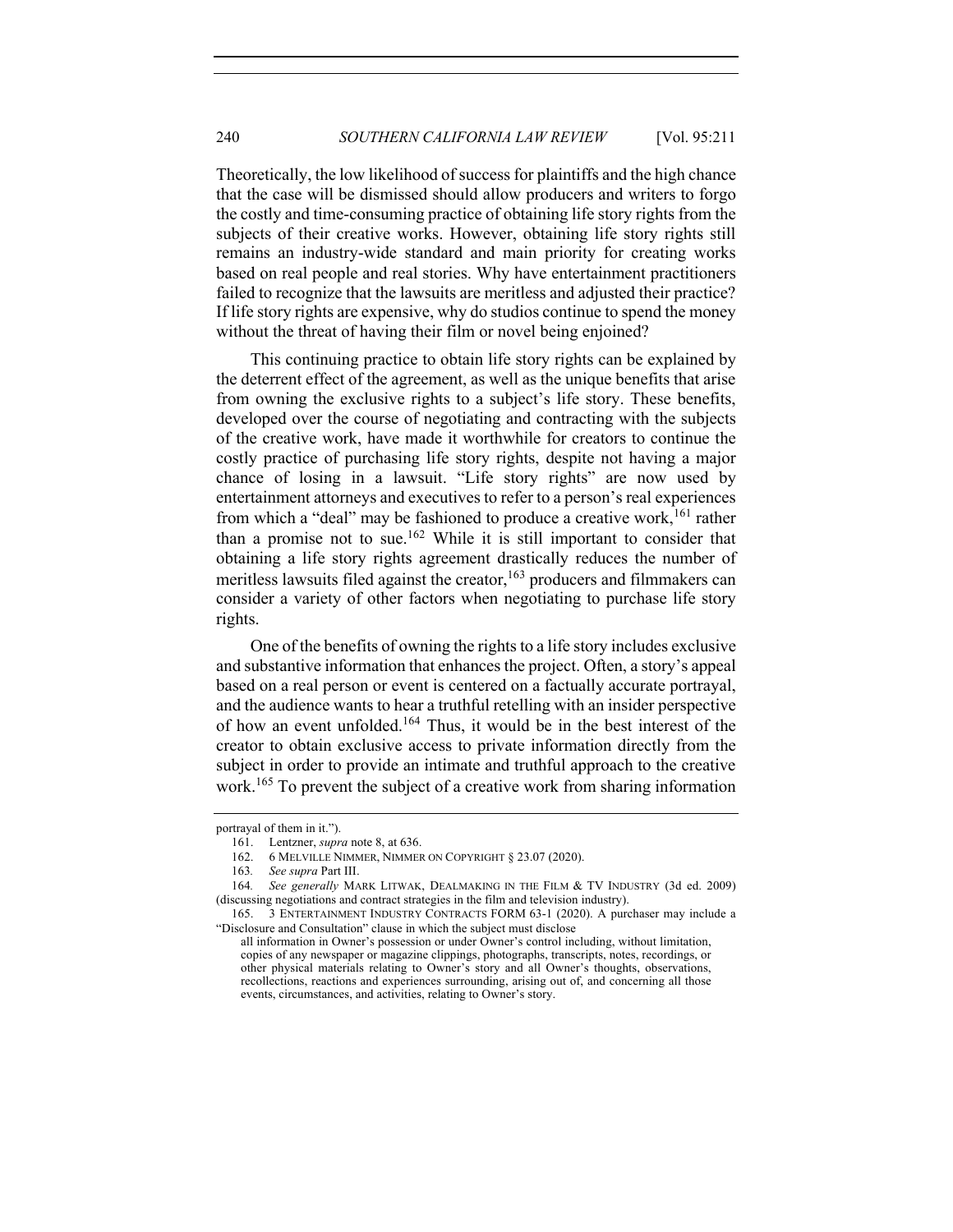with others, the creator can make the information completely exclusive, "in perpetuity, worldwide, in every form of media, now known or hereafter known."<sup>166</sup> If the creator is focusing only on a specific event for the story, the agreement can be tailored so that it only covers a specific time period within the subject's life. $167$ 

In addition, while a creator may want the subject's exclusive cooperation in order to tell an accurate story, in other instances, the creator may want the freedom to exaggerate and dramatize the facts.<sup>168</sup> Contracting with the subject of the creative work gives the creator some leeway in fictionalizing the life story without being restrained by the accuracy of the facts.<sup>169</sup> The subject must agree to give the creator complete freedom to dramatize certain aspects of his or her life, and with the main subject on board, the creator can completely change the facts surrounding the event and supporting characters involved.<sup>170</sup> If the subject has concerns with the portraval, the creator can include specific limitations into the agreement.<sup>171</sup> However, because the creator is taking all of the financial risk in purchasing the rights and financing a production or novel, the creator will often seek the greatest possible control over the creative work and insist on the final say on all creative decisions.<sup>172</sup>

Additionally, obtaining rights to a life story creates good publicity surrounding the work. For instance, most private individuals who have never been in the spotlight before will be excited to be approached by a filmmaker or writer who takes their story seriously and wants to portray it to the world<sup>173</sup> Once the creators get the subject's consent, they can hire the subject as a consultant, give the subject a sneak preview of the creative work, and

*Id.*

<sup>166.</sup> Telephone Interview with Kavita Amar, *supra* note 160.

<sup>167</sup>*. Id.*

<sup>168</sup>*. Id.*

<sup>169.</sup> Lentzner, *supra* note 8, at 636.

<sup>170.</sup> Telephone Interview with Kavita Amar, *supra* note 160 ("The main family (or character), we get their life story rights. But we can give them fake girlfriends or boyfriends, spouses maybe, give them fictional friends. But you really just want the main characters.").

<sup>171.</sup> *Id.* ("The subjects have very little creative freedom and they rarely get input on the actual pages. The director might meet with these people in the beginning of the process, just to get information or stories or tidbits and work it into the script. But most of the time we already know that this story is out there and we just want to portray them. They're not invested in reading the script, and they wouldn't even give them the script. But they get to see the preview and end titles, and we have never had anyone say they didn't like the movie.").

<sup>172.</sup> 3 ENTERTAINMENT INDUSTRY CONTRACTS FORM 63-1 (2020). For example, the life story rights agreement may state that the "purchaser shall have the right to include or cause to be included in any such [p]roduct such actual or fictional events, scenes, situations, dialogue and other materials as [p]urchaser may consider desirable or necessary in [p]urchaser's sole and absolute discretion." *Id.*

<sup>173.</sup> Telephone Interview with Kavita Amar, *supra* note 160.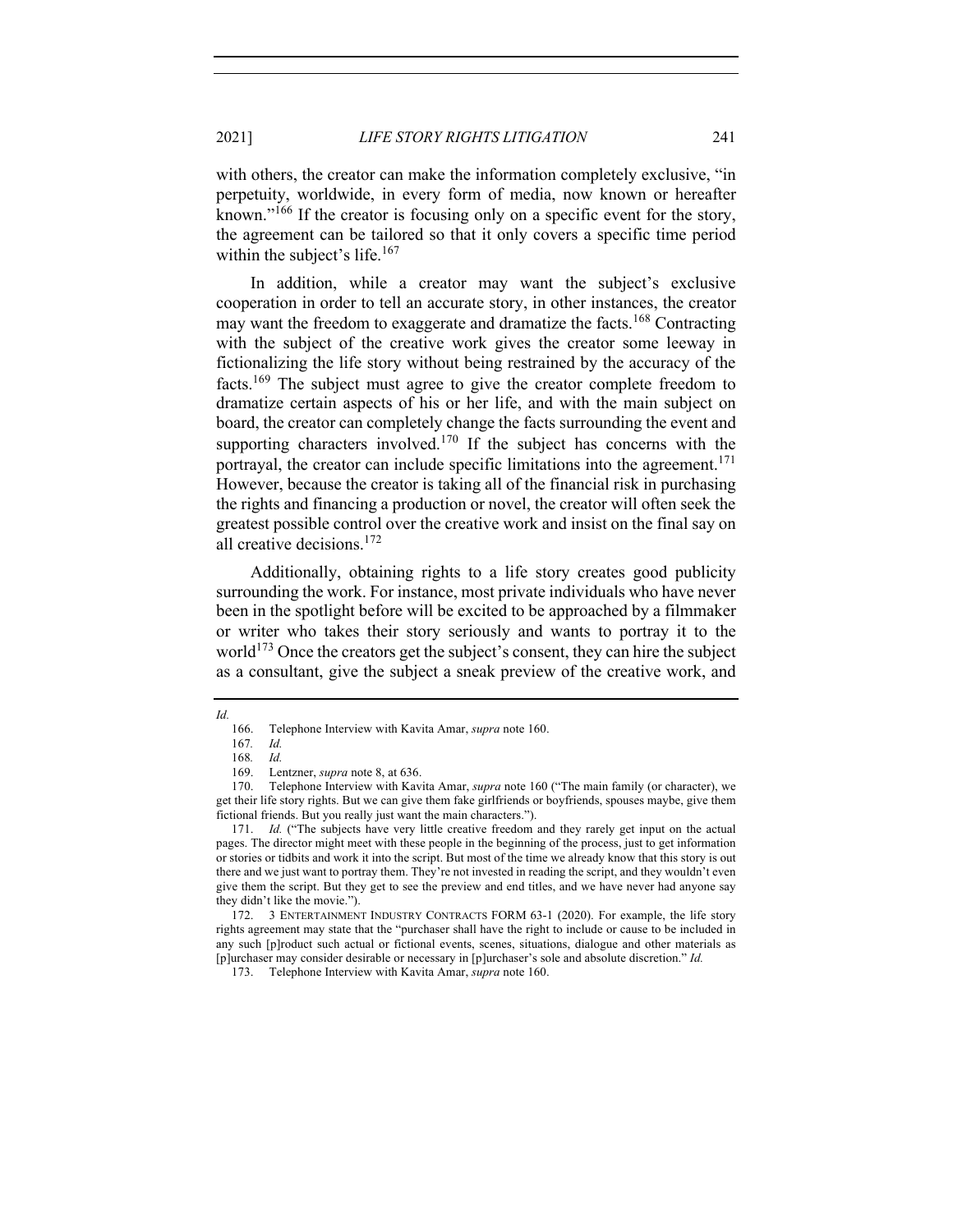invite the subject to the premiere.<sup>174</sup> Involving a subject from the beginning of the process and demonstrating to the public his or her clear support for the film, television series, or book adds legitimacy to the creative work.

Furthermore, obtaining the rights to a person's life story can significantly increase the authenticity of the work over other works about the same person. Although a life story rights agreement cannot prevent another creator from producing a similar work based on the same individual if the facts are already public, contracting with the subject of the story and getting his or her endorsement can raise the level of authenticity above any other work.<sup>175</sup> Gaining support from the main character of the creative work is like guaranteeing to the public that the creator and subject are working together to portray the best story. On the other hand, failing to obtain life story rights may risk bad publicity for the creative work. Without an agreement, the subject of the story could discredit the creative work by claiming the story is not true and that the producer did not have support or consent to create the work.<sup>176</sup>

Moreover, a life story rights agreement allows the creator to produce derivative works based on the subject's life story without having to renegotiate the terms of the deal in the future.<sup>177</sup> Derivative works may include remakes, sequels, television series, merchandising, novelization, or live-stage rights<sup>178</sup> Even if a creator merely wants to include a "flashback" to the life story in a future work, the creator would not have to renegotiate with the subject just to include a small segment.<sup>179</sup>

Finally, even if a creator decides not to go through with making the movie, the creator is protected and does not have an obligation to proceed under an option contract.<sup>180</sup> An option contract allows a producer to secure exclusive rights to the subject's life story while investigating the value and

<sup>174</sup>*. Id.*

<sup>175</sup>*. Id.*

<sup>176.</sup> Telephone Interview with Kavita Amar, *supra* note 160 ("It could be really bad publicity, someone discrediting the movie you just put millions of dollars into, bad interviews, or maybe another studio gets the life story rights of that person and then you're screwed because you wanted the exclusive and now they have the exclusive.")

<sup>177</sup>*. Id.*

LITWAK, *supra* note 164.

<sup>179.</sup> Telephone Interview with Kavita Amar, *supra* note 160.

<sup>180</sup>*. Id.* ("If you're not sure, you do an option purchase agreement. You can have an option period, such as [two] option periods, each one for twelve months. Or you two options for [eighteen] months each, giving you two to three years to really develop a movie before you pull the plug on it. After those periods are up, then you decide to pay the big purchase price because you think the movie is going somewhere and you don't want to lose it, or you can go back and ask them for another year, can we pay you another [fifty] grand for another year to develop this to see if we can get anywhere. They usually say yes because they are invested in it. Then you pay the big purchase price when you think you have something that's going to go forward.")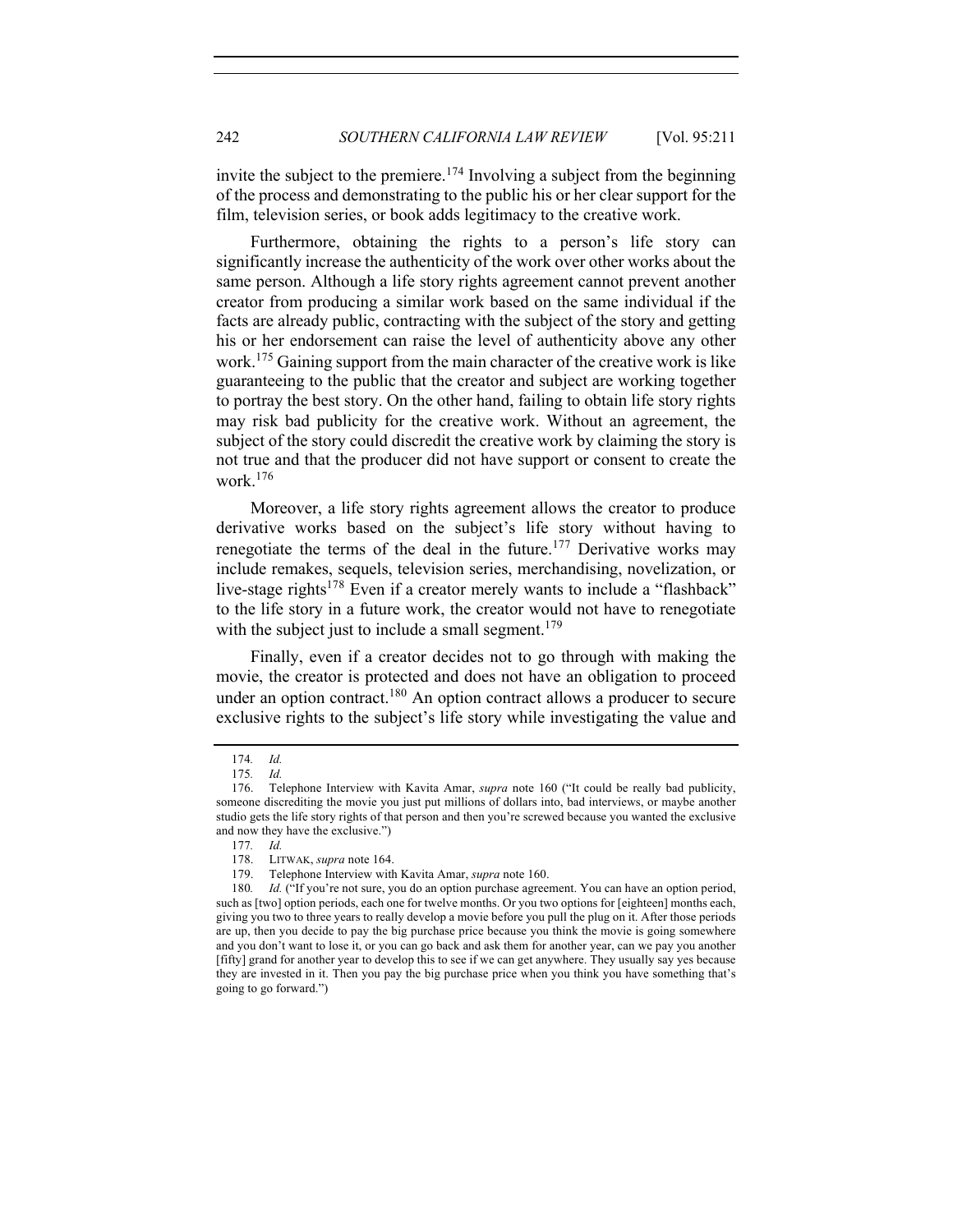worth of creating a film or television series based on the subject's life.<sup>181</sup> A creator will typically want as much time as possible to decide whether or not to exercise the option to purchase the life story, but the subject will maintain the ability to sell his or her story to other buyers if the creator decides not to make the purchase.<sup>182</sup> Typically, the option fee can be as low as \$500 or as much as \$25,000, which is typically set at ten percent of the minimum purchase price that can range up to around \$500,000, depending on the value of the story.<sup>183</sup>

After considering all of the benefits that come with owning the rights to a life story, it is often the obvious choice to purchase life story rights when creating a work based on a true story. Big name studios with deep pockets will almost always purchase life story rights if the subject agrees to the deal.<sup>184</sup> However, in some cases, producers may attempt to obtain life story rights from an individual, but they are unable to reach the individual to negotiate. Or, if they do get in touch with the individual, they may not agree on the terms of the deal, and the individual may simply refuse to sell. Most often, however, the biggest obstacle to purchasing life story rights is money.<sup>185</sup> The purchase price for an exclusive life story is usually incredibly high, depending on the notoriety of the subject or the high demand for the story. Not everyone has the deep pockets of a big studio available to purchase the life story rights when creating a film or book based on a true story.

As previously discussed, however, there are certain precautions that creators can take to protect themselves, even without a life story rights agreement. For example, producers of nonfiction works such as documentaries or biographies can make sure that the subject's life story is a matter of public concern. Thus, if the subject of a nonfiction work brings a lawsuit against the producers, the subject will likely lose in court based on a

<sup>181.</sup> Lentzner, *supra* note 8, at 632.

<sup>182</sup>*. Id.*

<sup>183.</sup> 3 ENTERTAINMENT INDUSTRY CONTRACTS FORM 63-1 (2020). Factors that influence the price of a life story may include: (1) whether the story that has been in newspaper headlines for several months, which will command a much higher option and purchase price than a little-known story; (2) the nature of the exploitation, in which a producer will pay more for a work which will be a network mini-series than for a short nontheatrical film; and (3) the length of the option, in which an eighteen-month option term is worth almost three times the value of a six-month option. "Option price is 10% of the purchase price, sometimes 30% in other deals. They might pay \$50,000 for the option for each year, but then pay \$500,000 for the purchase of the life story (this is an example for a big movie, not your run of the mill). So it's a significant difference if you don't end up making the movie in what you would pay." Telephone Interview with Kavita Amar, *supra* note 160.

<sup>184</sup>*.* Telephone Interview with Kavita Amar, *supra* note 160 ("Where I work, at a studio like Warner Bros. and New Line Cinema, with deep pockets, our standard is usually to just err on the side of getting [life story rights].").

<sup>185.</sup> *Id*.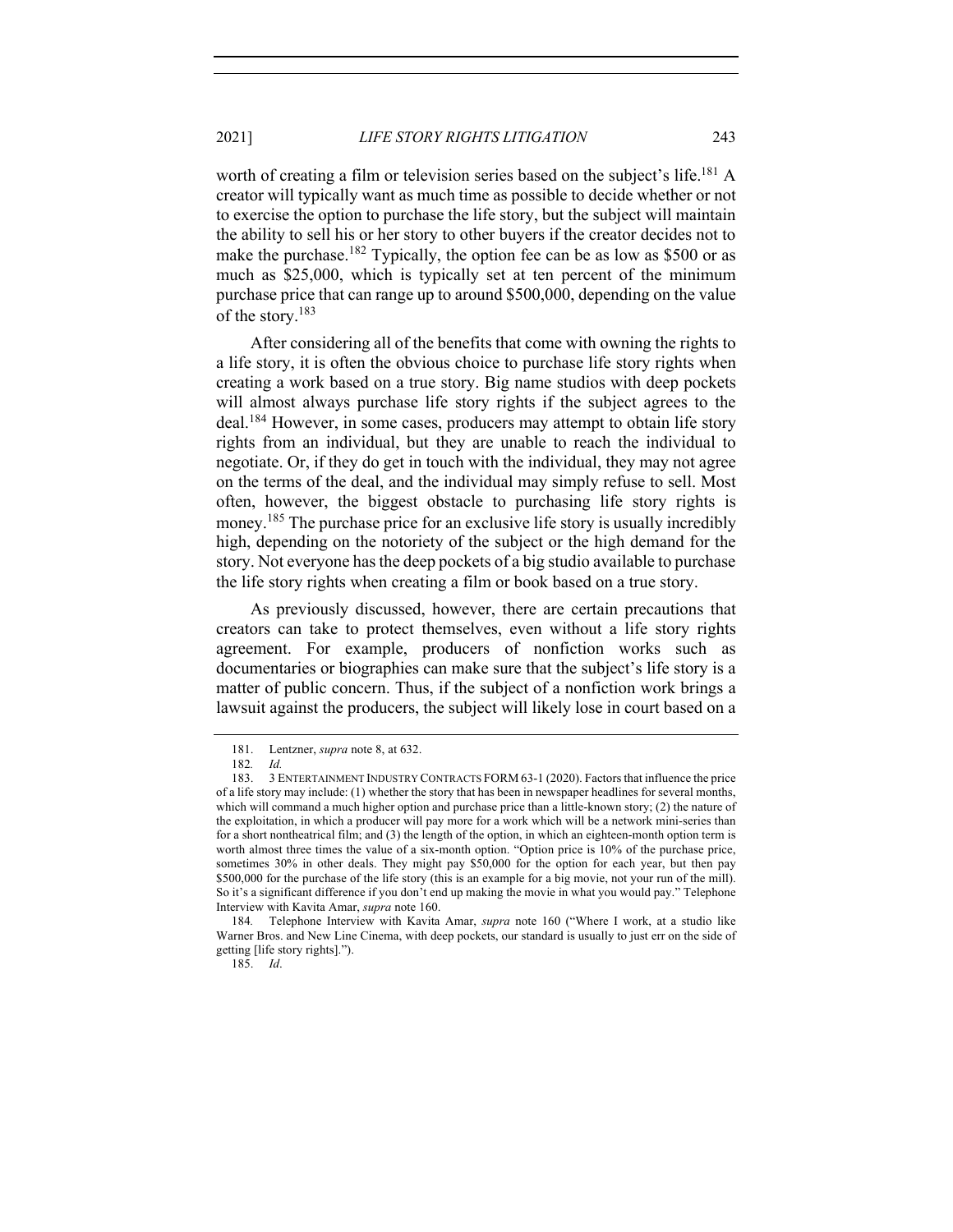newsworthy or First Amendment defense.<sup>186</sup> On the other hand, if a creator wants to produce a fictional novel or film based on a true story, then the creator should completely fictionalize the characters so that they are unrecognizable by the public.<sup>187</sup> This will help to defeat defamation claims and right of publicity claims if the plaintiff cannot prove that the work was actually based on the plaintiff's life story. This works best if the story is based on an individual who is not already in the public eye because it may be incredibly difficult to prove that the character is not based on his or her life. $188$ 

In sum, there are numerous benefits to obtaining life story rights agreements, which explains the continuing practice of purchasing life story rights despite the low likelihood of a plaintiff winning against a creator in court. However, producers and writers who cannot afford the high purchase price of a life story rights agreement may be able to publish a creative work without fear of liability, as long as they take certain precautions and protections.

# **CONCLUSION**

Individuals who have their life story "stolen" and appropriated into a creative work have extremely limited remedies in California and New York. While many producers obtain life story rights to prevent the cost of future lawsuits, this case survey reveals that even without an agreement, it is incredibly difficult for a plaintiff to win a lawsuit against a producer who has used the plaintiff's life story in a creative work without consent. The plaintiff will almost always be barred from bringing a claim for right of publicity or invasion of privacy by the First Amendment, and private figures may have only a slightly better chance of success than public figures. This Note's case survey also reveals that producers need to be particularly careful with defamation claims in circumstances in which the plaintiff is able to prove a character in the fiction work is recognizable as the plaintiff.

However, despite the low likelihood that the plaintiff will win, there is an industry-wide practice in which producers and authors feel that obtaining life story rights is essential. Producers and writers continue to obtain life story rights not only to deter expensive and meritless lawsuits, but also for other benefits such as increased control over the creative work and a source

<sup>186</sup>*. See supra* Section III.B.

<sup>187</sup>*. See supra* Section III.B.2.

<sup>188.</sup> Telephone Interview with Kavita Amar, *supra* note 160 ("This works for people who aren't really in the public eye, but you can change their name and their look. Like a story in a newspaper, and you find it really interesting, but you change name and look, so they can't claim that this story is about them, even if it's the exact same story. You take away their claims.").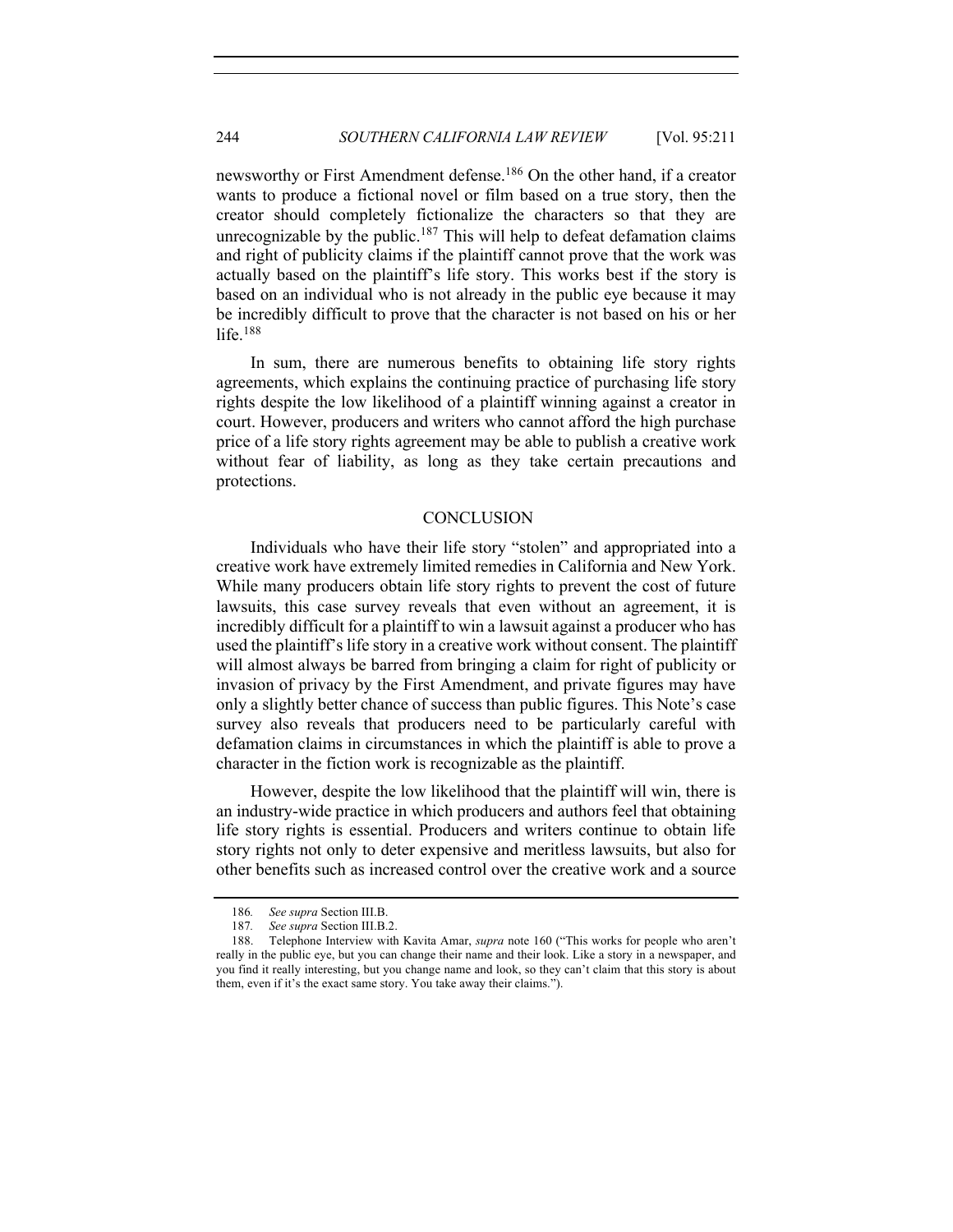of accurate, exclusive information from the individual directly.189 However, creators working on a limited budget may decide that they cannot afford to purchase life story rights, but they can continue creating the work after taking certain precautions because the likelihood of losing in life story rights cases is slim.<sup>190</sup>

Ultimately, despite the economic and legal challenges, obtaining life story rights from the subject of a creative work will likely lead to a happy ending for both the creator and the subject.

<sup>189</sup>*. See supra* Part IV.

<sup>190</sup>*. See supra* Section III.B.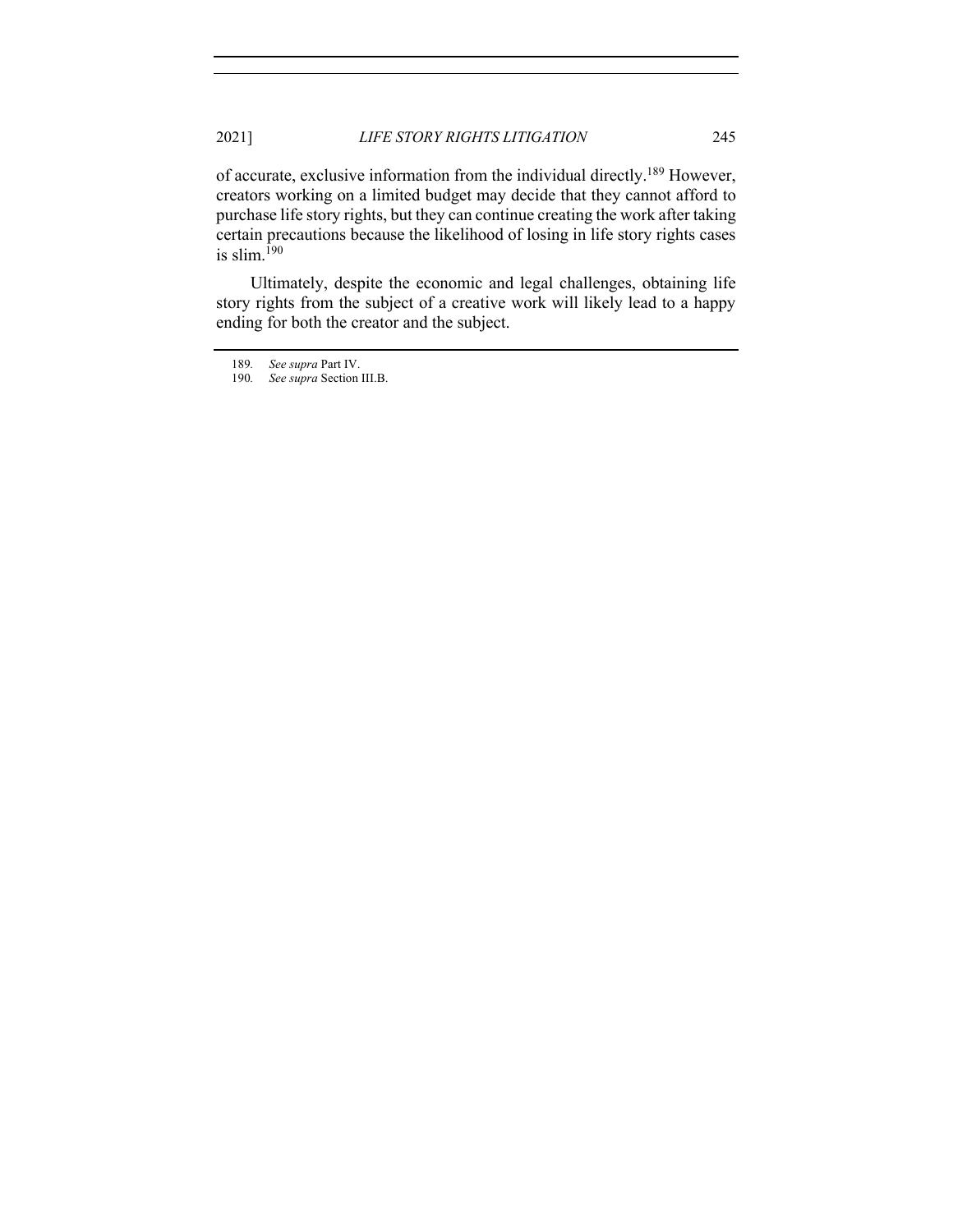#### 246 *SOUTHERN CALIFORNIA LAW REVIEW* [Vol. 95:211 246 [Vol. 95:211

# APPENDIX<sup>191</sup>

| Case                                                                               | <b>State</b><br>Law | Claims Brought                  | Genre      | Private Figure or<br>Public Figure | Life Story Rights<br>Agreement? | $\mathit{Outcome}^{192}$                        | Reason for Plaintiff Loss               |
|------------------------------------------------------------------------------------|---------------------|---------------------------------|------------|------------------------------------|---------------------------------|-------------------------------------------------|-----------------------------------------|
| Aguilar v. Universal City Studios,<br>Inc., 219 Cal. Rptr. 891 (Ct. App.<br>1985). | CA                  | Invasion of Privacy             | Fiction    | Private Figure                     | No                              | Summary Judgment for<br>Defendants*             | No Clear Identification of<br>Plaintiff |
|                                                                                    |                     | Defamation                      |            |                                    |                                 |                                                 |                                         |
| Alszeh v. Home Box Off., 80 Cal.<br>Rptr. 2d 16 (Ct. App. 1998).                   | <b>CA</b>           | Defamation                      | Nonfiction | Public Figure                      | No                              | Summary Judgment for<br>Defendants <sup>*</sup> | No Clear Identification of<br>Plaintiff |
|                                                                                    |                     | Invasion of Privacy             |            |                                    |                                 |                                                 |                                         |
| Bindrim v. Mitchell, 155 Cal.<br>Rptr. 29 (Ct. App. 1979).                         | CA                  | Defamation                      | Fiction    | Public Figure                      | No                              | Plaintiff wins*                                 | N/A                                     |
| Brown v. Showtime Networks,<br>Inc., 394 F. Supp. 3d 418<br>(S.D.N.Y. 2019).       | CA;<br>GA           | Right of Publicity              | Nonfiction | Public Figure                      | No                              | Dismissed                                       | First Amendment (CA)                    |
|                                                                                    |                     |                                 |            |                                    |                                 |                                                 | Newsworthy (GA)                         |
| De Havilland v. FX Networks.<br>LLC, 230 Cal. Rptr. 3d 625 (Ct.<br>App. 2018).     | CA                  | Right of Publicity              | Docudrama  | Public Figure                      | No                              | Dismissed**                                     | <b>First Amendment</b>                  |
|                                                                                    |                     | Invasion of Privacy-False Light |            |                                    |                                 |                                                 | Not Defamatory<br>Statement             |
| Dora v. Frontline Video, Inc., 18<br>Cal. Rptr. 2d 790 (Ct. App. 1993).            | CA                  | Right of Publicity              | Nonfiction | Public Figure                      | No                              | Summary Judgment for<br>Defendant*              | Newsworthy                              |
| Dyer v. Childress, 55 Cal. Rptr.<br>3d 544 (Ct. App. 2007).                        | CA                  | Invasion of Privacy–False Light | Fiction    | Private Figure                     | No                              | $\overline{\mathcal{L}}$                        | N/A                                     |
|                                                                                    |                     | Defamation                      |            |                                    |                                 |                                                 |                                         |
| Ferlauto v. Hamsher, 88 Cal.<br>Rptr. 2d 843 (Ct. App. 1999).                      | CA                  | Defamation                      | Nonfiction | Public Figure                      | No                              | Dismissed*                                      | Not a Defamatory<br>Statement           |
| Forsher v. Bugliosi, 608 P.2d 716<br>(Cal. 1980).                                  | <b>CA</b>           | Invasion of Privacy-False Light | Nonfiction | Public Figure                      | No                              | Dismissed*                                      | <b>First Amendment</b>                  |

#### TABLE A1. Analysis of Life Story Rights Legal Claims

191. The entries marked with a question mark in the Appendix indicate that the relevant case was either settled out of court or that the final opinion was not published.

192. Each outcome listed is the final outcome. Those marked with "\*" represent cases in which the court of appeals affirmed the trial court's judgment or verdict, and those final outcomes marked

with "\*\*" represent cases in which the court of appeals reversed the trial court's original judgment or verdict.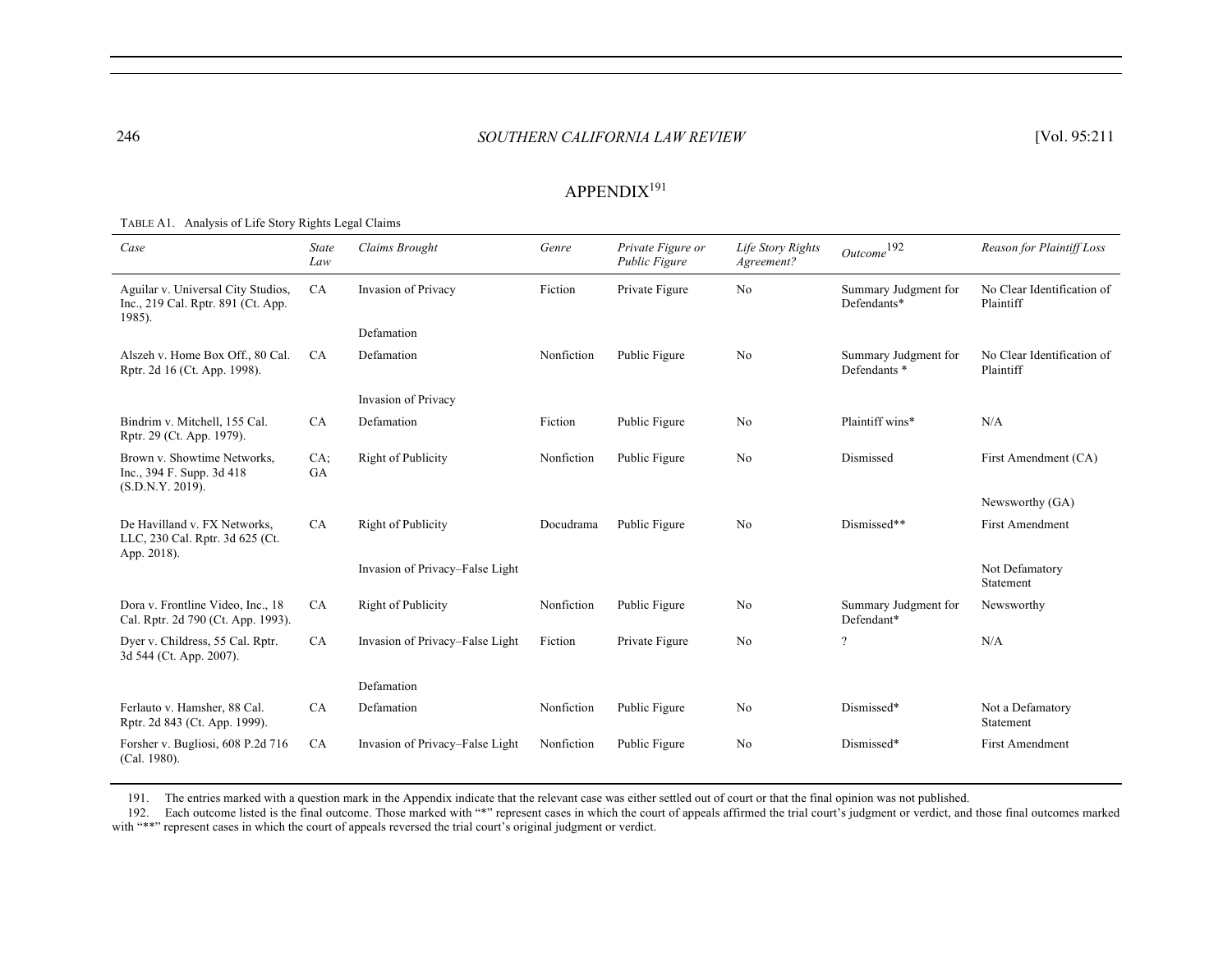1986).

Gates v. Discovery Commc'ns, Inc., 101 P.3d 552 (Cal. 2004).

Idema v. Dreamworks, Inc., 162 F. Supp. 2d 1129 (C.D. Cal. September 10, 2001).

Kelly v. William Morrow & Co., 231 Cal. Rptr. 497 (Ct. App.

M.G. v. Time Warner, Inc., 107 Cal. Rptr. 2d 504 (Ct. App. 2001).

Maheu v. CBS, Inc., 247 Cal. Rptr. 304 (Ct. App. 1988).

Marder v. Lopez, 450 F.3d 445

O'Hilderbrandt v. Columbia Broad. Sys., Inc., 114 Cal. Rptr. 826 (Ct. App. 1974).

Polydoros v. Twentieth Century Fox Film Corp., 79 Cal. Rptr.. 2d.

Sarver v. Chartier, 813 F.3d 891

207 (Ct. App. 1997).

(9th Cir. 2016).

(9th Cir. 2006).

#### 2021] *LIFE STORY RIGHTS LITIGATION* 247 2021] 247

Defamation No Special Damages Not Defamatory Statement CA Invasion of Privacy Defamation Nonfiction Public Figure No Dismissed\*\* First Amendment No Actual Malice CA Right of Publicity Docudrama Public Figure No Dismissed Preempted by Copyright CA Invasion of Privacy Defamation Nonfiction Private Figure Yes ? N/A CA Invasion of Privacy–Public Disclosure of Private Facts Nonfiction Private Figure No ? N/A CA Invasion of Privacy–False Light Right of Publicity Nonfiction Public Figure No Dismissed\* Newsworthy First Amendment

CA Right of Publicity Fiction Public Figure Yes Dismissed\* Barred by Life Story

Fiction Private Figure No Summary Judgment for

Defendant\*

CA Invasion of Privacy–False Light Nonfiction Public Figure No Dismissed\* First Amendment

CA Right of Publicity

CA Right of Publicity

Defamation

Invasion of Privacy–False light

Based on a True Story

Private Figure No Dismissed\* First Amendment

No Clear Identification of

Rights Agreement

Newsworthy

First Amendment

Not Defamatory Statement

Plaintiff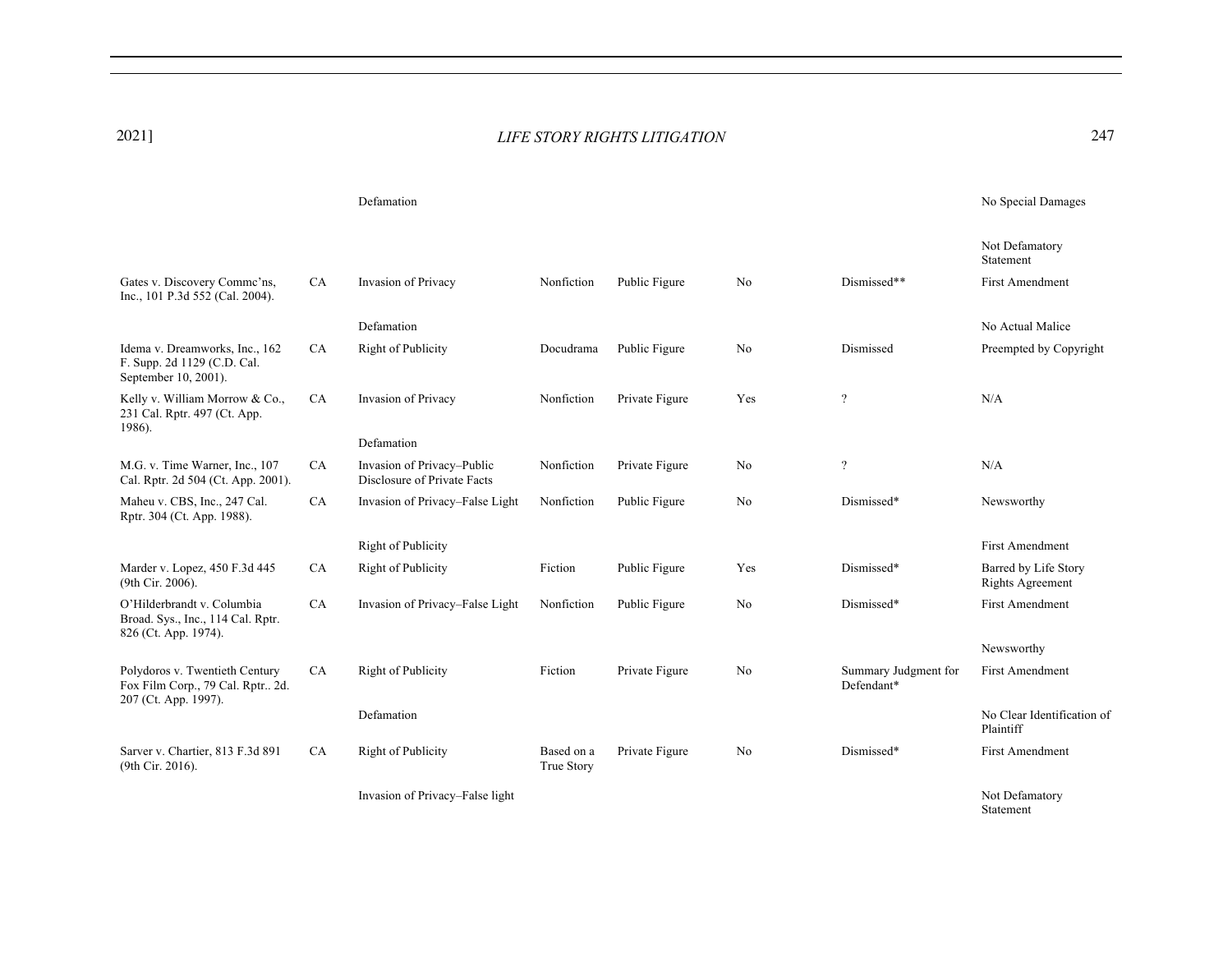### 248 *SOUTHERN CALIFORNIA LAW REVIEW* [Vol. 95:211 248 [Vol. 95:211

|                                                                                         |           | Defamation                                                |                          |                |                |                                                                                                       |                                         |
|-----------------------------------------------------------------------------------------|-----------|-----------------------------------------------------------|--------------------------|----------------|----------------|-------------------------------------------------------------------------------------------------------|-----------------------------------------|
|                                                                                         |           | Constructive Fraud/Negligent<br>Misrepresentation         |                          |                |                |                                                                                                       |                                         |
| Shulman v. Grp. W Prods., Inc.,<br>955 P.2d 469 (Cal. 1998).                            | <b>CA</b> | Invasion of Privacy-Public<br>Disclosure of Private Facts | Nonfiction               | Private Figure | No             | Summary judgment for<br>defendant for invasion<br>of privacy-Public<br>Disclosure of private<br>facts | Newsworthy<br><b>First Amendment</b>    |
| Tamkin v. CBS Broad., Inc., 122<br>Cal. Rptr. 3d 264 (Ct. App. 2011).                   | CA        | Invasion of Privacy–False Light                           | Fiction                  | Private Figure | N <sub>o</sub> | Dismissed**                                                                                           | <b>First Amendment</b>                  |
|                                                                                         |           | Defamation                                                |                          |                |                |                                                                                                       | No Clear Identification of<br>Plaintiff |
| William O'Neil & Co. v.<br>Validea.com, Inc., 202 F. Supp.<br>2d 1113 (C.D. Cal. 2002). | CA        | Right of Publicity                                        | Nonfiction               | Public Figure  | No             | Dismissed                                                                                             | <b>First Amendment</b>                  |
| Allen v. Gordon, 446 N.Y.S.2d 48<br>(App. Div. 1982).                                   | NY        | Right of publicity                                        | Fiction                  | Private Figure | N <sub>o</sub> | Dismissed*                                                                                            | No Clear Identification of<br>Plaintiff |
|                                                                                         |           | Defamation                                                |                          |                |                |                                                                                                       |                                         |
| Atkins v. Friedman, 374 N.Y.S.2d<br>11 (App. Div. 1975).                                | NY        | Invasion of privacy                                       | Fiction                  | Public Figure  | No             | Summary Judgment for<br>Defendants**                                                                  | Newsworthy                              |
|                                                                                         |           | Defamation                                                |                          |                |                |                                                                                                       | No Actual Malice                        |
| Cerasani v. Sony Corp., 991 F.<br>Supp. 343 (S.D.N.Y. 1998).                            | NY        | Defamation                                                | Based on a<br>True Story | Public Figure  | N <sub>o</sub> | Dismissed                                                                                             | No Clear Identification of<br>Plaintiff |
|                                                                                         |           | Right of Publicity                                        |                          |                |                |                                                                                                       |                                         |
|                                                                                         |           |                                                           |                          |                |                |                                                                                                       | <b>Statements Not</b><br>Defamatory     |
| Cammaroto v. Anson, 416<br>N.Y.S.2d 824 (App. Div. 1979).                               | NY        | Invasion of privacy                                       | Based on a<br>True Story | Public Figure  | No             | $\overline{\cdot}$                                                                                    | N/A                                     |
| Carter-Clark v. Random House,<br>Inc., 793 N.Y.S.2d 394 (App. Div.<br>$2005$ ).         | NY        | Defamation                                                | Fiction                  | Private Figure | N <sub>o</sub> | Dismissed*                                                                                            | No Clear Identification of<br>Plaintiff |
| Cohn v. Nat'l Broad. Co., 414<br>N.Y.S.2d 906 (App. Div. 1979).                         | NY        | Invasion of Privacy                                       | Docudrama                | Public Figure  | No             | Dismissed**                                                                                           | <b>Statements Not</b><br>Defamatory     |

Defamation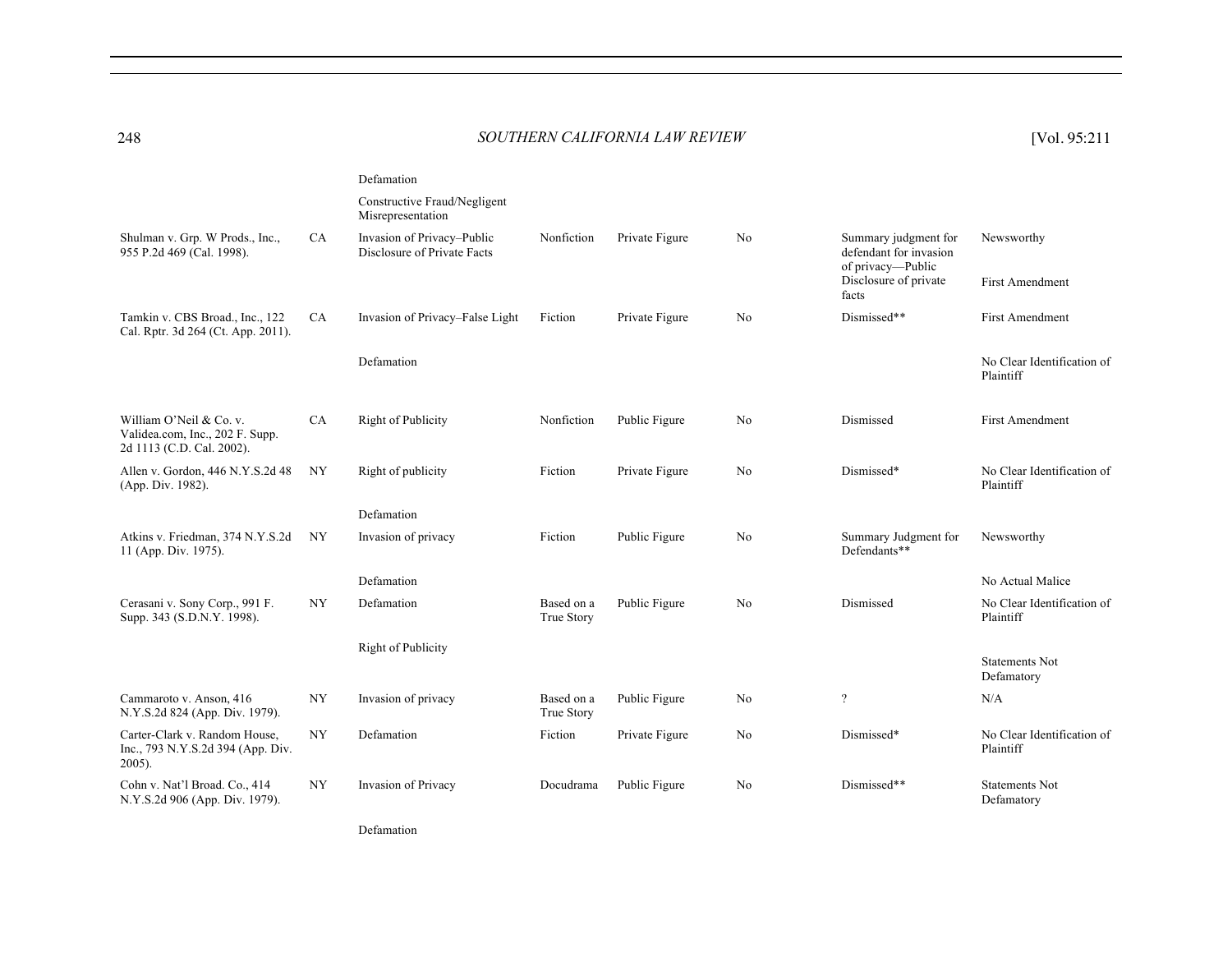| 2021]                                                                    |                  |                     | LIFE STORY RIGHTS LITIGATION |                | 249            |                                     |                                             |
|--------------------------------------------------------------------------|------------------|---------------------|------------------------------|----------------|----------------|-------------------------------------|---------------------------------------------|
|                                                                          |                  |                     |                              |                |                |                                     | No actual malice                            |
|                                                                          |                  |                     |                              |                |                |                                     | Newsworthy                                  |
| Costanza v. Seinfeld, 719<br>N.Y.S.2d 29 (App. Div. 2001).               | <b>NY</b>        | Right of Publicity  | Fiction                      | Private Figure | N <sub>o</sub> | Dismissed*                          | No Clear Identification of<br>Plaintiff     |
|                                                                          |                  | Defamation          |                              |                |                |                                     |                                             |
|                                                                          |                  |                     |                              |                |                |                                     | <b>Statements Not</b><br>Defamatory         |
| Delan v. CBS, Inc., 458 N.Y.S.2d<br>608 (App. Div. 1983).                | NY               | Invasion of privacy | Nonfiction                   | Private Figure | No             | Summary Judgment for<br>Defendant** | Merely Incidental<br>reference to Plaintiff |
|                                                                          |                  |                     |                              |                |                |                                     | Newsworthy                                  |
| Duncan v. Universal Music Grp.<br>Inc., No. 11-CV-5654, 2012 U.S.        | NY               | Invasion of privacy | Fiction                      | Private Figure | No             | Dismissed                           | No Clear Identification of<br>Plaintiff     |
| Dist. LEXIS 75998 (E.D.N.Y.<br>May 30, 2012).                            |                  | Defamation          |                              |                |                |                                     |                                             |
|                                                                          |                  |                     |                              |                |                |                                     | <b>Statute of Limitations</b>               |
| Geisler v. Petrocelli, 616 F.2d 636<br>(2d Cir. 1980).                   | NY               | Defamation          | Fiction                      | Private Figure | No             | $\overline{\cdot}$                  | N/A                                         |
|                                                                          |                  | Invasion of Privacy |                              |                |                |                                     |                                             |
| Greene v. Paramount Pictures<br>Corp., 813 F. App'x 728 (2d Cir.         | ${\rm NY}$       | Invasion of Privacy | Docudrama                    | Public Figure  | No             | Summary Judgment for<br>Defendant*  | No Clear Identification of<br>Plaintiff     |
| $2020$ ).                                                                |                  | Defamation          |                              |                |                |                                     |                                             |
|                                                                          |                  |                     |                              |                |                |                                     | No Actual Malice                            |
| Hicks v. Casablanca Records, 464<br>F. Supp. 426 (S.D.N.Y. 1978).        | NY               | Right of Publicity  | Docudrama                    | Public Figure  | No             | Dismissed                           | First Amendment                             |
| Ladany v. William Morrow &<br>Co., 465 F. Supp. 870 (S.D.N.Y.<br>1978).  | $_{\mathrm{NY}}$ | Defamation          | Based on a<br>True Story     | Public Figure  | No             | Summary Judgment for<br>Defendant   | <b>Statements Not</b><br>Defamatory         |
|                                                                          |                  | Invasion of Privacy |                              |                |                |                                     |                                             |
|                                                                          |                  |                     |                              |                |                |                                     | Merely Incidental<br>reference to Plaintiff |
| Lyons v. New Am. Library, Inc.,<br>432 N.Y.S.2d 536 (App. Div.<br>1980). | NY               | Defamation          | Docudrama                    | Private Figure | No             | Dismissed**                         | No Special Damages                          |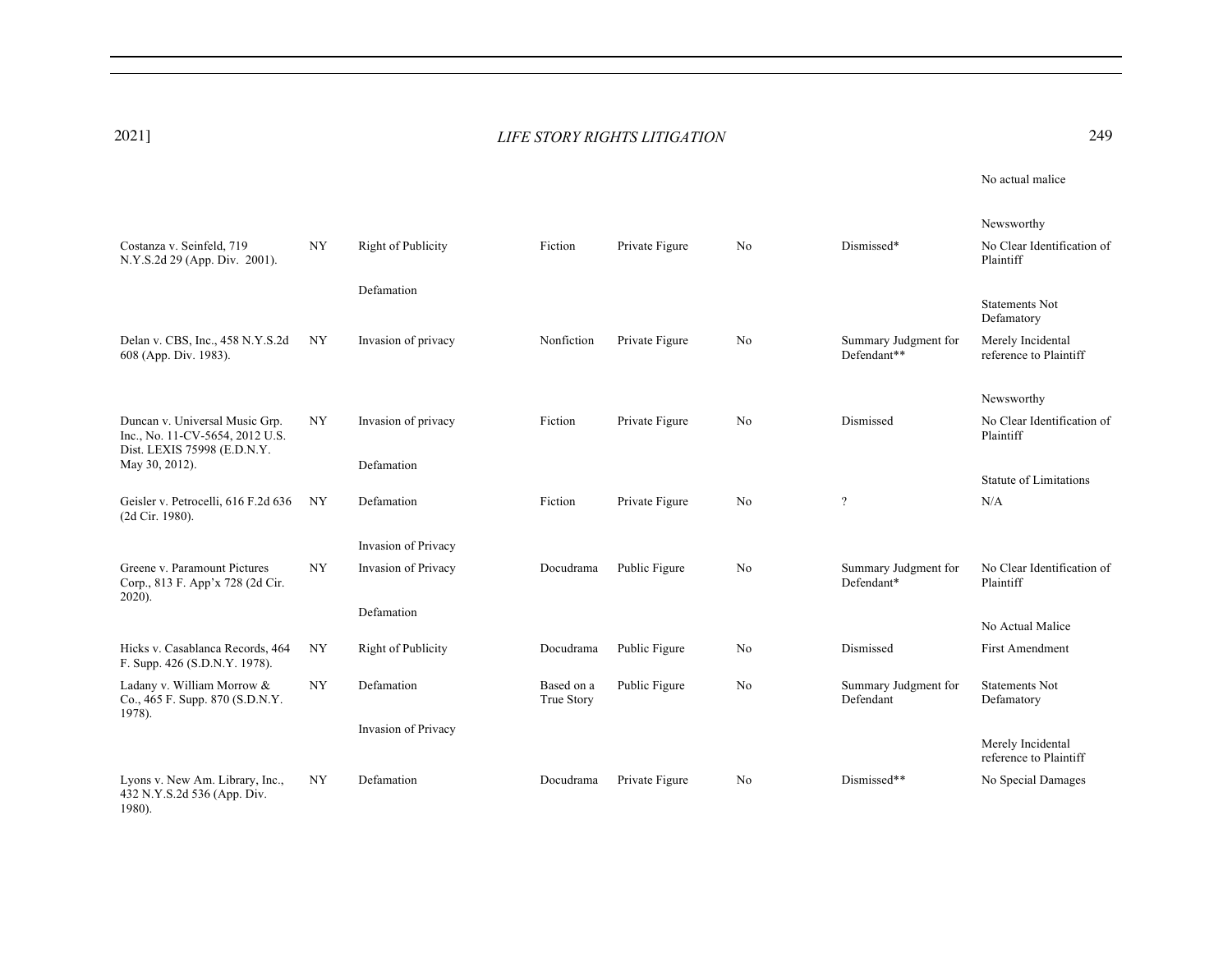| Man v. Warner Bros., Inc., 317 F.<br>Supp. 50 (S.D.N.Y. 1970).                                       | NY        | Right of Publicity  | Nonfiction               | Public Figure  | No  | Dismissed                                                       | Newsworthy                                  |
|------------------------------------------------------------------------------------------------------|-----------|---------------------|--------------------------|----------------|-----|-----------------------------------------------------------------|---------------------------------------------|
|                                                                                                      |           |                     |                          |                |     |                                                                 | Merely Incidental<br>reference to Plaintiff |
| Marcinkus v. NAL Pub., Inc., 522<br>N.Y.S.2d 1009 (Sup. Ct. 1987).                                   | NY        | Right of Publicity  | Based on a<br>True Story | Public Figure  | No  | $\overline{\mathcal{L}}$                                        | N/A                                         |
| Meeropol v. Louis Nizer,<br>Doubleday & Co., 560 F.2d 1061<br>(2d Cir. 1977).                        | NY        | Invasion of Privacy | Nonfiction               | Public Figure  | No  | Summary Judgment for<br>Defendant on Invasion<br>of Privacy and | No Actual Malice                            |
|                                                                                                      |           | Defamation          |                          |                |     | Defamation Claims                                               | Newsworthy                                  |
| Porco v. Lifetime Entm't Servs.,<br>LLC, 109 N.Y.S.3d 516 (App.<br>Div. 2019).                       | NY        | Right of Publicity  | Docudrama                | Public Figure  | No  | Dismissed                                                       | Plaintiff Had No Basis to<br>Appeal         |
| Rinaldi v. Holt, Rinehart &<br>Winston, Inc., 366 N.E.2d 1299<br>(N.Y. 1977).                        | NY        | Defamation          | Nonfiction               | Public Figure  | No  | Summary Judgment for<br>Defendant**                             | No Actual Malice                            |
| Rosemont Enters., Inc. v.<br>McGraw-Hill Book Co., 380<br>N.Y.S.2d 839 (Sup. Ct. 1975).              | NY        | Right of Publicity  | Based on a<br>True Story | Public Figure  | No  | Dismissed                                                       | <b>First Amendment</b>                      |
| Shapiro v. NFGTV, Inc., No. 16<br>Civ. 9152, 2018 U.S. Dist. LEXIS<br>22879 (S.D.N.Y. Feb. 8, 2018). | <b>NY</b> | Defamation          | Nonfiction               | Private Figure | Yes | Dismissed                                                       | Barred by Release of<br>Liability Agreement |
| Sinatra v. Wilson, No. 76 Civ.<br>2023, 1977 U.S. Dist. LEXIS<br>18142 (S.D.N.Y. Feb. 24, 1977).     | NY        | Invasion of Privacy | Nonfiction               | Public Figure  | No  | $\gamma$                                                        | N/A                                         |
| Smith v. Goro, 323 N.Y.S.2d 47<br>(Sup. Ct. 1970).                                                   | NY        | Invasion of Privacy | Nonfiction               | Private Figure | No  | $\overline{\mathcal{L}}$                                        | N/A                                         |
| Springer v. Viking Press, 60<br>N.Y.2d 916 (1983).                                                   | NY        | Defamation          | Fiction                  | Private Figure | No  | Dismissed*                                                      | No Clear Identification of<br>Plaintiff     |
|                                                                                                      |           | Invasion of Privacy |                          |                |     |                                                                 |                                             |
| Trump v. O'Brien, 29 A.3d 1090<br>(N.J. Super. Ct. App. Div. 2011).                                  | NY        | Defamation          | Nonfiction               | Public Figure  | No  | Summary Judgment for<br>Defendants*                             | No Actual malice                            |
| Waters v. Moore, 334 N.Y.S.2d<br>428 (Sup. Ct. 1972).                                                | NY        | Right of publicity  | Nonfiction               | Public Figure  | No  | Right of Publicity claim<br>dismissed                           | No Clear Identification of<br>Plaintiff     |
|                                                                                                      |           |                     |                          |                |     |                                                                 |                                             |

Defamation

?

# 250 *SOUTHERN CALIFORNIA LAW REVIEW* [Vol. 95:211 250 [Vol. 95:211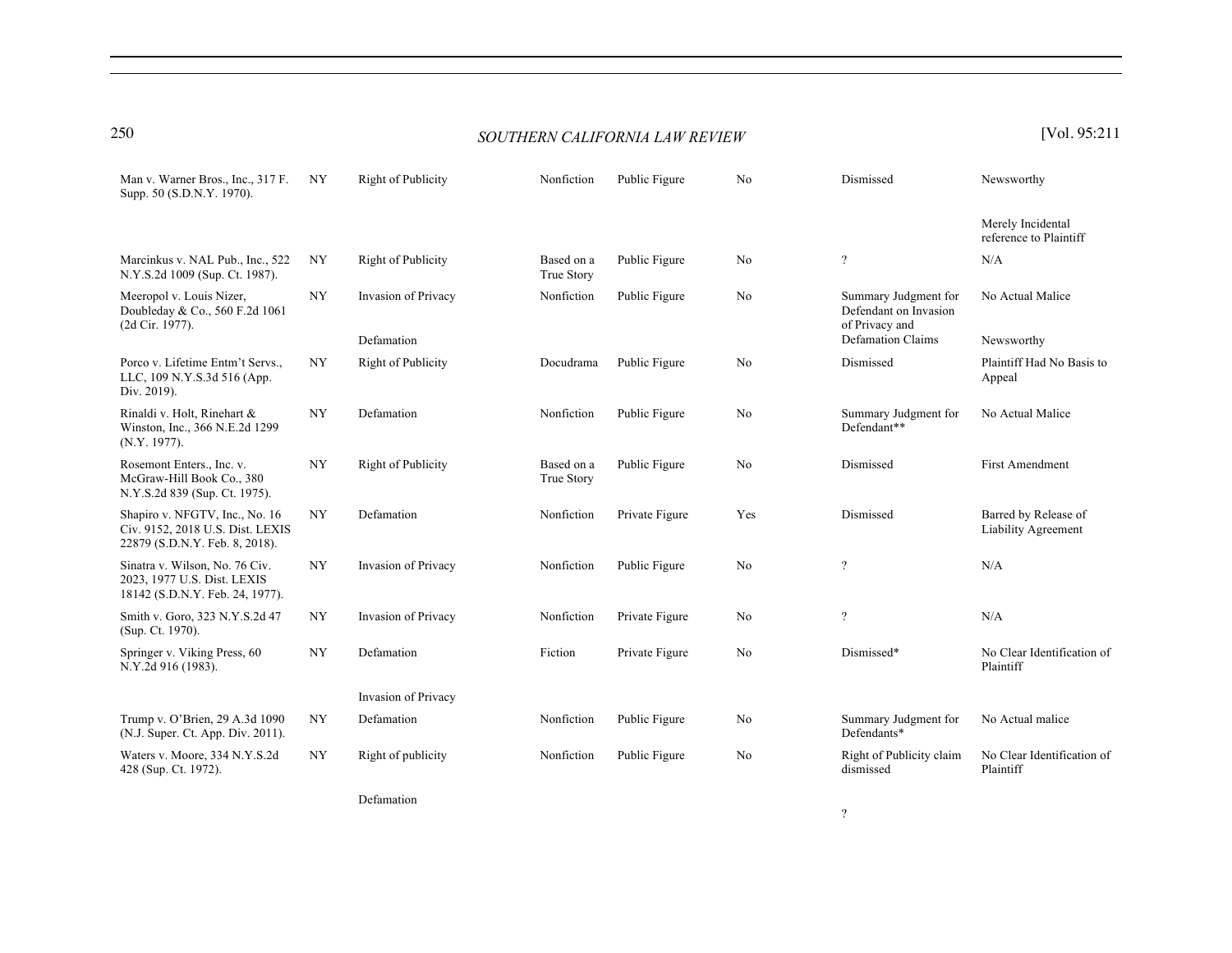| 2021]                                                                                                                |    | LIFE STORY RIGHTS LITIGATION |            |                |    | 251                               |                     |
|----------------------------------------------------------------------------------------------------------------------|----|------------------------------|------------|----------------|----|-----------------------------------|---------------------|
| Weber v. Multimedia Entm't,<br>Inc., No. 97 Civ. 0682, 2000 U.S.<br>Dist. LEXIS 5688 (S.D.N.Y. Apr.<br>$29, 2000$ ). | NY | Right of Publicity           | Nonfiction | Private Figure | No | Summary Judgment for<br>Defendant | Newsworthy          |
|                                                                                                                      |    | Defamation                   |            |                |    |                                   | No Gross Negligence |